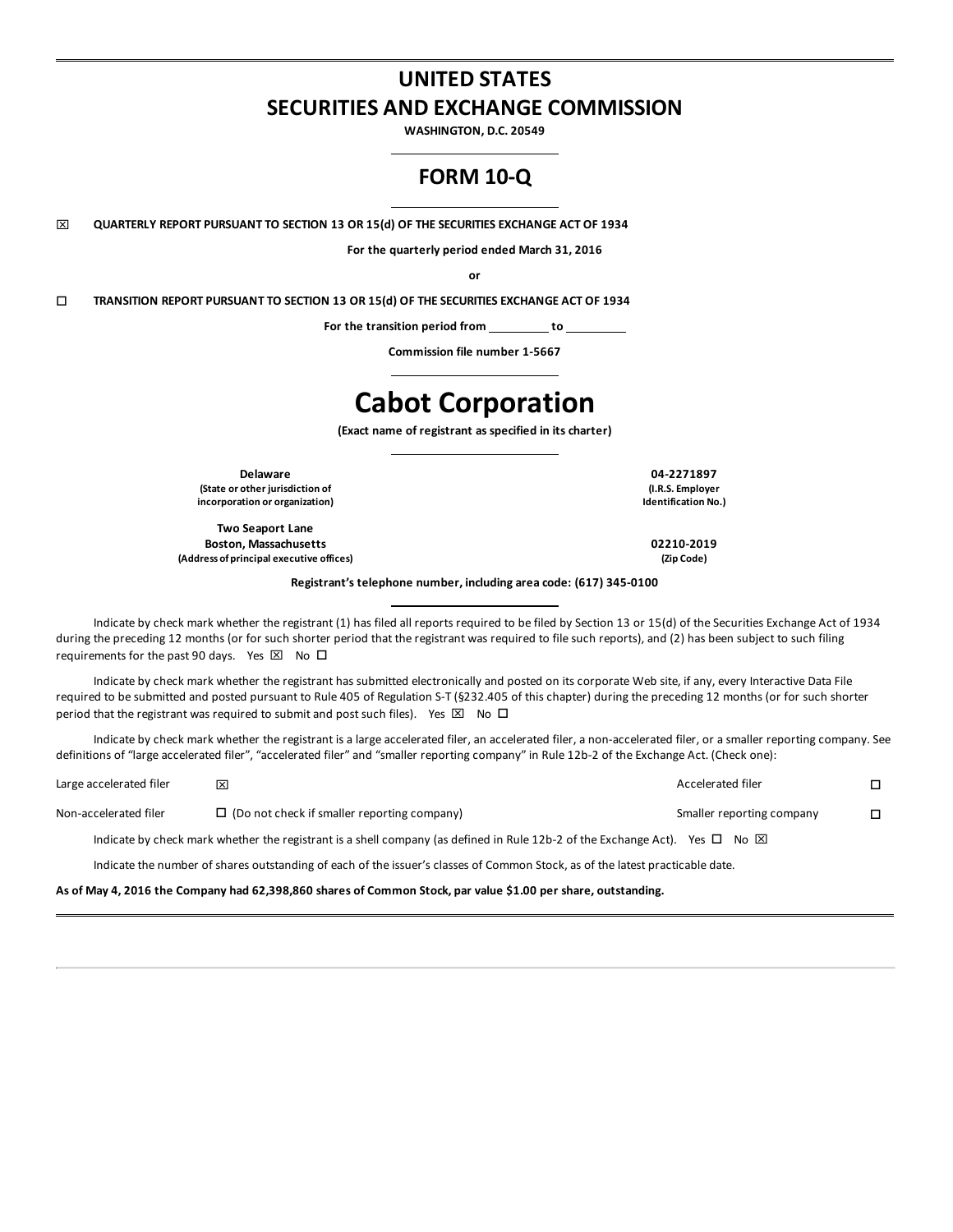## **CABOT CORPORATION**

## **INDEX**

## Part I. Financial [Information](#page-2-0)

|          | Item 1.                  | <b>Financial Statements (unaudited)</b>                                                                           |    |
|----------|--------------------------|-------------------------------------------------------------------------------------------------------------------|----|
|          |                          | Consolidated Statements of Operations for the Three and Six Months Ended March 31, 2016 and 2015                  | 3  |
|          |                          | Consolidated Statements of Comprehensive Income (Loss) for the Three and Six Months Ended March 31, 2016 and 2015 | 4  |
|          |                          | Consolidated Balance Sheets as of March 31, 2016 and September 30, 2015                                           | 5  |
|          |                          | Consolidated Statements of Cash Flows for the Three and Six Months Ended March 31, 2016 and 2015                  |    |
|          |                          | <b>Notes to Consolidated Financial Statements</b>                                                                 | 8  |
|          | Item 2.                  | Management's Discussion and Analysis of Financial Condition and Results of Operations                             | 28 |
|          | Item 3.                  | <b>Quantitative and Qualitative Disclosures About Market Risk</b>                                                 | 41 |
|          | Item 4.                  | <b>Controls and Procedures</b>                                                                                    | 41 |
| Part II. | <b>Other Information</b> |                                                                                                                   |    |
|          | Item 1.                  | Legal Proceedings                                                                                                 | 41 |
|          | Item 2.                  | Unregistered Sales of Equity Securities and Use of Proceeds                                                       | 42 |
|          | Item 6.                  | <b>Exhibits</b>                                                                                                   | 42 |
|          |                          |                                                                                                                   |    |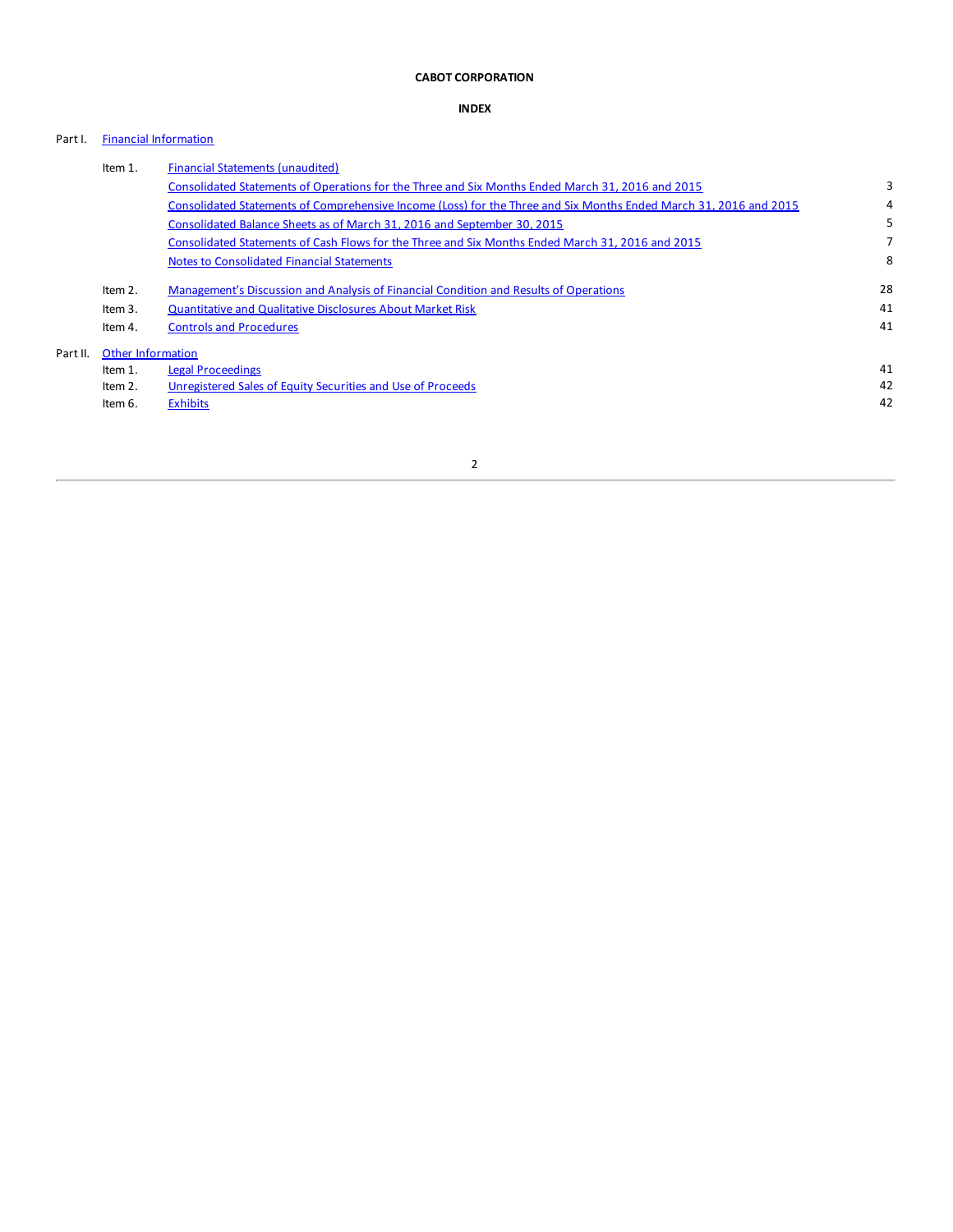<span id="page-2-0"></span>*Item 1. Financial Statements*

## **CABOT CORPORATION CONSOLIDATED STATEMENTS OF OPERATIONS UNAUDITED**

|                                                        |                | Three Months Ended March 31,            |              | Six Months Ended March 31, |              |                |  |  |
|--------------------------------------------------------|----------------|-----------------------------------------|--------------|----------------------------|--------------|----------------|--|--|
|                                                        | 2016           | 2015                                    |              | 2016                       |              | 2015           |  |  |
|                                                        |                | (In millions, except per share amounts) |              |                            |              |                |  |  |
| Net sales and other operating revenues                 | \$<br>568      | Ś<br>694                                | Ŝ.           | 1,171                      | \$           | 1,506          |  |  |
| Cost of sales                                          | 418            | 555                                     |              | 922                        |              | 1,210          |  |  |
| Gross profit                                           | 150            | 139                                     |              | 249                        |              | 296            |  |  |
| Selling and administrative expenses                    | 62             | 71                                      |              | 133                        |              | 149            |  |  |
| Research and technical expenses                        | 11             | 14                                      |              | 27                         |              | 29             |  |  |
| Income from operations                                 | 77             | 54                                      |              | 89                         |              | 118            |  |  |
| Interest and dividend income                           | $\overline{2}$ |                                         | $\mathbf{1}$ | 3                          |              | $\overline{2}$ |  |  |
| Interest expense                                       | (14)           | (14)                                    |              | (27)                       |              | (27)           |  |  |
| Other expense                                          | (3)            |                                         | (2)          | (11)                       |              | (3)            |  |  |
| Income from continuing operations                      | 62             | 39                                      |              | 54                         |              | 90             |  |  |
| Provision for income taxes                             | (11)           | (14)                                    |              | (6)                        |              | (17)           |  |  |
| Equity in earnings of affiliated companies, net of tax | 1              |                                         | 2            | 1                          |              | 3              |  |  |
| Net income                                             | 52             | 27                                      |              | 49                         |              | 76             |  |  |
| Net income attributable to noncontrolling interests,   |                |                                         |              |                            |              |                |  |  |
| net of tax                                             | 4              |                                         | 1            | 8                          |              | 5              |  |  |
| Net income attributable to Cabot Corporation           | 48             | 26                                      |              | 41                         |              | 71             |  |  |
| Weighted-average common shares outstanding:            |                |                                         |              |                            |              |                |  |  |
| <b>Basic</b>                                           | 62.4           | 63.6                                    |              | 62.4                       |              | 63.9           |  |  |
| <b>Diluted</b>                                         | 62.8           | 64.1                                    |              | 62.9                       |              | 64.4           |  |  |
| Income per common share:                               |                |                                         |              |                            |              |                |  |  |
| Basic:                                                 |                |                                         |              |                            |              |                |  |  |
| Net income attributable to Cabot Corporation           | 0.76           | \$<br>0.41                              | Ś.           | 0.65                       | $\mathsf{S}$ | 1.11           |  |  |
| Diluted:                                               |                |                                         |              |                            |              |                |  |  |
| Net income attributable to Cabot Corporation           | 0.76           | Ś.<br>0.41                              | Ś            | 0.65                       | Ś.           | 1.10           |  |  |
| Dividends per common share                             | 0.22           | 0.22                                    | Ś            | 0.44                       |              | 0.44           |  |  |

The accompanying notes are an integral part of these consolidated financial statements.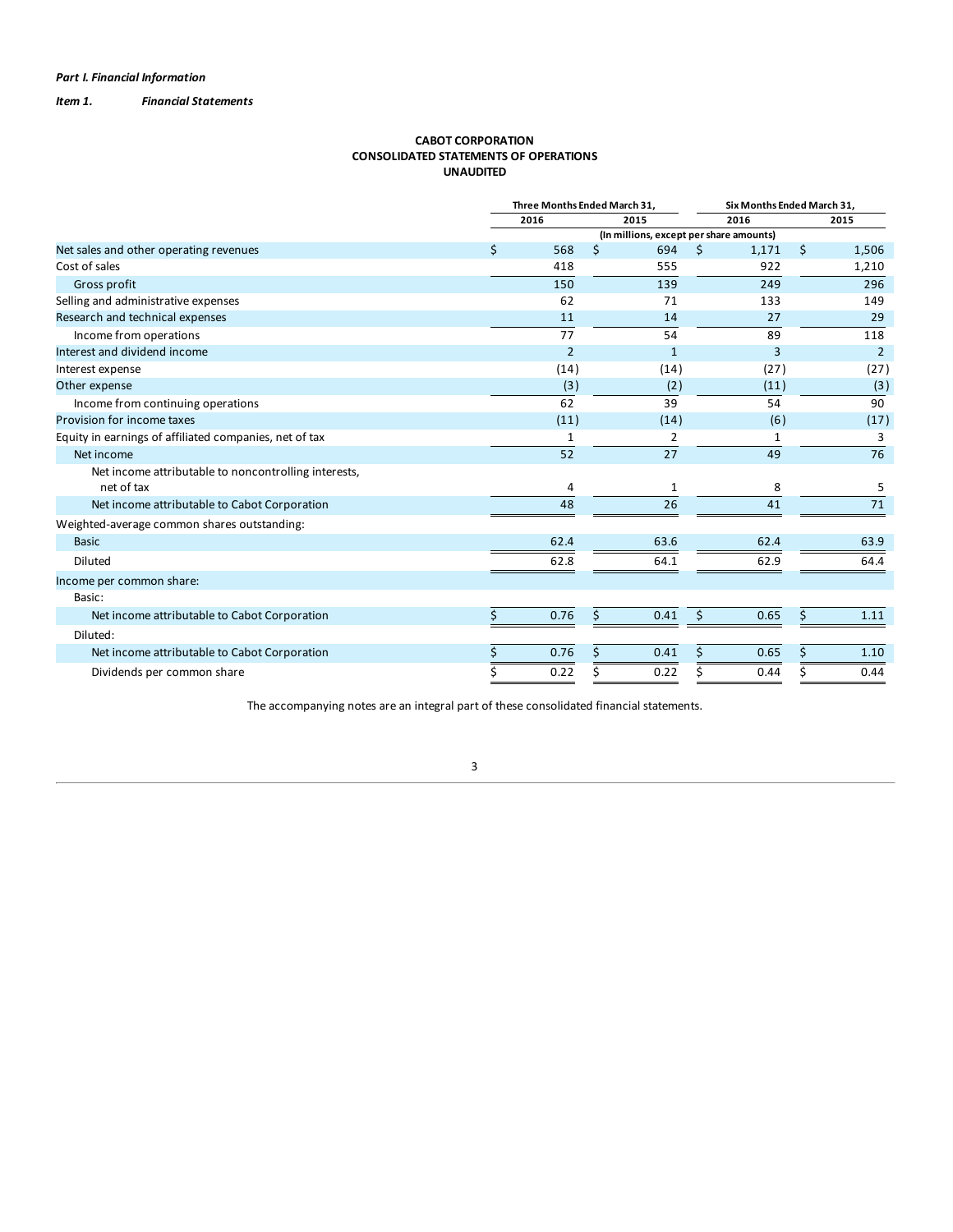## **CABOT CORPORATION CONSOLIDATED STATEMENTS OF COMPREHENSIVE INCOME (LOSS) UNAUDITED**

<span id="page-3-0"></span>

|                                                                                        | Three Months Ended March 31, |  |               | Six Months Ended March 31, |     |  |       |  |
|----------------------------------------------------------------------------------------|------------------------------|--|---------------|----------------------------|-----|--|-------|--|
|                                                                                        | 2016                         |  | 2015          | 2016                       |     |  | 2015  |  |
|                                                                                        |                              |  | (In millions) |                            |     |  |       |  |
| Net income                                                                             | 52                           |  | 27            |                            | 49  |  | 76    |  |
| Other comprehensive income (loss), net of tax                                          |                              |  |               |                            |     |  |       |  |
| Foreign currency translation adjustment (net of tax benefit of                         |                              |  |               |                            |     |  |       |  |
| $\zeta$ -, $\zeta$ -, $\zeta$ - and $\zeta$ 1)                                         | 65                           |  | (131)         |                            | 18  |  | (234) |  |
| Pension and other postretirement benefit liability adjustments                         |                              |  |               |                            |     |  |       |  |
| Pension and other postretirement benefit liability adjustments                         |                              |  |               |                            |     |  |       |  |
| arising during the period (net of tax provision of $\zeta$ -, $\zeta$ -, $\zeta$ - and |                              |  |               |                            |     |  |       |  |
| \$6)                                                                                   |                              |  |               |                            | (1) |  | 21    |  |
| Amortization of net loss and prior service credit included in net                      |                              |  |               |                            |     |  |       |  |
| periodic pension cost (net of tax benefit of \$1, \$-, \$1, and \$-)                   |                              |  |               |                            |     |  |       |  |
| Other comprehensive income (loss)                                                      | 66                           |  | (130)         |                            | 18  |  | (212) |  |
| Comprehensive income (loss)                                                            | 118                          |  | (103)         |                            | 67  |  | (136) |  |
| Net income attributable to noncontrolling interests                                    | 4                            |  |               |                            | 8   |  | 5     |  |
| Noncontrolling interests foreign currency translation                                  |                              |  |               |                            |     |  |       |  |
| adjustment, net of tax                                                                 |                              |  | (1)           |                            | (2) |  | (3)   |  |
| Comprehensive income attributable to noncontrolling interests,                         |                              |  |               |                            |     |  |       |  |
| net of tax                                                                             | 5                            |  |               |                            | 6   |  |       |  |
| Comprehensive income (loss) attributable to Cabot Corporation                          | 113                          |  | (103)         | Ś                          | 61  |  | (138) |  |

The accompanying notes are an integral part of these consolidated financial statements.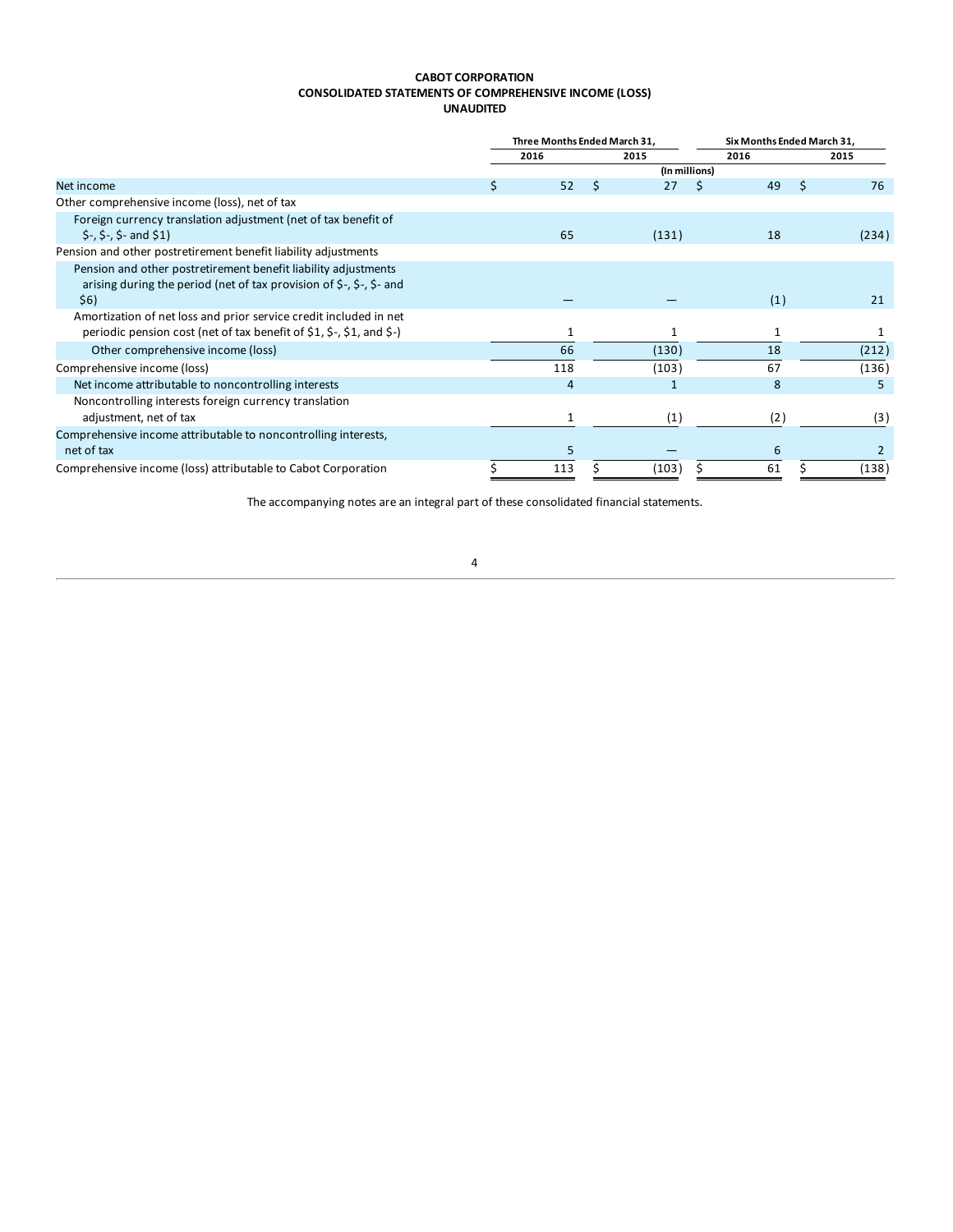## **CABOT CORPORATION CONSOLIDATED BALANCE SHEETS ASSETS UNAUDITED**

<span id="page-4-0"></span>

|                                                                                    | March 31,<br>2016 | September 30,<br>2015 |
|------------------------------------------------------------------------------------|-------------------|-----------------------|
|                                                                                    |                   | (In millions)         |
| Current assets:                                                                    |                   |                       |
| Cash and cash equivalents                                                          | \$<br>178         | \$<br>77              |
| Accounts and notes receivable, net of reserve for doubtful accounts of \$8 and \$7 | 407               | 477                   |
| Inventories:                                                                       |                   |                       |
| Raw materials                                                                      | 58                | 69                    |
| Work in process                                                                    | 3                 | 1                     |
| Finished goods                                                                     | 245               | 287                   |
| Other                                                                              | 38                | 40                    |
| <b>Total inventories</b>                                                           | 344               | 397                   |
| Prepaid expenses and other current assets                                          | 55                | 54                    |
| Deferred income taxes                                                              | 44                | 43                    |
| Total current assets                                                               | 1,028             | 1,048                 |
|                                                                                    |                   |                       |
| Property, plant and equipment, net                                                 | 1,318             | 1,383                 |
| Goodwill                                                                           | 155               | 154                   |
| Equity affiliates                                                                  | 57                | 57                    |
| Intangible assets, net                                                             | 149               | 153                   |
| Assets held for rent                                                               | 94                | 86                    |
| Deferred income taxes                                                              | 156               | 152                   |
| Other assets                                                                       | 41                | 42                    |
| Total assets                                                                       | \$<br>2,998       | 3,075                 |

The accompanying notes are an integral part of these consolidated financial statements.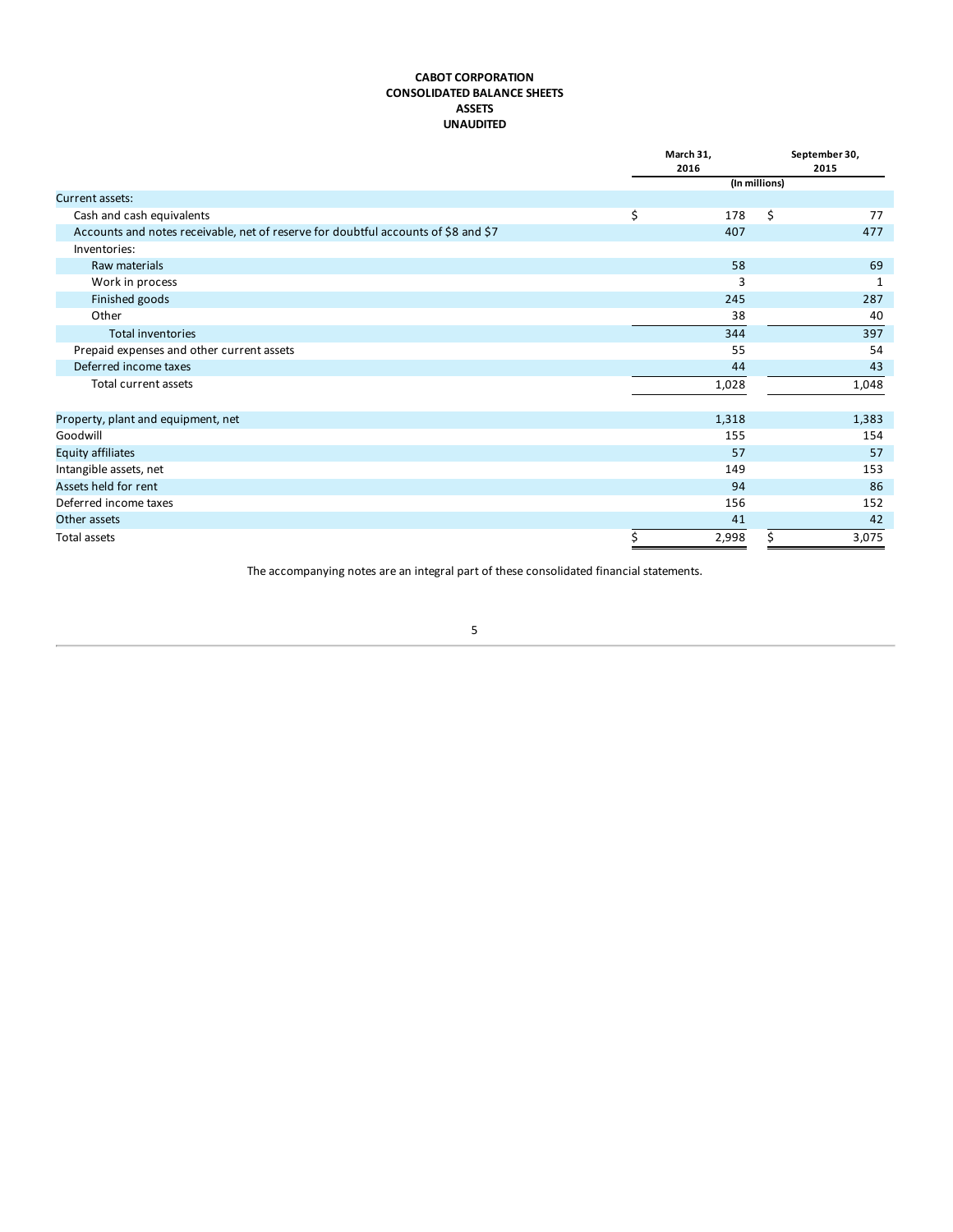## **CABOT CORPORATION CONSOLIDATED BALANCE SHEETS LIABILITIES AND STOCKHOLDERS' EQUITY UNAUDITED**

|                                                                  | March 31,<br>2016                                    | September 30,<br>2015 |
|------------------------------------------------------------------|------------------------------------------------------|-----------------------|
|                                                                  | (In millions, except share<br>and per share amounts) |                       |
| <b>Current liabilities:</b>                                      |                                                      |                       |
| Notes payable                                                    | \$<br>\$<br>$\overline{7}$                           | 22                    |
| Accounts payable and accrued liabilities                         | 336                                                  | 389                   |
| Income taxes payable                                             | 10                                                   | 28                    |
| Deferred income taxes                                            | $\mathbf{1}$                                         | $\mathbf{1}$          |
| Current portion of long-term debt                                | 301                                                  | 1                     |
| <b>Total current liabilities</b>                                 | 655                                                  | 441                   |
| Long-term debt                                                   | 669                                                  | 970                   |
| Deferred income taxes                                            | 61                                                   | 59                    |
| Other liabilities                                                | 233                                                  | 240                   |
| Redeemable preferred stock                                       | 27                                                   | 27                    |
| Commitments and contingencies (Note G)                           |                                                      |                       |
| Stockholders' equity:                                            |                                                      |                       |
| Preferred stock:                                                 |                                                      |                       |
| Authorized: 2,000,000 shares of \$1 par value                    |                                                      |                       |
| Issued and Outstanding: None and none                            |                                                      |                       |
| Common stock:                                                    |                                                      |                       |
| Authorized: 200,000,000 shares of \$1 par value                  |                                                      |                       |
| Issued: 62,590,343 and 62,704,966 shares                         |                                                      |                       |
| Outstanding: 62,348,401 and 62,458,396 shares                    | 63                                                   | 63                    |
| Less cost of 241,942 and 246,570 shares of common treasury stock | (8)                                                  | (8)                   |
| Additional paid-in capital                                       |                                                      |                       |
| Retained earnings                                                | 1,483                                                | 1,478                 |
| Accumulated other comprehensive loss                             | (279)                                                | (299)                 |
| Total Cabot Corporation stockholders' equity                     | 1,259                                                | 1,234                 |
| Noncontrolling interests                                         | 94                                                   | 104                   |
| Total stockholders' equity                                       | 1,353                                                | 1,338                 |
| Total liabilities and stockholders' equity                       | \$<br>\$<br>2,998                                    | 3,075                 |

The accompanying notes are an integral part of these consolidated financial statements.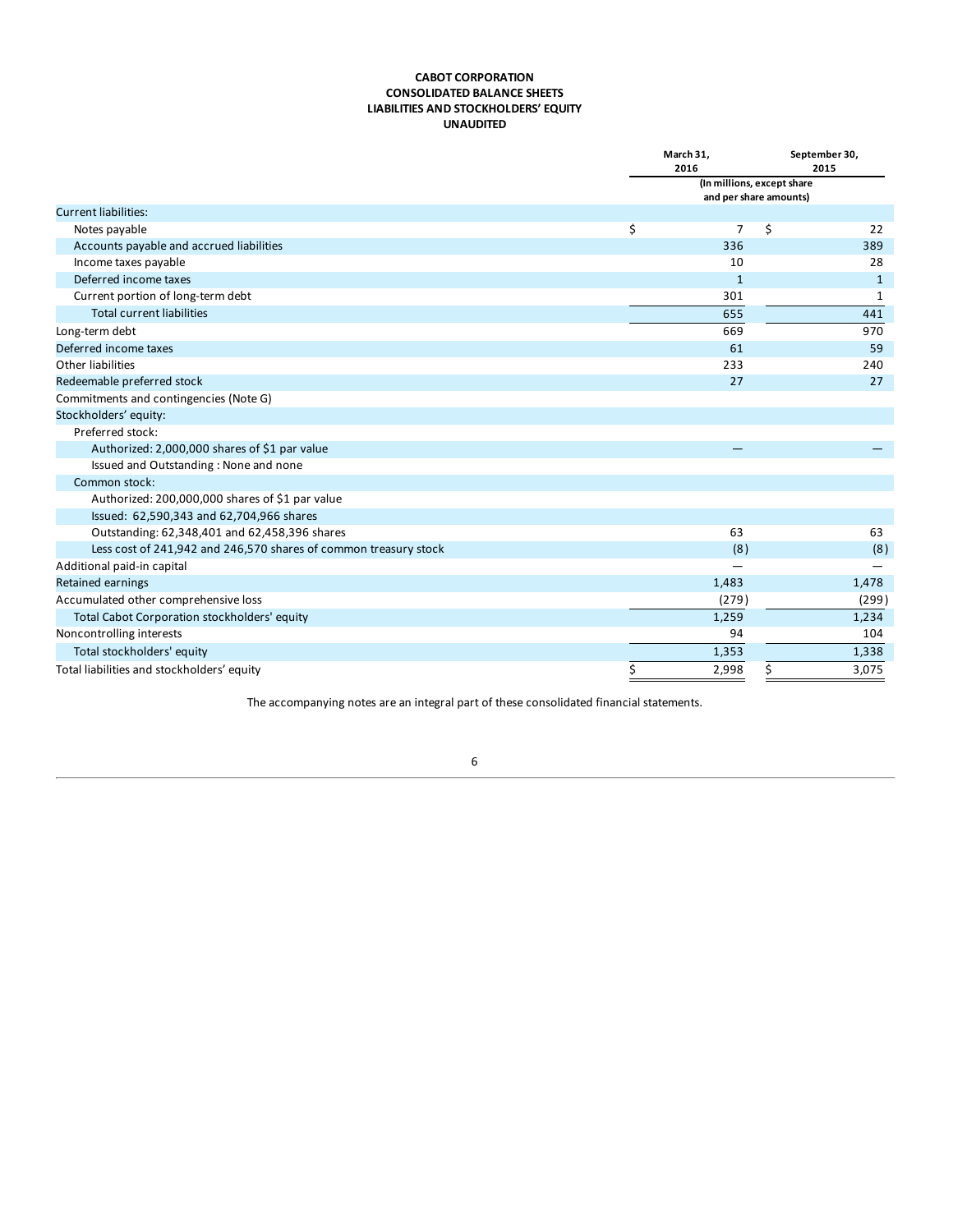## **CABOT CORPORATION CONSOLIDATED STATEMENTS OF CASH FLOWS UNAUDITED**

<span id="page-6-0"></span>

| 2016<br>2015<br><b>Cash Flows from Operating Activities:</b><br>\$<br>49<br>\$<br>76<br>Net income<br>Adjustments to reconcile net income to cash provided by operating activities:<br>Depreciation and amortization<br>82<br>92<br>23<br>Long-lived asset impairment charge (Note J)<br>Deferred tax benefit<br>(3)<br>(2) |
|-----------------------------------------------------------------------------------------------------------------------------------------------------------------------------------------------------------------------------------------------------------------------------------------------------------------------------|
|                                                                                                                                                                                                                                                                                                                             |
|                                                                                                                                                                                                                                                                                                                             |
|                                                                                                                                                                                                                                                                                                                             |
|                                                                                                                                                                                                                                                                                                                             |
|                                                                                                                                                                                                                                                                                                                             |
|                                                                                                                                                                                                                                                                                                                             |
|                                                                                                                                                                                                                                                                                                                             |
| Employee benefit plan settlement<br>18<br>$-$                                                                                                                                                                                                                                                                               |
| (3)<br>Equity in net income of affiliated companies<br>(1)                                                                                                                                                                                                                                                                  |
| $\boldsymbol{6}$<br>Non-cash compensation                                                                                                                                                                                                                                                                                   |
| Other non-cash expense (income)<br>(4)<br>3                                                                                                                                                                                                                                                                                 |
| Changes in assets and liabilities:                                                                                                                                                                                                                                                                                          |
| Accounts and notes receivable<br>71<br>71                                                                                                                                                                                                                                                                                   |
| 49<br>55<br>Inventories                                                                                                                                                                                                                                                                                                     |
| Prepaid expenses and other current assets<br>(3)                                                                                                                                                                                                                                                                            |
| (85)<br>Accounts payable and accrued liabilities<br>(52)                                                                                                                                                                                                                                                                    |
| Income taxes payable<br>(19)<br>(13)                                                                                                                                                                                                                                                                                        |
| Other liabilities<br>(18)<br>(22)                                                                                                                                                                                                                                                                                           |
| Cash dividends received from equity affiliates<br>5                                                                                                                                                                                                                                                                         |
| Other                                                                                                                                                                                                                                                                                                                       |
| \$.<br>188<br>205<br>Cash provided by operating activities<br>Ś                                                                                                                                                                                                                                                             |
| <b>Cash Flows from Investing Activities:</b>                                                                                                                                                                                                                                                                                |
| (52)<br>(70)<br>Additions to property, plant and equipment                                                                                                                                                                                                                                                                  |
| 16<br>Proceeds from the sale of land                                                                                                                                                                                                                                                                                        |
| Change in assets held for rent<br>(5)<br>(7)                                                                                                                                                                                                                                                                                |
| \$<br>(41)<br>\$<br>(77)<br>Cash used in investing activities                                                                                                                                                                                                                                                               |
| <b>Cash Flows from Financing Activities:</b>                                                                                                                                                                                                                                                                                |
| Repayments under financing arrangements<br>(3)<br>(3)                                                                                                                                                                                                                                                                       |
| Decrease in notes payable, net<br>(1)                                                                                                                                                                                                                                                                                       |
| (Repayments of) proceeds from issuance of commercial paper, net<br>(11)<br>94                                                                                                                                                                                                                                               |
| Repayments of long-term debt<br>(32)<br>(1)                                                                                                                                                                                                                                                                                 |
| Purchases of common stock<br>(19)<br>(61)                                                                                                                                                                                                                                                                                   |
| Proceeds from sales of common stock<br>4                                                                                                                                                                                                                                                                                    |
| Cash dividends paid to noncontrolling interests<br>(3)<br>(11)                                                                                                                                                                                                                                                              |
| Cash dividends paid to common stockholders<br>(28)<br>(28)                                                                                                                                                                                                                                                                  |
| (61)<br>(37)<br>Ś<br>Ś.<br>Cash used in financing activities                                                                                                                                                                                                                                                                |
| (64)<br>Effects of exchange rate changes on cash<br>15                                                                                                                                                                                                                                                                      |
| 101<br>27<br>Increase in cash and cash equivalents                                                                                                                                                                                                                                                                          |
| Cash and cash equivalents at beginning of period<br>77<br>67                                                                                                                                                                                                                                                                |
| 178<br>94<br>$\mathsf{\hat{S}}$<br>\$<br>Cash and cash equivalents at end of period                                                                                                                                                                                                                                         |

The accompanying notes are an integral part of these consolidated financial statements.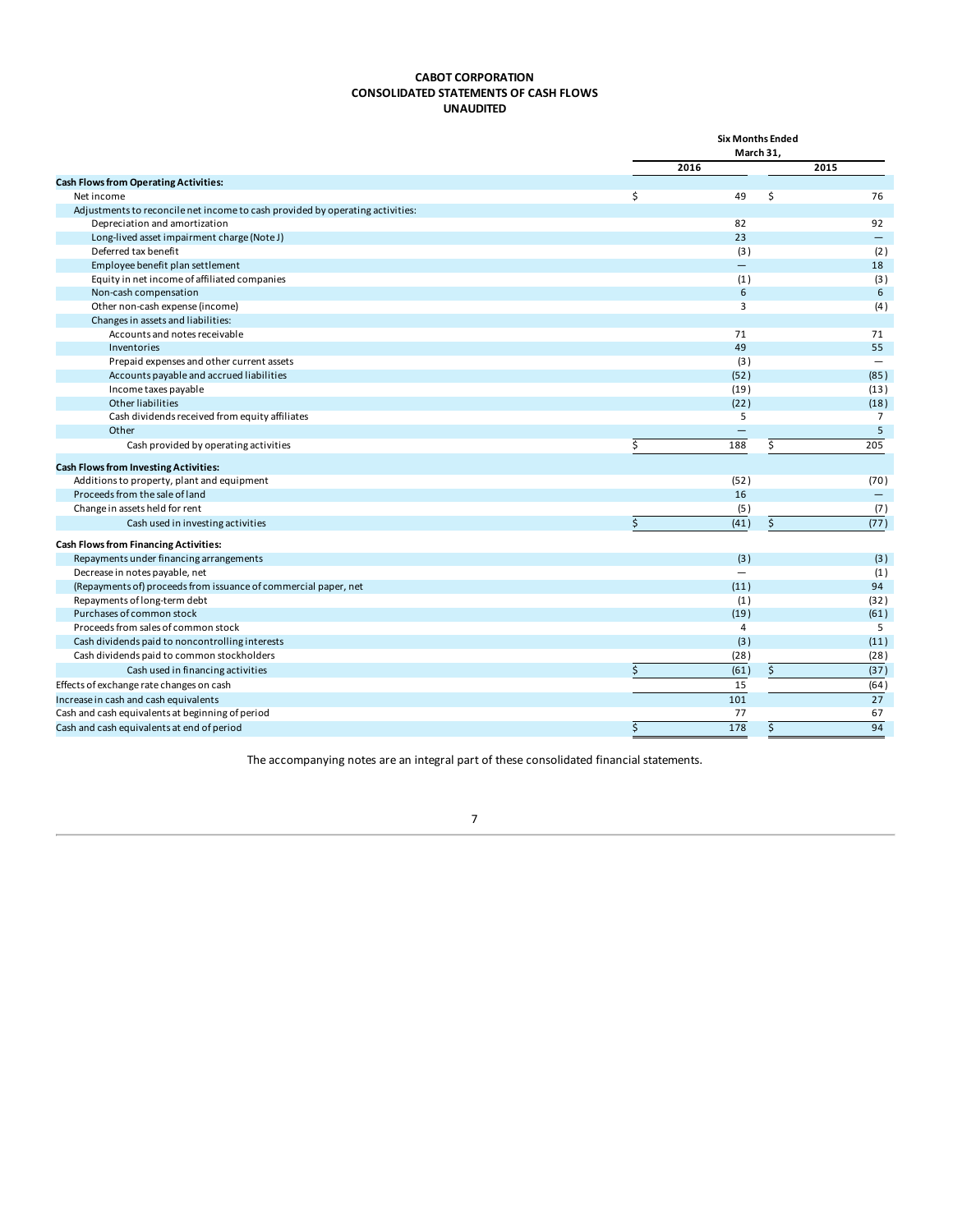## **CABOT CORPORATION NOTES TO CONSOLIDATED FINANCIAL STATEMENTS March 31, 2016 UNAUDITED**

#### <span id="page-7-0"></span>**A. Basis of Presentation**

The consolidated financial statements include the accounts of Cabot Corporation ("Cabot" or the "Company") and its wholly owned subsidiaries and majority-owned and controlled U.S. and non-U.S. subsidiaries. Additionally, Cabot considers consolidation of entities over which control is achieved through means other than voting rights. Intercompany transactions have been eliminated in consolidation.

The unaudited consolidated financial statements have been prepared in accordance with the requirements of Form 10-Q and consequently do not include all disclosures required by Form 10-K. Additional information may be obtained by referring to Cabot's Annual Report on Form 10-K for the fiscal year ended September 30, 2015 ("2015 10-K").

The financial information submitted herewith is unaudited and reflects all adjustments which are, in the opinion of management, necessary to provide a fair statement of the results for the interim periods ended March 31, 2016 and 2015. All such adjustments are of a normal recurring nature. The results for interim periods are not necessarily indicative of the results to be expected for the fiscal year.

#### **B. Significant Accounting Policies**

#### *Revenue Recognition and Accounts Receivable*

Cabot recognizes revenue when persuasive evidence of an arrangement exists, delivery has occurred or services have been rendered, the price is fixed or determinable and collectability is reasonably assured. Cabot generally is able to ensure that products meet customer specifications prior to shipment. If the Company is unable to determine that the product has met the specified objective criteria prior to shipment or if title has not transferred because of sales terms, the revenue is considered "unearned" and is deferred until the revenue recognition criteria are met.

Shipping and handling charges related to sales transactions are recorded as sales revenue when billed to customers or included in the sales price. Taxes collected on sales to customers are excluded from revenues.

The following table shows the relative size of the revenue recognized in each of the Company's reportable segments.

|                                | <b>Three Months Ended</b><br>March 31. |      | <b>Six Months Ended</b><br>March 31, |      |
|--------------------------------|----------------------------------------|------|--------------------------------------|------|
|                                | 2016                                   | 2015 | 2016                                 | 2015 |
| <b>Reinforcement Materials</b> | 48%                                    | 53%  | 49%                                  | 56%  |
| Performance Chemicals          | 39%                                    | 35%  | 38%                                  | 32%  |
| <b>Purification Solutions</b>  | 12%                                    | 11%  | 12%                                  | 10%  |
| <b>Specialty Fluids</b>        | 1%                                     | 1%   | 1%                                   | 2%   |

Cabot derives the substantial majority of its revenues from the sale of products in Reinforcement Materials, Performance Chemicals, and Purification Solutions. Revenue from these products is typically recognized when the product is shipped and title and risk of loss have passed to the customer. The Company offers certain of its customers cash discounts and volume rebates as sales incentives. The discounts and volume rebates are recorded as a reduction in sales at the time revenue is recognized and are estimated based on historical experience and contractual obligations. Cabot periodically reviews the assumptions underlying its estimates of discounts and volume rebates and adjusts its revenues accordingly.

For major activated carbon injection systems projects in Purification Solutions, revenue is recognized using the percentage-of-completion method.

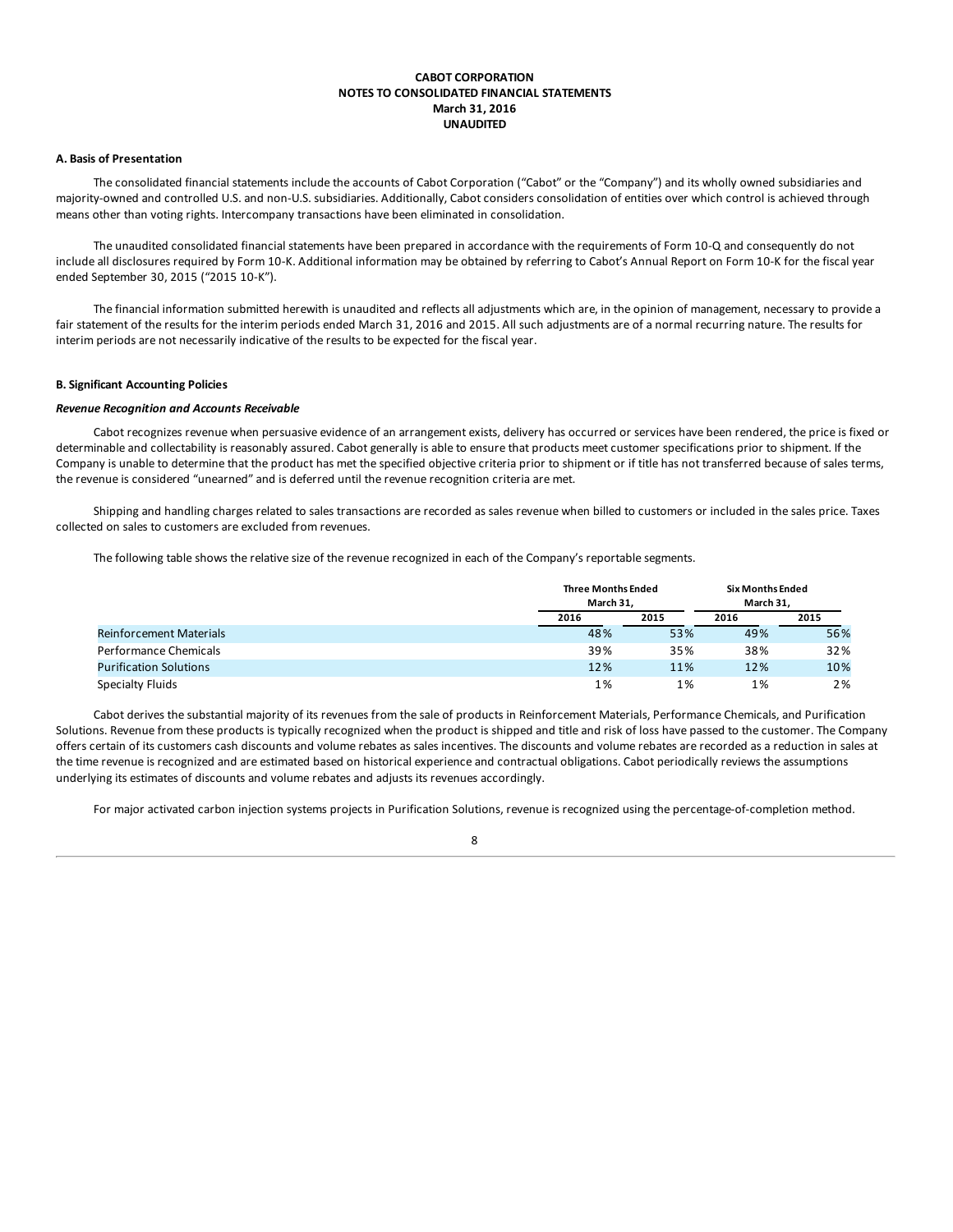Revenue in Specialty Fluids arises primarily from the rental of cesium formate. This revenue is recognized throughout the rental period based on the contracted rental terms. Customers are also billed and revenue is recognized, typically at the end of the job, for cesium formate product that is not returned. The Company also generates revenues from cesium formate sold outside of a rental process and revenue is recognized upon delivery of the fluid.

Cabot maintains allowances for doubtful accounts based on an assessment of the collectability of specific customer accounts, the aging of accounts receivable and other economic information on both a historical and prospective basis. Customer account balances are charged against the allowance when it is probable the receivable will not be recovered. There were no material changes in the allowance for any of the years presented. There is no material off-balance sheet credit exposure related to customer receivable balances.

#### *Intangible Assets and Goodwill Impairment*

The Company records tangible and intangible assets acquired and liabilities assumed in business combinations under the acquisition method of accounting. Amounts paid for an acquisition are allocated to the assets acquired and liabilities assumed based on their fair values at the date of acquisition. Goodwill is comprised of the purchase price of business acquisitions in excess of the fair value assigned to the net tangible and identifiable intangible assets acquired. Goodwill is not amortized, but is reviewed for impairment annually as of May 31, or when events or changes in the business environment indicate that the carrying value of the reporting unit may exceed its fair value. A reporting unit, for the purpose of the impairment test, is at or below the operating segment level, and constitutes a business for which discrete financial information is available and regularly reviewed by segment management. The reporting units with goodwill balances are Reinforcement Materials, Purification Solutions, and Fumed Metal Oxides. The separate businesses included within Performance Chemicals are considered separate reporting units. As such, the goodwill balance relative to Performance Chemicals is recorded in the Fumed Metal Oxides reporting unit.

For the purpose of the goodwill impairment test, the Company first assesses qualitative factors to determine whether it is more likely than not that the fair value of a reporting unit is less than its carrying amount. If an initial qualitative assessment identifies that it is more likely than not that the carrying value of a reporting unit exceeds its estimated fair value, an additional quantitative evaluation is performed under the two-step impairment test. Alternatively, the Company may elect to proceed directly to the quantitative goodwill impairment test. If based on the quantitative evaluation the fair value of the reporting unit is less than its carrying amount, the Company performs an analysis of the fair value of all assets and liabilities of the reporting unit. If the implied fair value of the reporting unit's goodwill is determined to be less than its carrying amount, an impairment is recognized for the difference. The fair value of a reporting unit is based on discounted estimated future cash flows. The fair value is also benchmarked against a market approach using the guideline public companies method. The assumptions used to estimate fair value include management's best estimates of future growth rates, operating cash flows, capital expenditures and discount rates over an estimate of the remaining operating period at the reporting unit level. Should the fair value of any of the Company's reporting units decline below its carrying amount because of reduced operating performance, market declines, changes in the discount rate, or other conditions, charges for impairment may be necessary. Based on the Company's most recent annual goodwill impairment test performed as of May 31, 2015, the fair values of the Reinforcement Materials and Fumed Metal Oxides reporting units were substantially in excess of their carrying values. The fair value of the Purification Solutions reporting unit was less than its carrying amount and an impairment was recorded in the third fiscal quarter of 2015. Due to the impairment recorded as of June 30, 2015, the fair value of the Purification Solutions reporting unit was insignificantly higher than its carrying value as of the last impairment date. No events have occurred subsequent to the last impairment evaluation that would suggest that it is more likely than not that the carrying values of any of our reporting units exceeded their fair value. Nonetheless, the future growth in the Purification Solutions segment is highly dependent on achieving the expected volumes and margins in the activated carbon based mercury removal business. These volumes and margins are highly dependent on demand for mercury removal products and the Company's successful realization of its anticipated share of volumes in this business. The expected demand for mercury removal products significantly depends on: (1) environmental laws and regulations, particularly those that require U.S. based coal-fired electric utilities to reduce the quantity of air pollutants they release, including mercury, to comply with the Mercury and Air Toxics Standards ("MATS") issued by the U.S. Environmental Protection Agency ("EPA") continuing to be in effect and enforced and (2) other factors, such as the volume of activated carbon used in coal-fired energy units for the removal of pollutants and the utilization of these units for electricity generation.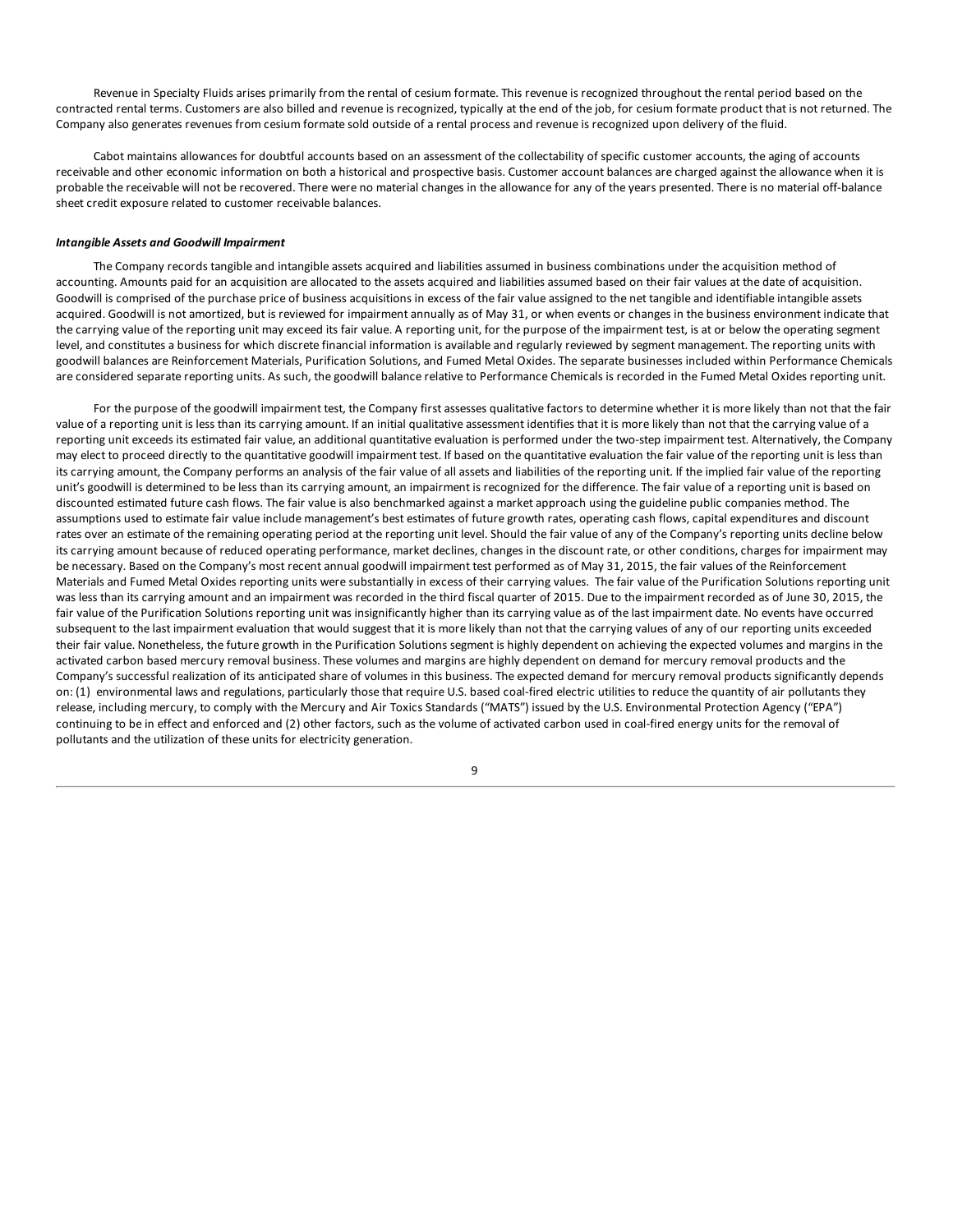The Company uses assumptions and estimates in determining the fair value of assets acquired and liabilities assumed in a business combination. The determination of the fair value of intangible assets requires the use of significant judgment with regard to assumptions used in the valuation model. The Company estimates the fair value of identifiable acquisition-related intangible assets principally based on projections of cash flows that will arise from these assets. The projected cash flows are discounted to determine the fair value of the assets at the dates of acquisition.

Definite-lived intangible assets, which are comprised of trademarks, customer relationships and developed technologies, are amortized over their estimated useful lives and are reviewed for impairment when indication of potential impairment exists, such as a significant reduction in cash flows associated with the assets. The Company recognized an impairment on intangible assets associated with the Purification Solutions business in the third fiscal quarter of 2015 and no events have been subsequently identified that would require an additional impairment evaluation.

## *Long-lived Assets Impairment*

The Company's long-lived assets primarily include property, plant and equipment, intangible assets, long-term investments and assets held for rent. The carrying values of long-lived assets are reviewed for impairment whenever events or changes in business circumstances indicate that the carrying amount of an asset may not be recoverable.

To test for impairment of assets, the Company generally uses a probability-weighted estimate of the future undiscounted net cash flows of the assets over their remaining lives to determine if the value of the asset is recoverable. Long-lived assets are grouped with other assets and liabilities at the lowest level for which independent identifiable cash flows are determinable.

An asset impairment is recognized when the carrying value of the asset is not recoverable based on the analysis described above, in which case the asset is written down to its fair value. If the asset does not have a readily determinable market value, a discounted cash flow model may be used to determine the fair value of the asset. In circumstances when an asset does not have separate identifiable cash flows, an impairment charge is recorded when the Company no longer intends to use the asset.

#### *Property, Plant and Equipment*

Property, plant and equipment are recorded at cost. Depreciation of property, plant and equipment is calculated using the straight-line method over the estimated useful lives. The depreciable lives for buildings, machinery and equipment, and other fixed assets are twenty to twenty-five years, ten to twenty-five years, and three to twenty-five years, respectively. The cost and accumulated depreciation for property, plant and equipment sold, retired, or otherwise disposed of are removed from the Consolidated Balance Sheets and resulting gains or losses are included in earnings in the Consolidated Statements of Operations. Expenditures for repairs and maintenance are charged to expenses as incurred. Expenditures for major renewals and betterments, which significantly extend the useful lives of existing plant and equipment, are capitalized and depreciated.

#### *Income Tax in Interim Periods*

The Company records its tax provision or benefit on an interim basis using an estimated annual effective tax rate. This rate is applied to the current period ordinary income or loss to determine the income tax provision or benefit allocated to the interim period. Losses from jurisdictions for which no benefit can be recognized and the income tax effects of unusual or infrequent items are excluded from the estimated annual effective tax rate and are recognized in the impacted interim period.

Valuation allowances are provided against the future tax benefits that arise from the deferred tax assets in jurisdictions for which no benefit can be recognized. The estimated annual effective tax rate may be significantly impacted by nondeductible expenses and the Company's projected earnings mix by tax jurisdiction. Adjustments to the estimated annual effective income tax rate are recognized in the period when such estimates are revised.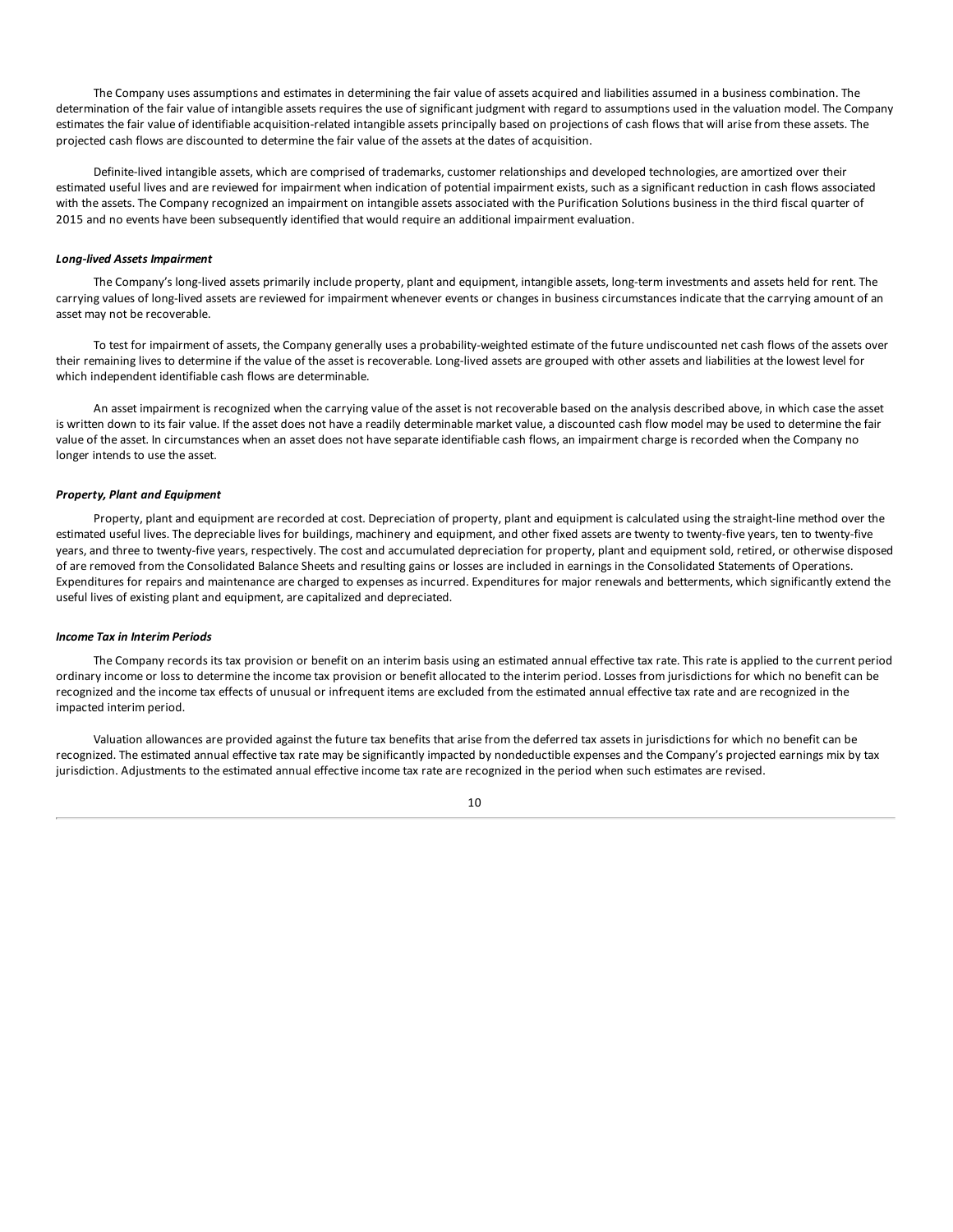#### *Inventory Valuation*

Inventories are stated at the lower of cost or market. The cost of all carbon black inventories in the U.S. is determined using the last-in, first-out ("LIFO") method. Had the Company used the first-in, first-out ("FIFO") method instead of the LIFO method for such inventories, the value of those inventories would have been \$26 million and \$30 million higher as of March 31, 2016 and September 30, 2015, respectively. The cost of Specialty Fluids inventories, which are classified as assets held for rent, is determined using the average cost method. The cost of other U.S. and non-U.S. inventories is determined using the first-in, first-out ("FIFO") method.

Cabot reviews inventory for both potential obsolescence and potential declines in anticipated selling prices. In this review, the Company makes assumptions about the future demand for and market value of the inventory, and based on these assumptions estimates the amount of any obsolete, unmarketable, slow moving, or overvalued inventory. Cabot writes down the value of these inventories by an amount equal to the difference between the cost of the inventory and its estimated net realizable value.

#### *Pensions and Other Postretirement Benefits*

The Company recognizes the funded status of defined benefit pension and other postretirement benefit plans as an asset or liability. This amount is defined as the difference between the fair value of plan assets and the benefit obligation. The Company is required to recognize as a component of other comprehensive income, net of tax, the actuarial gains/losses and prior service costs/credits that arise but were not previously required to be recognized as components of net periodic benefit cost. Other comprehensive income is adjusted as these amounts are later recognized in income as components of net periodic benefit cost.

#### *Accumulated Other Comprehensive (Loss) Income*

Accumulated other comprehensive (loss) income, which is included as a component of stockholders' equity, includes unrealized gains or losses on available-for-sale marketable securities and derivative instruments, currency translation adjustments in foreign subsidiaries, translation adjustments on foreign equity securities and minimum pension liability adjustments.

#### *Recent Accounting Pronouncements*

In May 2014, the FASB issued a new standard related to the "Revenue from Contracts with Customers" which amends the existing accounting standards for revenue recognition. The standard requires entities to recognize revenue when they transfer promised goods or services to customers in an amount that reflects the consideration the entity expects to be entitled to in exchange for those goods or services. This standard is applicable for fiscal years beginning after December 15, 2017 and for interim periods within those years and early adoption is permitted for the fiscal years beginning after December 15, 2016. The Company expects to adopt this standard on October 1, 2018. The Company is currently evaluating the impact the adoption of this standard may have on its consolidated financial statements.

In April 2015, the FASB issued a new standard simplifying the presentation of debt issuance costs by requiring debt issuance costs to be presented as a reduction of the corresponding debt liability. This will make the presentation of debt issuance costs consistent with the presentation of debt discounts or premiums. This standard is applicable for fiscal years beginning after December 15, 2015 and for interim periods within those years and early adoption is permitted. The Company expects to adopt this standard on October 1, 2016. The adoption of this standard is not expected to materially impact the Company's consolidated financial statements.

In November 2015, the FASB issued a new standard that amends the existing accounting standard for income taxes and simplifies the presentation of deferred income taxes. This will require that deferred income tax assets and liabilities be classified as noncurrent on the balance sheet. This standard is applicable for fiscal years beginning after December 15, 2016 and for interim periods within those years and early adoption is permitted. The Company is evaluating this standard and the timing of its adoption. The adoption of this standard is not expected to materially impact the Company's consolidated financial statements.

In February 2016, the FASB issued a new standard for the accounting of "leases". This new standard requires lessees to recognize assets and liabilities for most leases, but recognize expenses on their income statements in a manner that is similar to the current accounting treatment for leases. The standard is applicable for fiscal years beginning after December 15, 2018 and for interim periods within those years and early adoption is permitted. The Company expects to adopt the standard on October 1, 2019. The Company is currently evaluating the impact of the adoption of this standard on its consolidated financial statements.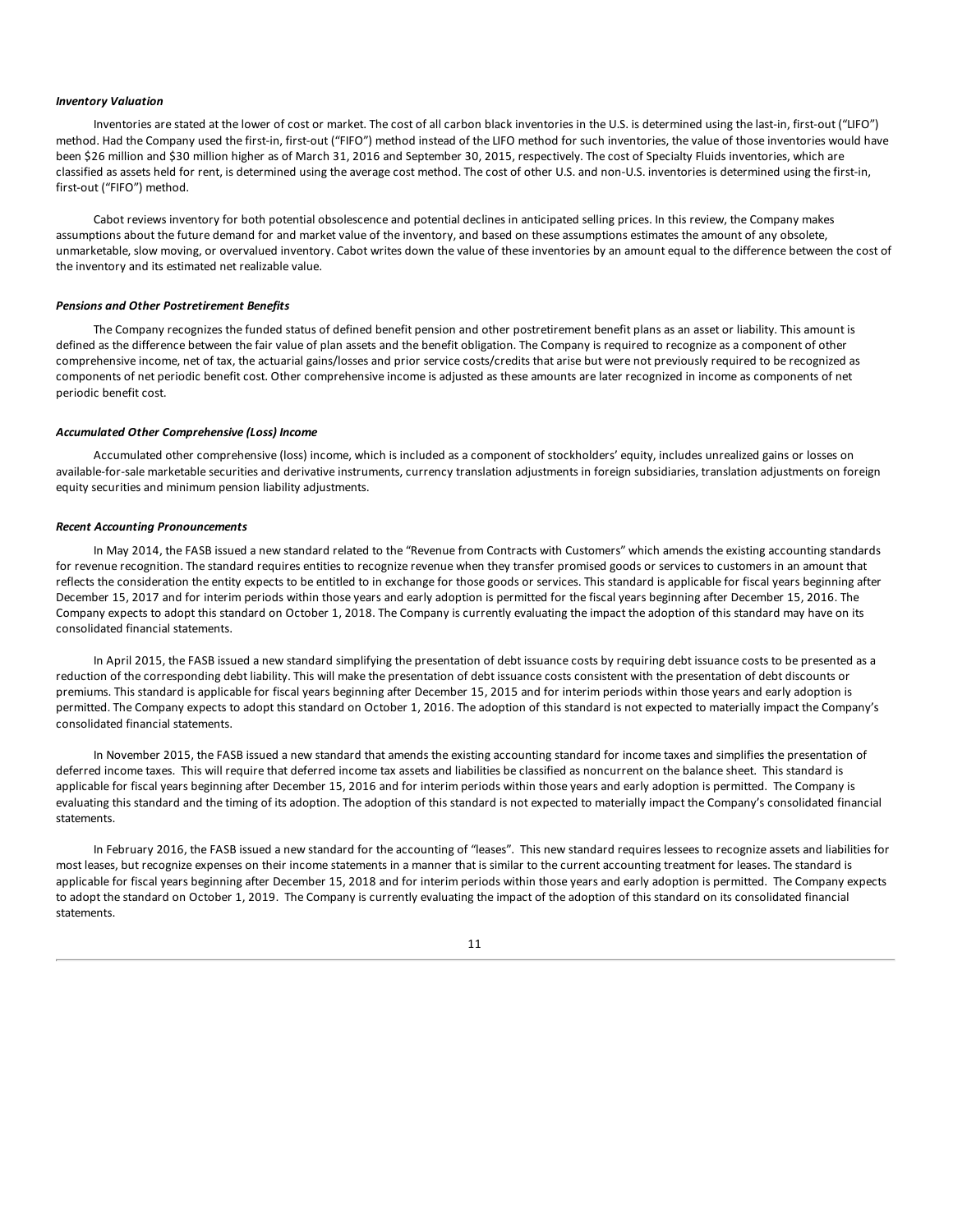In March 2016, the FASB issued a new standard that amends the accounting standard for stock compensation by simplifying several aspects of the accounting for employee share-based payment transactions, including the related accounting for income taxes, forfeitures, and the withholding of shares to satisfy the employer's tax withholding requirements, as well as classification in the statements of cash flows. The new standard is effective for fiscal years beginning after December 15, 2016, including interim periods within those years and early adoption is permitted. The Company is evaluating this standard and the timing of its adoption. The adoption of this standard is not expected to materially impact the Company's consolidated financial statements.

#### **C. Employee Benefit Plans**

Net periodic defined benefit pension and other postretirement benefit costs include the following:

|                                          |                         |         |     |   |      |  | Three Months Ended March 31. |  |             |      |                          |                                |             |  |         |
|------------------------------------------|-------------------------|---------|-----|---|------|--|------------------------------|--|-------------|------|--------------------------|--------------------------------|-------------|--|---------|
|                                          | 2016<br>2015            |         |     |   |      |  |                              |  |             | 2016 |                          | 2015                           |             |  |         |
|                                          | <b>Pension Benefits</b> |         |     |   |      |  |                              |  |             |      |                          | <b>Postretirement Benefits</b> |             |  |         |
|                                          | <b>U.S.</b>             | Foreign |     |   | U.S. |  | Foreign                      |  | <b>U.S.</b> |      | Foreign                  |                                | <b>U.S.</b> |  | Foreign |
|                                          |                         |         |     |   |      |  | (Dollars in millions)        |  |             |      |                          |                                |             |  |         |
| Service cost                             | -                       |         | 2   | S |      |  | 3                            |  |             |      |                          |                                |             |  |         |
| Interest cost                            |                         |         |     |   |      |  |                              |  |             |      |                          |                                |             |  |         |
| Expected return on plan assets           | (3)                     |         | (4) |   | (2)  |  | (4)                          |  |             |      |                          |                                |             |  |         |
| Amortization of prior service credit     |                         |         |     |   |      |  |                              |  | (1)         |      |                          |                                |             |  |         |
| Amortization of actuarial loss           |                         |         |     |   |      |  |                              |  |             |      |                          |                                |             |  |         |
| Settlement and curtailment cost (credit) |                         |         |     |   |      |  |                              |  |             |      |                          |                                |             |  |         |
| Net periodic (credit) benefit cost       | (1)                     |         |     |   | (1)  |  | 3                            |  |             |      | $\overline{\phantom{0}}$ |                                |             |  |         |

|                                          |                          |  |                         |              |                        |  | Six Months Ended March 31. |  |         |                                |             |      |     |         |  |
|------------------------------------------|--------------------------|--|-------------------------|--------------|------------------------|--|----------------------------|--|---------|--------------------------------|-------------|------|-----|---------|--|
|                                          | 2016<br>2015             |  |                         |              |                        |  |                            |  | 2016    |                                |             | 2015 |     |         |  |
|                                          |                          |  | <b>Pension Benefits</b> |              |                        |  |                            |  |         | <b>Postretirement Benefits</b> |             |      |     |         |  |
|                                          | <b>U.S.</b><br>Foreign   |  |                         |              | <b>U.S.</b><br>Foreign |  | <b>U.S.</b>                |  | Foreign |                                | <b>U.S.</b> |      |     | Foreign |  |
|                                          | (Dollars in millions)    |  |                         |              |                        |  |                            |  |         |                                |             |      |     |         |  |
| Service cost                             | $\overline{\phantom{0}}$ |  | $\overline{4}$          | <sub>S</sub> | —                      |  | $5 -$                      |  |         |                                | -           |      |     |         |  |
| Interest cost                            | 3                        |  | 4                       |              | з                      |  | 6                          |  |         |                                |             |      |     |         |  |
| Expected return on plan assets           | (6)                      |  | (7)                     |              | (5)                    |  | (8)                        |  |         |                                |             |      |     |         |  |
| Amortization of prior service credit     |                          |  |                         |              |                        |  |                            |  | (2)     |                                |             |      | (1) |         |  |
| Amortization of actuarial loss           |                          |  | $\mathcal{D}$           |              | _                      |  |                            |  |         |                                |             |      |     |         |  |
| Settlement and curtailment cost (credit) |                          |  |                         |              |                        |  | 18                         |  | (1)     |                                |             |      |     |         |  |
| Net periodic (credit) benefit cost       | (3)                      |  | 3                       |              | (2)                    |  | 23                         |  | (3)     |                                |             |      |     |         |  |

#### *Settlement of employee benefit plan*

Effective October 1, 2014, the Company transferred the defined benefit obligations and pension plan assets in one of its foreign defined benefit plans to a multi-employer plan. As a result of the transfer, a pre-tax charge of \$18 million was recorded in the six months ended March 31, 2015 as reflected in Settlement costs in the table above. The pre-tax charge consists of \$27 million released from Accumulated other comprehensive (loss) income ("AOCI") and \$2 million of employer contributions at the time of the settlement, partially offset by an \$11 million release of the pension liability. The settlement charge was recorded primarily in Cost of sales in the Consolidated Statements of Operations.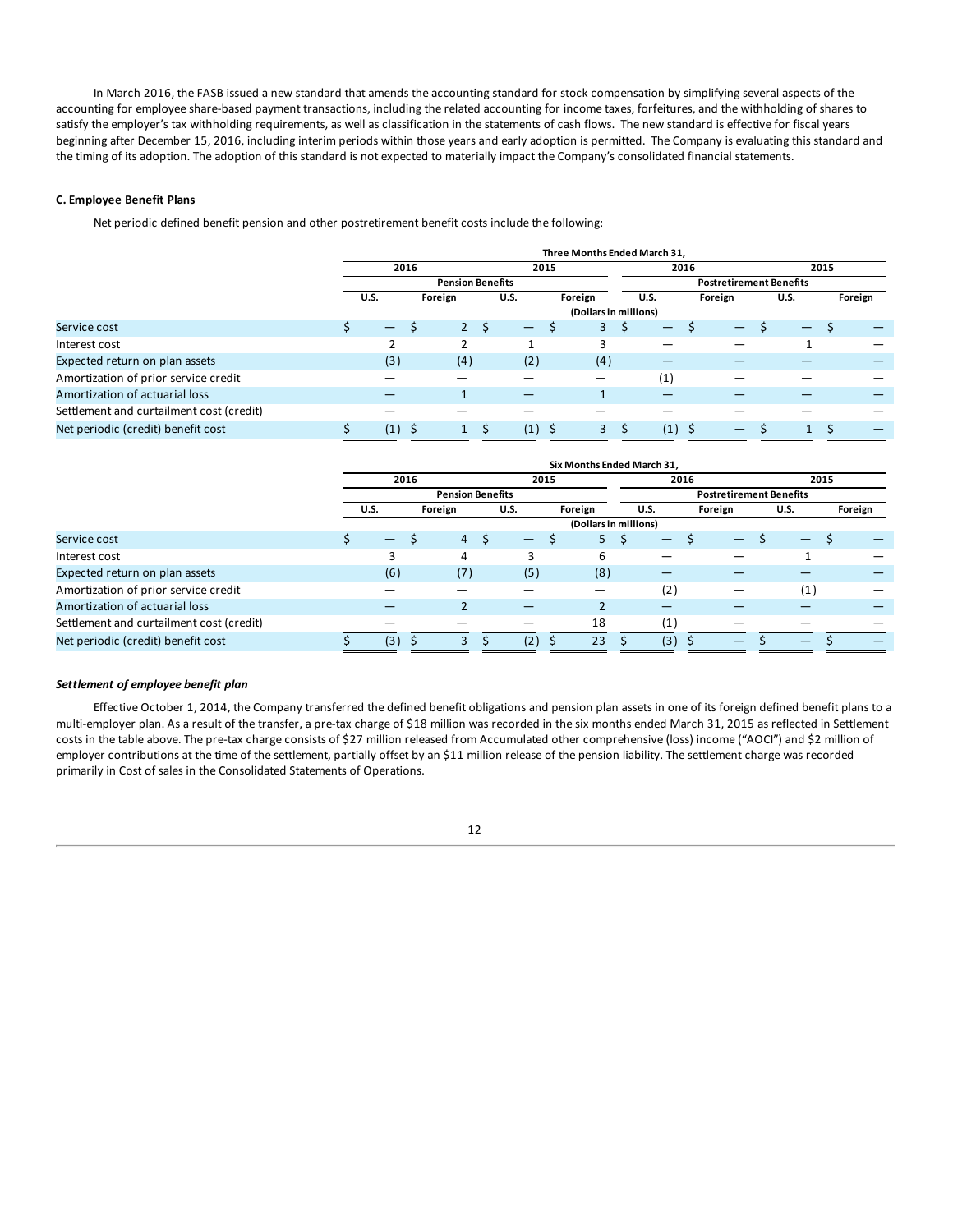## **D. Goodwill and Intangible Assets**

Cabot had goodwill balances of \$155 million and \$154 million at March 31, 2016 and September 30, 2015, respectively. The carrying amount of goodwill attributable to each reportable segment with goodwill balances and the changes in those balances during the six month period ended March 31, 2016 are as follows:

|                               | Reinforcement<br><b>Materials</b> |  | Performance<br><b>Chemicals</b> | Purification<br><b>Solutions</b> | Total |
|-------------------------------|-----------------------------------|--|---------------------------------|----------------------------------|-------|
|                               |                                   |  | (Dollars in millions)           |                                  |       |
| Balance at September 30, 2015 | 55                                |  |                                 | 90                               | 154   |
| Foreign currency impact       | _                                 |  |                                 |                                  |       |
| Balance at March 31, 2016     | 55                                |  |                                 | 91                               | 155   |

The following table provides information regarding the Company's intangible assets:

|                                     |                            |  | March 31, 2016              |  |                             |                            | September 30, 2015 |                             |     |  |                             |
|-------------------------------------|----------------------------|--|-----------------------------|--|-----------------------------|----------------------------|--------------------|-----------------------------|-----|--|-----------------------------|
|                                     | Gross<br>Carrying<br>Value |  | Accumulated<br>Amortization |  | Net<br>Intangible<br>Assets | Gross<br>Carrying<br>Value |                    | Accumulated<br>Amortization |     |  | Net<br>Intangible<br>Assets |
|                                     |                            |  |                             |  | (Dollars in millions)       |                            |                    |                             |     |  |                             |
| Intangible assets with finite lives |                            |  |                             |  |                             |                            |                    |                             |     |  |                             |
| Developed technologies              | 49                         |  | $(2)$ \$                    |  | 47                          |                            | 48                 |                             | (1) |  | 47                          |
| <b>Trademarks</b>                   | 16                         |  | (1)                         |  | 15                          |                            | 16                 |                             |     |  | 16                          |
| Customer relationships              | 95                         |  | (8)                         |  | 87                          |                            | 96                 |                             | (6) |  | 90                          |
| Total intangible assets             | 160                        |  | (11)                        |  | 149                         |                            | 160                |                             | (7) |  | 153                         |

Intangible assets are amortized over their estimated useful lives, which range from fourteen to twenty-five years, with a weighted average amortization period of approximately nineteen years. Amortization expense for the three months ended March 31, 2016 and 2015 was \$2 million and \$4 million, respectively, and is included in Cost of sales and Selling and administrative expenses in the Consolidated Statements of Operations. Amortization expense for the six months ended March 31, 2016 and 2015 was \$4 million and \$8 million, respectively, and is included in Cost of sales and Selling and administrative expenses in the Consolidated Statements of Operations. Total amortization expense is estimated to be approximately \$9 million each year for the next five fiscal years.

#### **E. Stockholders' Equity**

In fiscal 2007, the Board of Directors authorized Cabot to repurchase up to ten million shares of Cabot's common stock in the open market or in privately negotiated transactions. This authorization did not have a set expiration date. During the first six months of fiscal 2015, Cabot repurchased 925,700 shares of its common stock under this authorization.

In January 2015, the Board of Directors authorized Cabot to repurchase up to five million shares of its common stock in the open market or in privately negotiated transactions and cancelled the previous authorization. Cabot has repurchased 1,700,676 shares of its common stock under this authorization. As of March 31, 2016, 3,299,324 shares remain available for repurchase under the current authorization. The Company retired the repurchased shares and recorded the excess of the purchase price over par value to additional paid-in capital until such amount was reduced to zero and then charged the remainder against retained earnings.

During the first six months of both fiscal 2016 and 2015, Cabot paid cash dividends in the aggregate amount of \$0.44 per share of common stock, with a total cost of \$28 million in each period.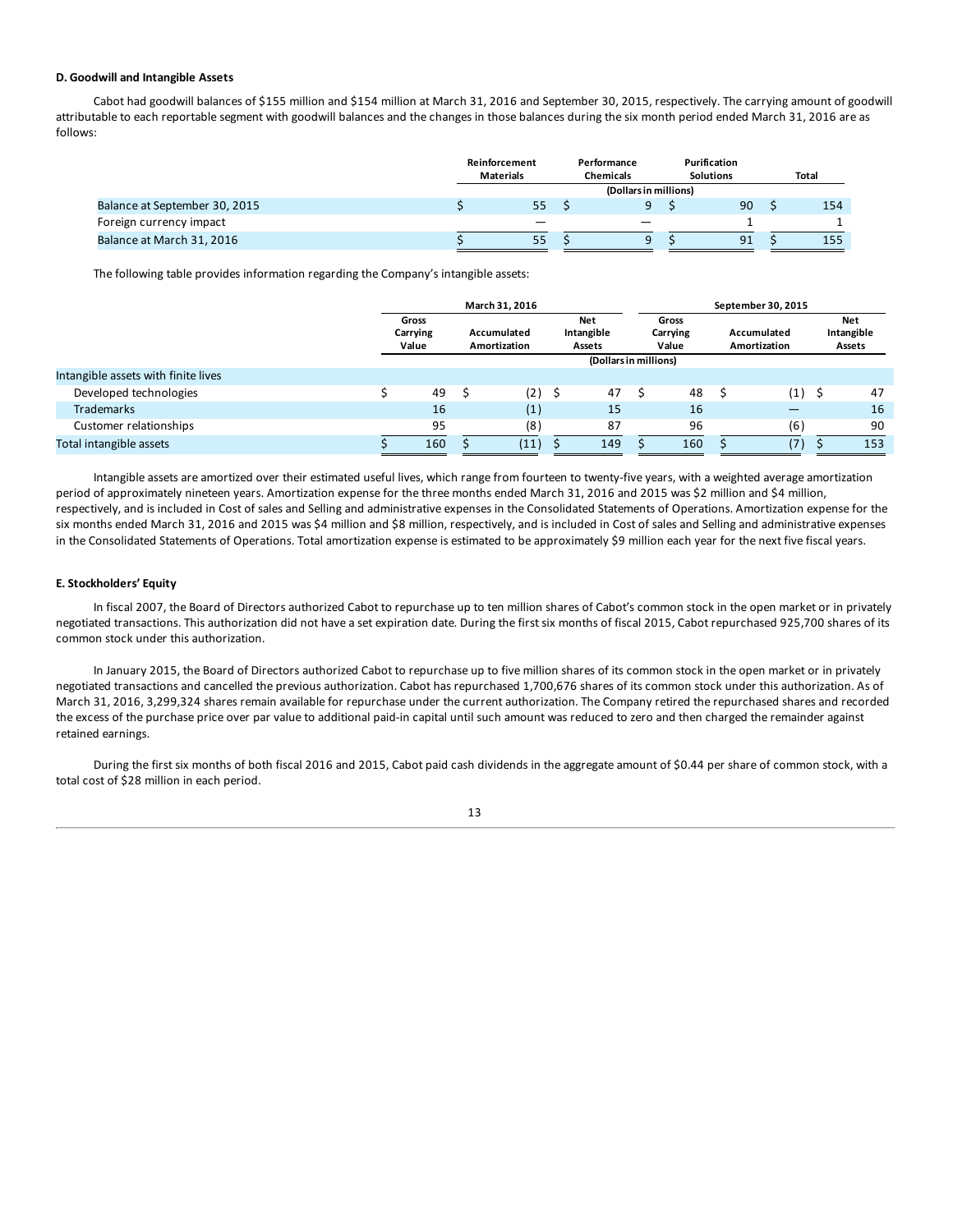## *Noncontrolling interest*

The following table illustrates the noncontrolling interest activity for the periods presented:

|                                                      | 2016                  |  | 2015 |  |  |  |
|------------------------------------------------------|-----------------------|--|------|--|--|--|
|                                                      | (Dollars in millions) |  |      |  |  |  |
| <b>Balance at September 30</b>                       | 104                   |  | 122  |  |  |  |
| Net income attributable to noncontrolling interests  | 8                     |  |      |  |  |  |
| Noncontrolling interest foreign currency translation |                       |  |      |  |  |  |
| adjustment                                           | (2)                   |  | (3)  |  |  |  |
| Noncontrolling interest dividends declared           | (16)                  |  | (13) |  |  |  |
| <b>Balance at March 31</b>                           | 94                    |  |      |  |  |  |

During the six months ended March 31, 2016, \$16 million of dividends were declared, of which \$3 million were paid in cash. During the six months ended March 31, 2015, \$13 million of dividends were declared, of which \$11 million were paid in cash.

## **F. Accumulated Other Comprehensive Loss**

Comprehensive income combines net (loss) income and other comprehensive income items, which are reported as components of stockholders' equity in the accompanying Consolidated Balance Sheets.

Changes in each component of AOCI, net of tax, are as follows:

|                                                            | Currency<br>Translation<br>Adjustment |            |     | <b>Unrealized</b><br>Gains on<br><b>Investments</b> |                       | <b>Pension and Other</b><br>Postretirement<br><b>Benefit Liability</b><br>Adjustments |   | <b>Total</b> |
|------------------------------------------------------------|---------------------------------------|------------|-----|-----------------------------------------------------|-----------------------|---------------------------------------------------------------------------------------|---|--------------|
|                                                            |                                       |            |     |                                                     | (Dollars in millions) |                                                                                       |   |              |
| Balance at September 30, 2015, attributable to Cabot       |                                       |            |     |                                                     |                       |                                                                                       |   |              |
| Corporation                                                | \$                                    | $(239)$ \$ |     | $\overline{2}$                                      | Ŝ.                    | $(62)$ \$                                                                             |   | (299)        |
| Other comprehensive income (loss) before reclassifications |                                       | (47)       |     |                                                     |                       |                                                                                       |   | (47)         |
| Amounts reclassified from accumulated other                |                                       |            |     |                                                     |                       |                                                                                       |   |              |
| comprehensive (loss) income                                |                                       |            |     |                                                     |                       | (1)                                                                                   |   | (1)          |
| Net other comprehensive items                              |                                       | (286)      |     |                                                     |                       | (63)                                                                                  |   | (347)        |
| Less: Noncontrolling interest                              |                                       | (3)        |     |                                                     |                       |                                                                                       |   | (3)          |
| Balance at December 31, 2015, attributable to Cabot        |                                       |            |     |                                                     |                       |                                                                                       |   |              |
| Corporation                                                |                                       | (283)      | -\$ | 2                                                   |                       | (63)                                                                                  | S | (344)        |
| Other comprehensive income (loss) before reclassifications |                                       | 65         |     |                                                     |                       |                                                                                       |   | 65           |
| Amounts reclassified from accumulated other                |                                       |            |     |                                                     |                       |                                                                                       |   |              |
| comprehensive income (loss)                                |                                       |            |     |                                                     |                       |                                                                                       |   |              |
| Net other comprehensive items                              |                                       | (218)      |     | $\overline{\phantom{a}}$                            |                       | (62)                                                                                  |   | (278)        |
| Less: Noncontrolling interest                              |                                       |            |     |                                                     |                       |                                                                                       |   |              |
| Balance at March 31, 2016, attributable to Cabot           |                                       |            |     |                                                     |                       |                                                                                       |   |              |
| Corporation                                                | \$                                    | (219)      |     | $\overline{2}$                                      |                       | (62)                                                                                  |   | (279)        |
|                                                            |                                       |            |     |                                                     |                       |                                                                                       |   |              |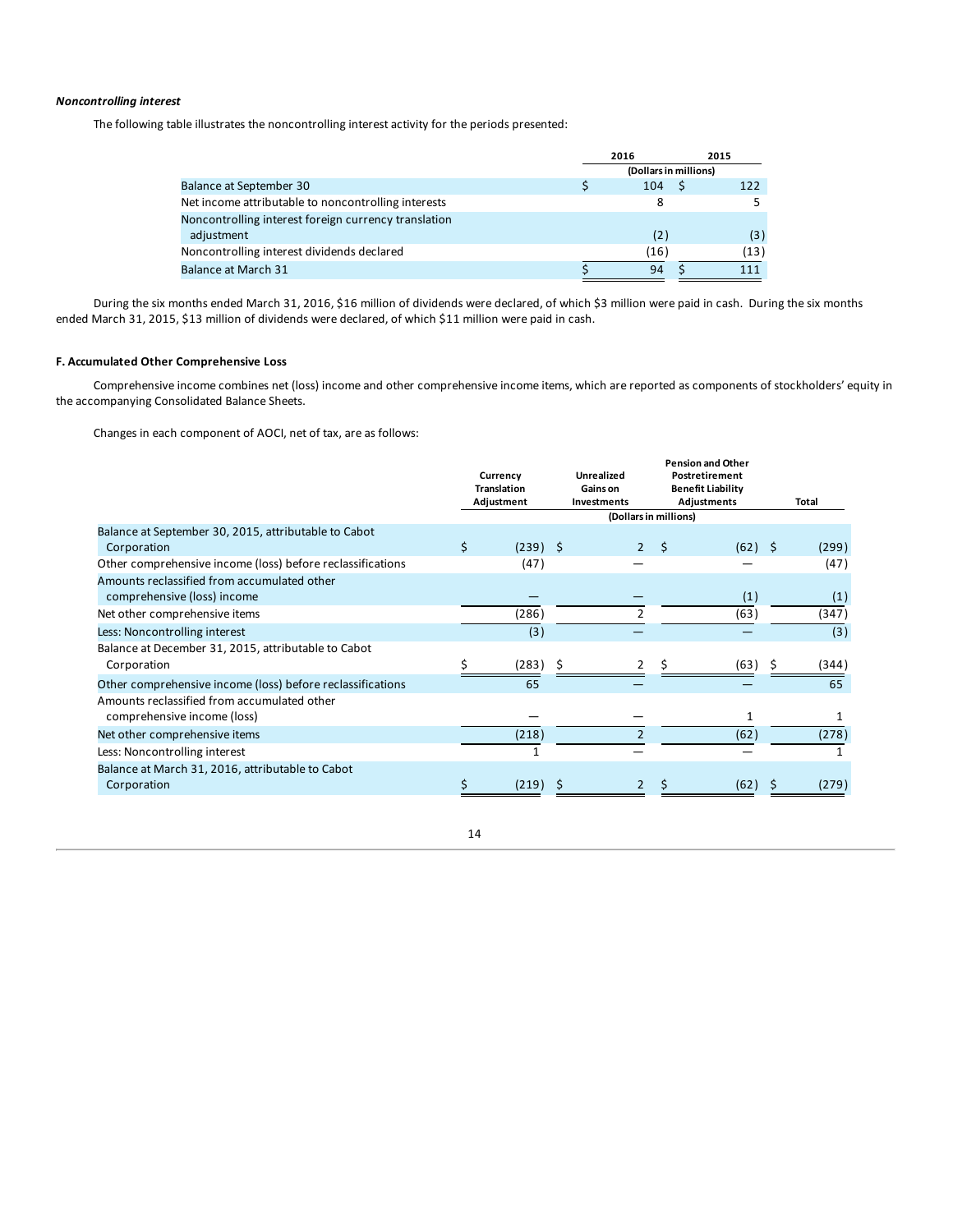The amounts reclassified out of AOCI and into the Consolidated Statements of Operations in the three months and six months ended March 31, 2016 and 2015 are as follows:

|                                             | Affected Line Item in the Consolidated                |              | <b>Three Months Ended</b><br>March 31, |  |                       | <b>Six Months Ended</b><br>March 31, |                |  |      |  |
|---------------------------------------------|-------------------------------------------------------|--------------|----------------------------------------|--|-----------------------|--------------------------------------|----------------|--|------|--|
|                                             | <b>Statements of Operations</b>                       | 2016<br>2015 |                                        |  |                       | 2016                                 |                |  | 2015 |  |
|                                             |                                                       |              |                                        |  | (Dollars in millions) |                                      |                |  |      |  |
| Pension and other postretirement            |                                                       |              |                                        |  |                       |                                      |                |  |      |  |
| benefit liability adjustment                |                                                       |              |                                        |  |                       |                                      |                |  |      |  |
| Amortization of actuarial losses            | Net Periodic Benefit Cost - see<br>Note C for details |              | $1 \quad$                              |  |                       | $1 \quad$                            | 2 <sup>5</sup> |  | 2    |  |
|                                             | Net Periodic Benefit Cost - see                       |              |                                        |  |                       |                                      |                |  |      |  |
| Amortization of prior service cost          | Note C for details                                    |              | (1)                                    |  |                       |                                      | (2)            |  | (1)  |  |
| Settlement and curtailment (credit)<br>cost | Net Periodic Benefit Cost - see<br>Note C for details |              |                                        |  |                       |                                      | (1)            |  | 27   |  |
| Total before tax                            |                                                       |              |                                        |  |                       |                                      | (1)            |  | 28   |  |
|                                             | Benefit (provision) for income                        |              |                                        |  |                       |                                      |                |  |      |  |
| Tax impact                                  | taxes                                                 |              | 1                                      |  |                       |                                      |                |  | (6)  |  |
| Total after tax                             |                                                       |              |                                        |  |                       |                                      |                |  | 22   |  |

#### **G. Commitments and Contingencies**

#### *Purchase Commitments*

Cabot has entered into long-term purchase agreements primarily for the purchase of raw materials. Under certain of these agreements the quantity of material being purchased is fixed, but the price paid changes as market prices change. For those commitments, the amounts included in the table below are based on market prices at March 31, 2016.

|                                |  | <b>Payments Due by Fiscal Year</b> |  |      |  |     |      |                       |      |      |  |                   |  |       |       |
|--------------------------------|--|------------------------------------|--|------|--|-----|------|-----------------------|------|------|--|-------------------|--|-------|-------|
|                                |  | <b>Remainder of</b><br>Fiscal 2016 |  | 2017 |  |     | 2018 |                       | 2019 | 2020 |  | <b>Thereafter</b> |  |       | Total |
|                                |  |                                    |  |      |  |     |      | (Dollars in millions) |      |      |  |                   |  |       |       |
| <b>Reinforcement Materials</b> |  | 100                                |  | 128  |  | 119 |      | 116                   |      | 80   |  | 1.446             |  | 1,989 |       |
| Performance Chemicals          |  | 28                                 |  | 51   |  | 37  |      | 32                    |      | 29   |  | 154               |  | 331   |       |
| <b>Purification Solutions</b>  |  |                                    |  |      |  |     |      |                       |      |      |  |                   |  | 13    |       |
| Total                          |  | 133                                |  | 186  |  | 157 |      | 148                   |      | 109  |  | 1,600             |  | 2,333 |       |

#### *Guarantee Agreements*

Cabot has provided certain indemnities pursuant to which it may be required to make payments to an indemnified party in connection with certain transactions and agreements. In connection with certain acquisitions and divestitures, Cabot has provided routine indemnities with respect to such matters as environmental, tax, insurance, product and employee liabilities. In connection with various other agreements, including service and supply agreements with customers, Cabot has provided indemnities for certain contingencies and routine warranties. Cabot is unable to estimate the maximum potential liability for these types of indemnities as a maximum obligation is not explicitly stated in most cases and the amounts, if any, are dependent upon the outcome of future contingent events, the nature and likelihood of which cannot be reasonably estimated. The duration of the indemnities vary, and in many cases are indefinite. Cabot has not recorded any liability for these indemnities in the consolidated financial statements, except as otherwise disclosed.

### *Contingencies*

Cabot is a defendant, or potentially responsible party, in various lawsuits and environmental proceedings wherein substantial amounts are claimed or at issue.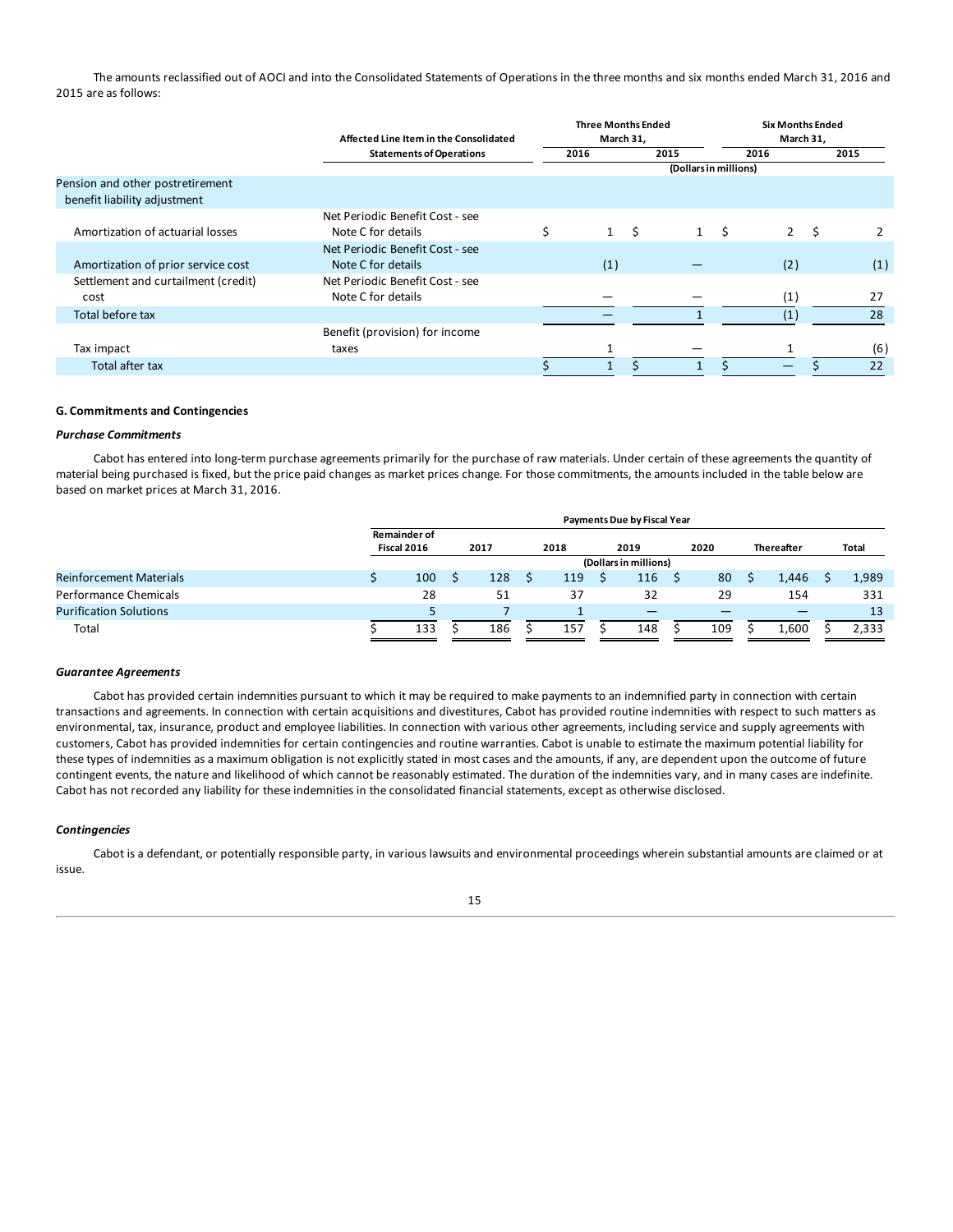#### *Environmental Matters*

As of March 31, 2016 and September 30, 2015, Cabot had \$14 million and \$16 million, respectively, reserved for environmental matters. These environmental matters mainly relate to closed sites. These reserves represent Cabot's best estimates of the probable costs to be incurred at those sites where costs are reasonably estimable based on the Company's analysis of the extent of clean up required, alternative clean-up methods available, abilities of other responsible parties to contribute and its interpretation of laws and regulations applicable to each site. Cash payments related to these environmental matters were \$1 million and less than \$1 million in the first six months of fiscal 2016 and 2015, respectively. Cabot reviews the adequacy of the reserves as circumstances change at individual sites and adjusts the reserves as appropriate. Almost all of Cabot's environmental issues relate to sites that are mature and have been investigated and studied and, in many cases, are subject to agreed upon remediation plans. However, depending on the results of future testing, changes in risk assessment practices, remediation techniques and regulatory requirements, newly discovered conditions, and other factors, it is reasonably possible that the Company could incur additional costs in excess of environmental reserves currently recorded. Management estimates, based on the latest available information, that any such future environmental remediation costs that are reasonably possible to be in excess of amounts already recorded would be immaterial to the Company's consolidated financial statements.

#### *Other Matters*

#### *Respirator Liabilities*

Cabot has exposure in connection with a safety respiratory products business that a subsidiary acquired from American Optical Corporation ("AO") in an April 1990 asset purchase transaction. The subsidiary manufactured respirators under the AO brand and disposed of that business in July 1995. In connection with its acquisition of the business, the subsidiary agreed, in certain circumstances, to assume a portion of AO's liabilities, including costs of legal fees together with amounts paid in settlements and judgments, allocable to AO respiratory products used prior to the 1990 purchase by the Cabot subsidiary. In exchange for the subsidiary's assumption of certain of AO's respirator liabilities, AO agreed to provide to the subsidiary the benefits of: (i) AO's insurance coverage for the period prior to the 1990 acquisition and (ii) a former owner's indemnity of AO holding it harmless from any liability allocable to AO respiratory products used prior to May 1982. As more fully described in the 2015 10-K, the respirator liabilities generally involve claims for personal injury, including asbestosis, silicosis and coal worker's pneumoconiosis, allegedly resulting from the use of respirators that are alleged to have been negligently designed and/or labeled. Neither Cabot, nor its past or present subsidiaries, at any time manufactured asbestos or asbestos-containing products. At no time did this respiratory product line represent a significant portion of the respirator market.

As of March 31, 2016 and September 30, 2015, there were approximately 37,000 and 38,000 claimants, respectively, in pending cases asserting claims against AO in connection with respiratory products. Cabot has a reserve to cover its expected share of liability for existing and future respirator liability claims. At March 31, 2016 and September 30, 2015, the reserve was \$9 million and \$11 million, respectively. Cash payments related to this liability were \$2 million in the first six months of both fiscal 2016 and 2015.

#### *Other*

The Company has various other lawsuits, claims and contingent liabilities arising in the ordinary course of its business and with respect to the Company's divested businesses. In the opinion of the Company, although final disposition of some or all of these other suits and claims may impact the Company's consolidated financial statements in a particular period, they are not expected, in the aggregate, to have a material adverse effect on the Company's consolidated financial statements.

#### **H. Income Tax**

#### *Effective Tax Rate*

|                            | <b>Three Months Ended</b><br>March 31. |  |      | <b>Six Months Ended</b><br>March 31. |  |      |
|----------------------------|----------------------------------------|--|------|--------------------------------------|--|------|
|                            | 2016                                   |  | 2015 | 2016                                 |  | 2015 |
|                            | (Dollars in millions)                  |  |      | (Dollars in millions)                |  |      |
| Provision for income taxes | 11                                     |  | 14   | $\epsilon$                           |  | 17   |
| Effective tax rate         | 20%                                    |  | 36%  | 12%                                  |  | 18%  |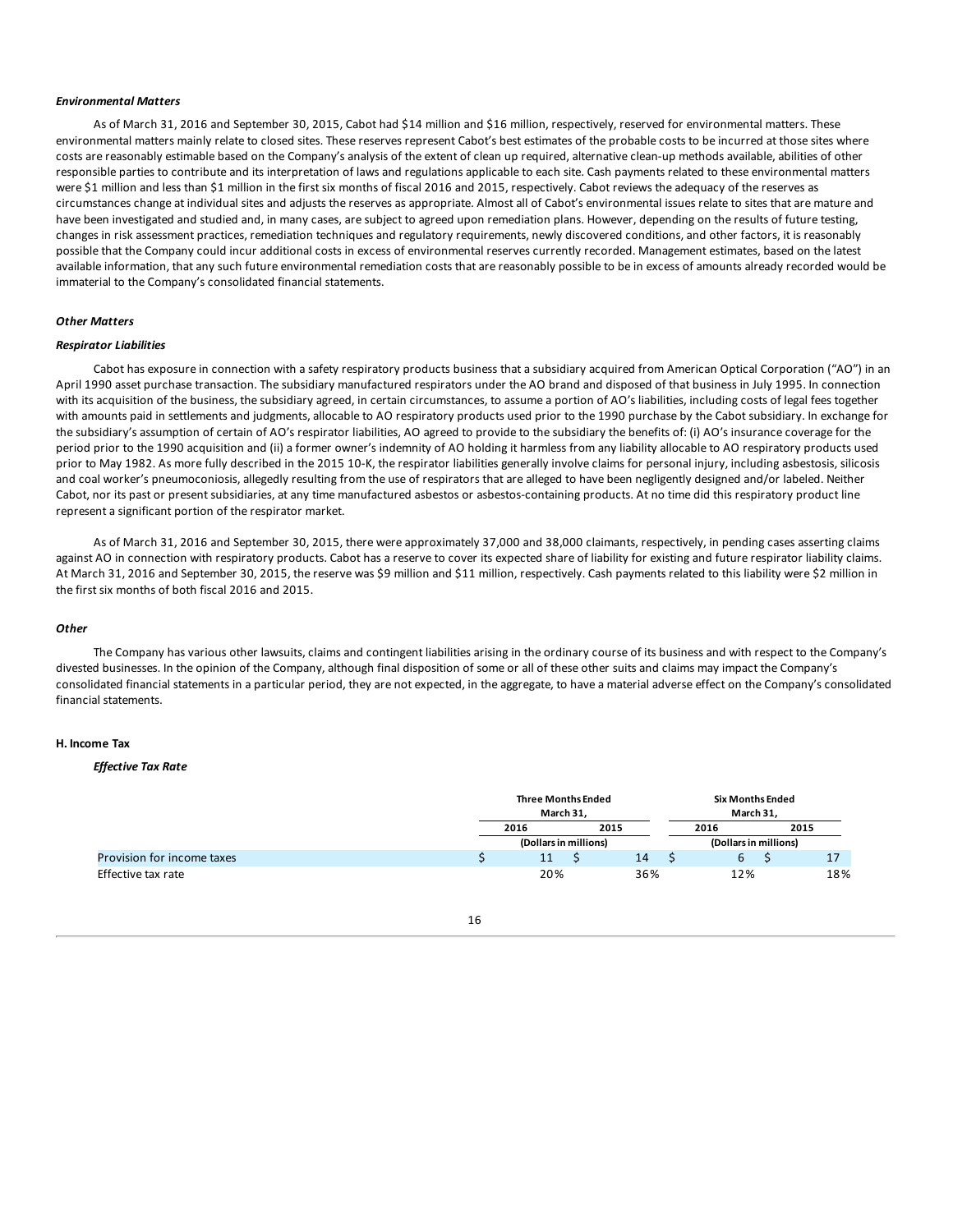During the three and six months ended March 31, 2016, the Company recorded tax provisions of \$11 million and \$6 million, resulting in effective tax rates of 20% and 12%, respectively. These amounts included a net discrete tax expense of \$1 million and a net discrete tax benefit of \$5 million, respectively, for the three and six months ended March 31, 2016. During the three and six months ended March 31, 2015, the Company recorded tax provisions of \$14 million and \$17 million, resulting in an effective tax rate of 36% and 18%, respectively. These amounts included a net discrete tax expense of \$4 million and a net discrete tax benefit of \$9 million, respectively, for the three and six months ended March 31, 2015.

#### *Uncertainties*

Cabot files U.S. federal and state and non-U.S. income tax returns in jurisdictions with varying statutes of limitations. The 2012 through 2015 tax years remain subject to examination by the United States Internal Revenue Service ("IRS") and various tax years from 2005 through 2015 remain subject to examination by the respective state tax authorities. In significant non-U.S. jurisdictions, various tax years from 2004 through 2015 remain subject to examination by their respective tax authorities. Cabot's significant non-U.S. jurisdictions include China, France, Germany, Italy, Japan, and the Netherlands.

Certain Cabot subsidiaries are under audit in jurisdictions outside of the U.S. In addition, certain statutes of limitations are scheduled to expire in the near future. It is reasonably possible that a change in the unrecognized tax benefits may also occur within the next twelve months related to the settlement of one or more of these audits, however, an estimated range of the impact on the unrecognized tax benefits cannot be quantified at this time.

During the three and six months ended March 31, 2016, Cabot released uncertain tax positions of \$1 million and \$3 million, respectively, due to the expirations of statutes of limitations in various jurisdictions. During the three and six months ended March 31, 2015, Cabot released uncertain tax positions of \$1 million and \$12 million, respectively, due to the expirations of statutes of limitations in various jurisdictions.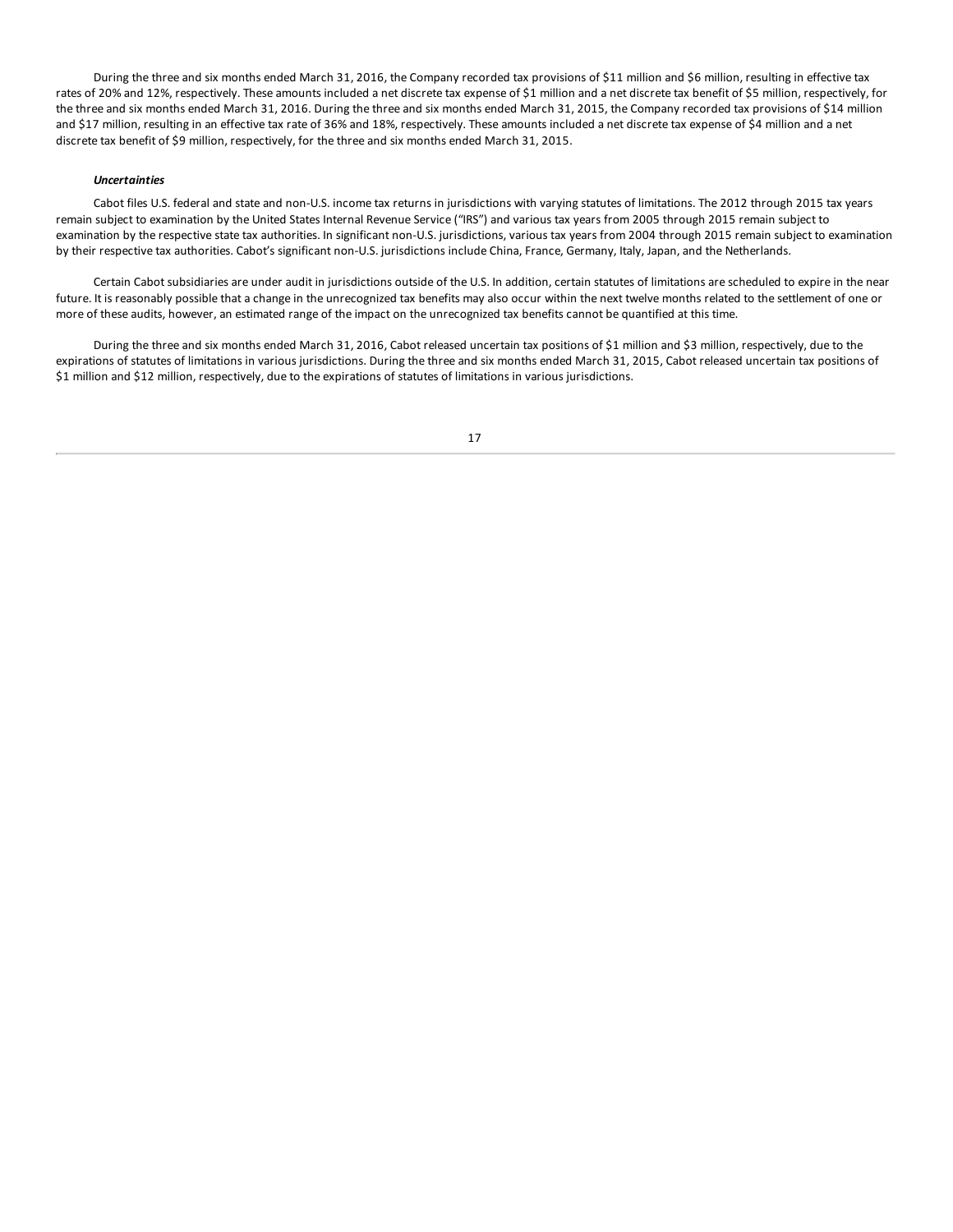## **I. Earnings Per Share**

The following tables summarize the components of the basic and diluted earnings per common share computations:

|                                                                   |                                                            | <b>Three Months Ended</b><br>March 31. |    |      |    |      | <b>Six Months Ended</b><br>March 31, |      |  |  |  |  |  |  |
|-------------------------------------------------------------------|------------------------------------------------------------|----------------------------------------|----|------|----|------|--------------------------------------|------|--|--|--|--|--|--|
|                                                                   |                                                            | 2016                                   |    | 2015 |    | 2016 |                                      | 2015 |  |  |  |  |  |  |
|                                                                   | (Dollars and shares in millions, except per share amounts) |                                        |    |      |    |      |                                      |      |  |  |  |  |  |  |
| <b>Basic EPS:</b><br>Net income attributable to Cabot Corporation | \$                                                         | 48                                     | Ś. | 26   | \$ | 41   | \$                                   | 71   |  |  |  |  |  |  |
| Less: Dividends and dividend equivalents to                       |                                                            |                                        |    |      |    |      |                                      |      |  |  |  |  |  |  |
| participating securities                                          |                                                            |                                        |    |      |    |      |                                      |      |  |  |  |  |  |  |
| Less: Undistributed earnings allocated to                         |                                                            |                                        |    |      |    |      |                                      |      |  |  |  |  |  |  |
| participating securities(1)                                       |                                                            |                                        |    |      |    |      |                                      |      |  |  |  |  |  |  |
| Earnings allocated to common                                      |                                                            |                                        |    |      |    |      |                                      |      |  |  |  |  |  |  |
| shareholders (numerator)                                          | \$                                                         | 48                                     | \$ | 26   | \$ | 41   | \$                                   | 71   |  |  |  |  |  |  |
| Weighted average common shares and                                |                                                            |                                        |    |      |    |      |                                      |      |  |  |  |  |  |  |
| participating securities outstanding                              |                                                            | 62.9                                   |    | 64.1 |    | 62.9 |                                      | 64.4 |  |  |  |  |  |  |
| Less: Participating securities(1)                                 |                                                            | 0.5                                    |    | 0.5  |    | 0.5  |                                      | 0.5  |  |  |  |  |  |  |
| Adjusted weighted average common shares                           |                                                            |                                        |    |      |    |      |                                      |      |  |  |  |  |  |  |
| (denominator)                                                     |                                                            | 62.4                                   |    | 63.6 |    | 62.4 |                                      | 63.9 |  |  |  |  |  |  |
| Amounts per share - basic:                                        |                                                            |                                        |    |      |    |      |                                      |      |  |  |  |  |  |  |
| Net income attributable to Cabot Corporation                      | \$                                                         | 0.76                                   | Ś. | 0.41 | Ś  | 0.65 | \$                                   | 1.11 |  |  |  |  |  |  |
| <b>Diluted EPS:</b>                                               |                                                            |                                        |    |      |    |      |                                      |      |  |  |  |  |  |  |
| Earnings allocated to common shareholders                         | \$                                                         | 48                                     | Ś. | 26   | \$ | 41   | \$                                   | 71   |  |  |  |  |  |  |
| Plus: Earnings allocated to participating securities              |                                                            |                                        |    |      |    |      |                                      |      |  |  |  |  |  |  |
| Less: Adjusted earnings allocated to participating                |                                                            |                                        |    |      |    |      |                                      |      |  |  |  |  |  |  |
| securities(2)                                                     |                                                            |                                        |    |      |    |      |                                      |      |  |  |  |  |  |  |
| Earnings allocated to common                                      |                                                            |                                        |    |      |    |      |                                      |      |  |  |  |  |  |  |
| shareholders (numerator)                                          | \$                                                         | 48                                     | Ś  | 26   | \$ | 41   | \$                                   | 71   |  |  |  |  |  |  |
| Adjusted weighted average common shares                           |                                                            |                                        |    |      |    |      |                                      |      |  |  |  |  |  |  |
| outstanding                                                       |                                                            | 62.4                                   |    | 63.6 |    | 62.4 |                                      | 63.9 |  |  |  |  |  |  |
| Effect of dilutive securities:                                    |                                                            |                                        |    |      |    |      |                                      |      |  |  |  |  |  |  |
| Common shares issuable(3)                                         |                                                            | 0.4                                    |    | 0.5  |    | 0.5  |                                      | 0.5  |  |  |  |  |  |  |
| Adjusted weighted average common shares                           |                                                            |                                        |    |      |    |      |                                      |      |  |  |  |  |  |  |
| (denominator)                                                     |                                                            | 62.8                                   |    | 64.1 |    | 62.9 |                                      | 64.4 |  |  |  |  |  |  |
| Amounts per share - diluted:                                      |                                                            |                                        |    |      |    |      |                                      |      |  |  |  |  |  |  |
| Net income attributable to Cabot Corporation                      | \$                                                         | 0.76                                   | Ś. | 0.41 | \$ | 0.65 | \$                                   | 1.10 |  |  |  |  |  |  |

(1) Participating securities consist of shares of unvested time-based restricted stock units.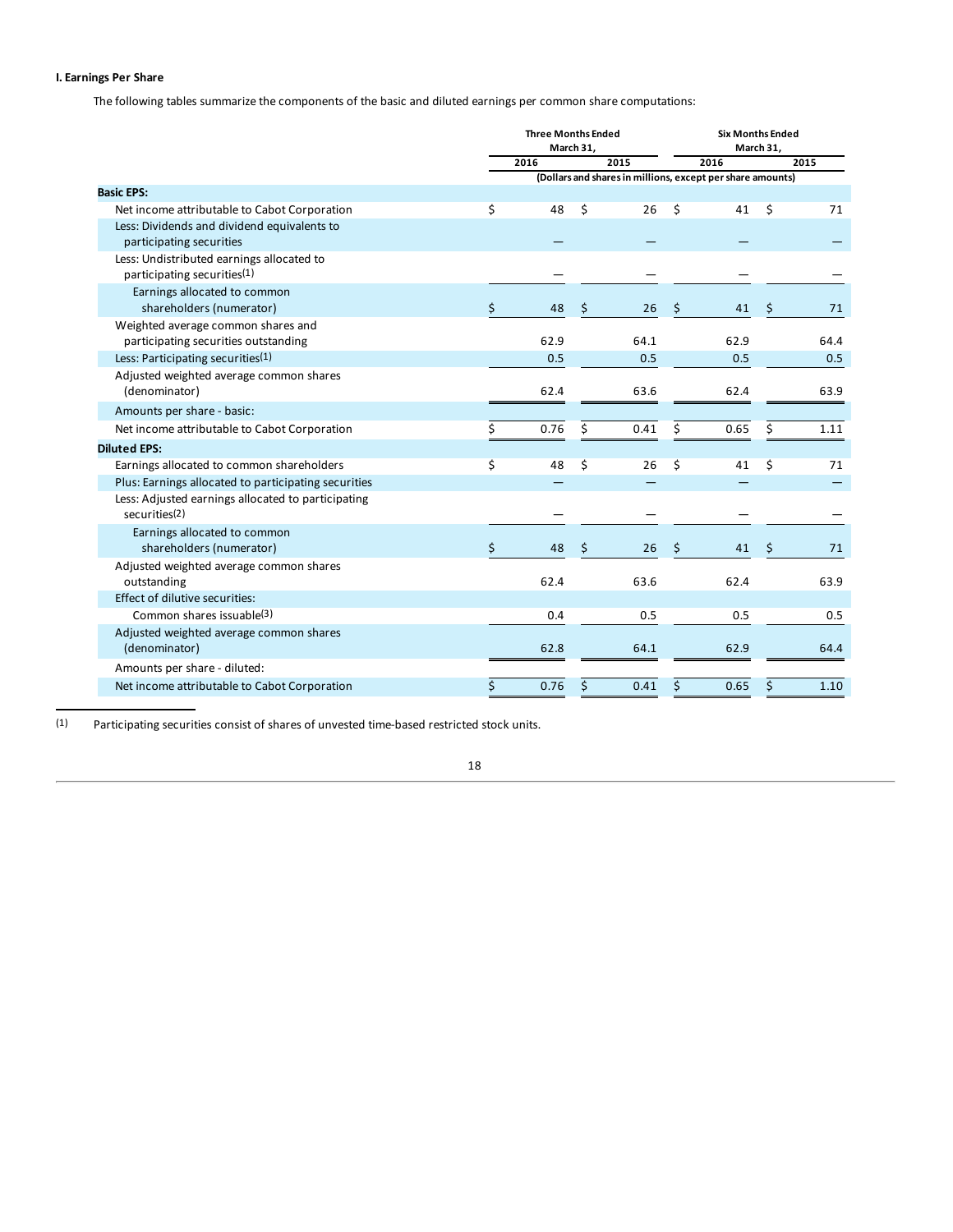Undistributed earnings are the earnings which remain after dividends declared during the period are assumed to be distributed to the common and participating shareholders. Undistributed earnings are allocated to common and participating shareholders on the same basis as dividend distributions. The calculation of undistributed earnings is as follows:

|                                                                   | <b>Three Months Ended</b><br>March 31, |    |      |                       |    | <b>Six Months Ended</b><br>March 31, |      |      |  |
|-------------------------------------------------------------------|----------------------------------------|----|------|-----------------------|----|--------------------------------------|------|------|--|
|                                                                   | 2016<br>2015                           |    |      |                       |    | 2016                                 |      | 2015 |  |
|                                                                   |                                        |    |      | (Dollars in millions) |    |                                      |      |      |  |
| <b>Calculation of undistributed earnings:</b>                     |                                        |    |      |                       |    |                                      |      |      |  |
| Net income attributable to Cabot Corporation                      | Ś                                      | 48 | S    | 26                    | Ŝ. | 41                                   | s    | 71   |  |
| Less: Dividends declared on common stock                          |                                        | 14 |      | 14                    |    | 28                                   |      | 28   |  |
| Less: Dividends declared on participating<br>securities           |                                        |    |      |                       |    |                                      |      |      |  |
| Undistributed earnings                                            |                                        | 34 |      | 12                    |    | 13                                   |      | 43   |  |
| Allocation of undistributed earnings:                             |                                        |    |      |                       |    |                                      |      |      |  |
| Undistributed earnings allocated to common<br>shareholders        | \$                                     | 34 | - \$ | $12 \quad S$          |    | 13                                   | - \$ | 43   |  |
| Undistributed earnings allocated to participating<br>shareholders |                                        |    |      |                       |    |                                      |      |      |  |
| Undistributed earnings                                            |                                        | 34 |      | 12                    |    | 13                                   |      | 43   |  |

(2) Undistributed earnings are adjusted for the assumed distribution of dividends to the dilutive securities, which are described in (3) below, and then reallocated to participating securities.

(3) Represents incremental shares of common stock from the (i) assumed exercise of stock options issued under Cabot's equity incentive plans; (ii) assumed issuance of shares to employees pursuant to the Company's Deferred Compensation and Supplemental Retirement Plan; and (iii) assumed issuance of shares under outstanding performance-based restricted stock unit awards issued under Cabot's equity incentive plans. For the three and six months ended March 31, 2016, 792,753 and 710,236 incremental shares of common stock, respectively, were not included in the calculation of diluted earnings per share because the inclusion of these shares would have been antidilutive. For the three and six months ended March 31, 2015, 437,647 and 380,981 incremental shares of common stock, respectively, were not included in the calculation of diluted earnings per share because the inclusion of these shares would have been antidilutive.

## **J. Restructuring**

Cabot's restructuring activities were recorded in the Consolidated Statements of Operations as follows:

|                                     | <b>Three Months Ended</b><br>March 31, |  |      |  |    | <b>Six Months Ended</b><br>March 31, |      |  |      |
|-------------------------------------|----------------------------------------|--|------|--|----|--------------------------------------|------|--|------|
|                                     | 2016                                   |  | 2015 |  |    |                                      | 2016 |  | 2015 |
|                                     | (Dollars in millions)                  |  |      |  |    |                                      |      |  |      |
| Cost of sales                       | (6)                                    |  |      |  | 31 |                                      |      |  |      |
| Selling and administrative expenses |                                        |  |      |  |    |                                      | -9   |  |      |
| Research and technical expenses     |                                        |  |      |  | 4  |                                      |      |  |      |
| Total                               | (5)                                    |  |      |  | 43 |                                      | 12   |  |      |
|                                     |                                        |  |      |  |    |                                      |      |  |      |

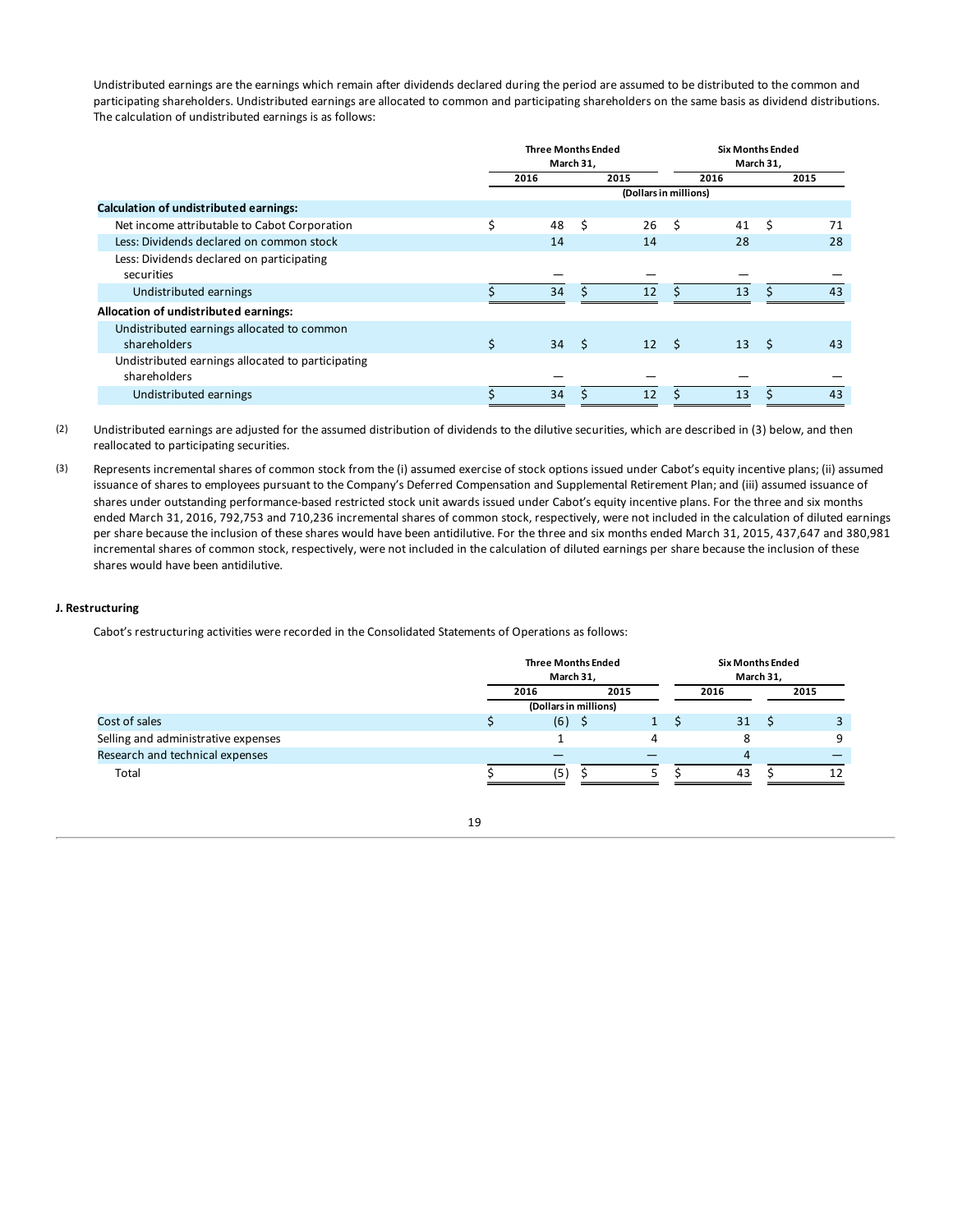#### Details of all restructuring activities and the related reserves during the three months ended March 31, 2016 are as follows:

|                              | Severance<br>and<br>Employee<br><b>Benefits</b> | Environmental<br>Remediation | Asset<br>Sales           | Asset<br>Impairment<br>and<br>Accelerated<br>Depreciation | Other                    | Total |
|------------------------------|-------------------------------------------------|------------------------------|--------------------------|-----------------------------------------------------------|--------------------------|-------|
|                              |                                                 |                              | (Dollars in millions)    |                                                           |                          |       |
| Reserve at December 31, 2015 | 19                                              |                              | -                        | $\qquad \qquad \longleftarrow$                            |                          | 22    |
| Charges (credit)             |                                                 |                              | (8)                      | ≖                                                         |                          | (5)   |
| Costs charged against assets |                                                 |                              | (1)                      | (1)                                                       | —                        | (2)   |
| Cash (paid) received         | (9)                                             | --                           | q                        |                                                           | (2)                      | (2)   |
| Reserve at March 31, 2016    | 11                                              |                              | $\overline{\phantom{0}}$ | $\overline{\phantom{0}}$                                  | $\overline{\phantom{0}}$ | 13    |

Details of all restructuring activities and the related reserves during the six months ended March 31, 2016 are as follows:

|                               | Severance<br>and Employee<br><b>Benefits</b> | Environmental<br>Remediation | Asset<br><b>Sales</b>          | Asset<br>Impairment<br>and<br>Accelerated<br>Depreciation | Other | Total |
|-------------------------------|----------------------------------------------|------------------------------|--------------------------------|-----------------------------------------------------------|-------|-------|
|                               |                                              |                              | (Dollars in millions)          |                                                           |       |       |
| Reserve at September 30, 2015 | 5                                            | 2                            | $\qquad \qquad \longleftarrow$ | $\qquad \qquad -$                                         |       | 9     |
| Charges (credit)              | 26                                           |                              | (9)                            | 23                                                        |       | 43    |
| Costs charged against assets  |                                              |                              | (7)                            | (23)                                                      | -     | (30)  |
| Cash (paid) received          | (20)                                         |                              | 16                             |                                                           | (5)   | (9)   |
| Reserve at March 31, 2016     | 11                                           |                              |                                | _                                                         |       | 13    |

#### *2016 Plan*

On October 20, 2015, in response to challenging macroeconomic conditions, the Company announced its intention to restructure its operations subject to local consultation requirements and processes in certain locations. Cabot's plan has resulted in a reduction of approximately 300 positions across the Company's global locations. These actions are intended to result in a more competitive cost structure.

The Company has recorded pre-tax charges of approximately \$26 million in the first six months of fiscal 2016 and \$2 million for the three months ended March 31, 2016 related to this plan. The Company expects to record an additional \$2 million through the rest of fiscal 2016 and less than \$1 million thereafter related to these actions. The charges recorded and anticipated are comprised of severance, employee benefits and other transition costs.

Cumulative net cash outlays related to these actions are expected to be approximately \$29 million, comprised of severance, employee benefits and other transition costs. Through March 31, 2016, the Company has made \$18 million in cash payments related to this plan and expects to make \$9 million in cash payments through the remainder of fiscal 2016 and \$2 million thereafter.

As of March 31, 2016, Cabot has \$8 million of accrued restructuring costs in the Consolidated Balance Sheet related to these actions, which is mainly comprised of accrued severance charges.

Additionally, on November 11, 2015, Cabot announced that it had committed to closing its carbon black manufacturing facility in Merak, Indonesia. The decision to close this plant and to consolidate production in Asia using the Company's Cilegon, Indonesia and other Asian and global carbon black production sites to meet regional demand was driven by the financial performance at the Merak facility in the past several years. Manufacturing operations ceased at the end of January 2016 and approximately 50 employees were affected.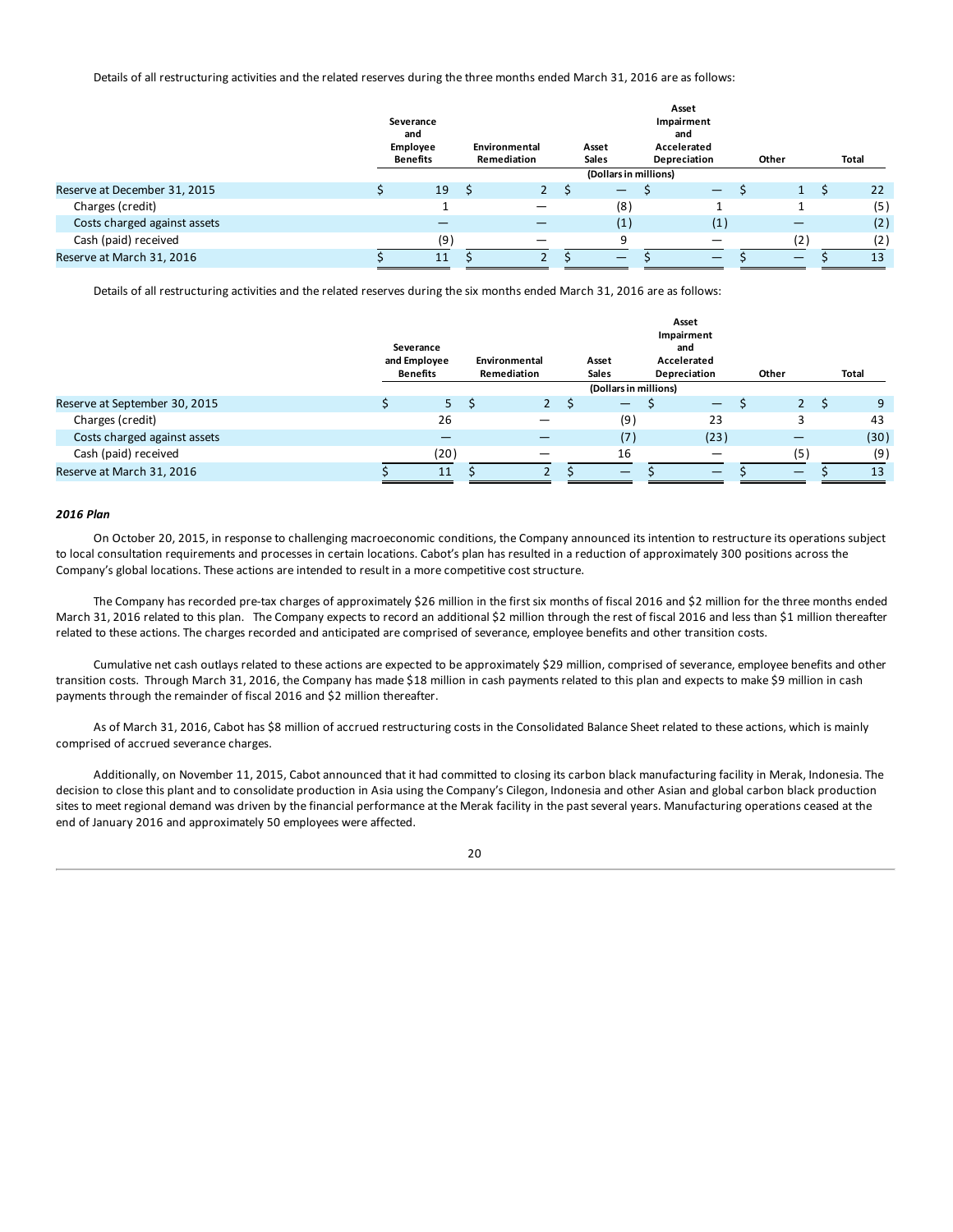The Company has recorded pre-tax charges of approximately \$25 million in the first six months of fiscal 2016 related to this closure, comprised of \$23 million of asset impairments and accelerated depreciation and \$2 million of severance and employee benefits and has recorded approximately \$1 million in the three months ended March 31, 2016 comprised mainly of accelerated depreciation. The asset impairment charges reflect the write-down of the long-lived assets group that is no longer in use to its fair value.

Future anticipated site closure costs for the Merak facility, anticipated to be recorded through the remainder of fiscal 2016, are \$5 million for site remediation and other miscellaneous costs.

Net cash outlays related to this closure are expected to be approximately \$8 million, comprised of \$5 million site remediation costs, \$2 million severance payments, and \$1 million for other charges. Through March 31, 2016 the Company has made \$2 million in cash payments related to this plan, mainly for severance and other miscellaneous charges and expects to pay \$6 million through the remainder of fiscal 2016 mainly for site remediation costs of \$5 million plus severance and other charges totaling \$1 million.

As of March 31, 2016, Cabot has \$1 million of accrued severance costs in the Consolidated Balance Sheet related to the Merak facility closure.

Details of the 2016 restructuring activities, including the Merak facility closure, during the three and six months ended March 31, 2016 are as follows:

|                                              |   | Severance<br>and Employee<br><b>Benefits</b> | Other                 | Total |      |
|----------------------------------------------|---|----------------------------------------------|-----------------------|-------|------|
|                                              |   |                                              | (Dollars in millions) |       |      |
| Reserve at September 30, 2015                | S |                                              | -                     | —     |      |
| Charges                                      |   | 25                                           | 22                    |       | 48   |
| Costs charged against liabilities / (assets) |   |                                              | (22)                  |       | (21) |
| Cash paid                                    |   | (10)                                         |                       | (1)   | (11) |
| Reserve at December 31, 2015                 |   | 16                                           |                       |       | 16   |
| Charges                                      |   |                                              |                       | C     | 3    |
| Costs charged against assets / liabilities   |   |                                              | (1)                   |       | (1)  |
| Cash paid                                    |   | (7)                                          |                       | (2)   | (9)  |
| Reserve at March 31, 2016                    |   | 9                                            |                       |       | 9    |

#### *Business Service Center Transition*

In January 2014, the Company announced its intention to open a new Europe, Middle East and Africa ("EMEA") business service center in Riga, Latvia, and to close its Leuven, Belgium site, subject to the Belgian information and consultation process, which was successfully completed in June 2014. These actions were developed following an extensive evaluation of the Company's business service capabilities in the EMEA region and a determination that the future EMEA business service center will enable the Company to provide the highest quality of service at the most competitive cost.

The actions related to the transition of the business service center have been completed and have resulted in total charges of approximately \$24 million, comprised of \$16 million of severance charges and \$8 million of other transition costs including training costs and redundant salaries. There were no charges related to this plan recorded in the first six months of fiscal 2016 and \$5 million was recorded related to this plan in the first six months of fiscal 2015 comprised of severance charges of \$1 million and \$4 million of other transition costs including training costs and redundant salaries.

Through March 31, 2016, the Company has made \$20 million in cash payments related to this plan, comprised of \$13 million of severance payments and \$7 million of other transition related costs, and expects to make cash payments of approximately \$1 million, comprised mainly of severance, in the remainder of fiscal 2016. The difference between the initial accrual and subsequent cash payments was due to changes in foreign exchange rates.

As of March 31, 2016, Cabot has \$1 million of accrued severance charges in the Consolidated Balance Sheet.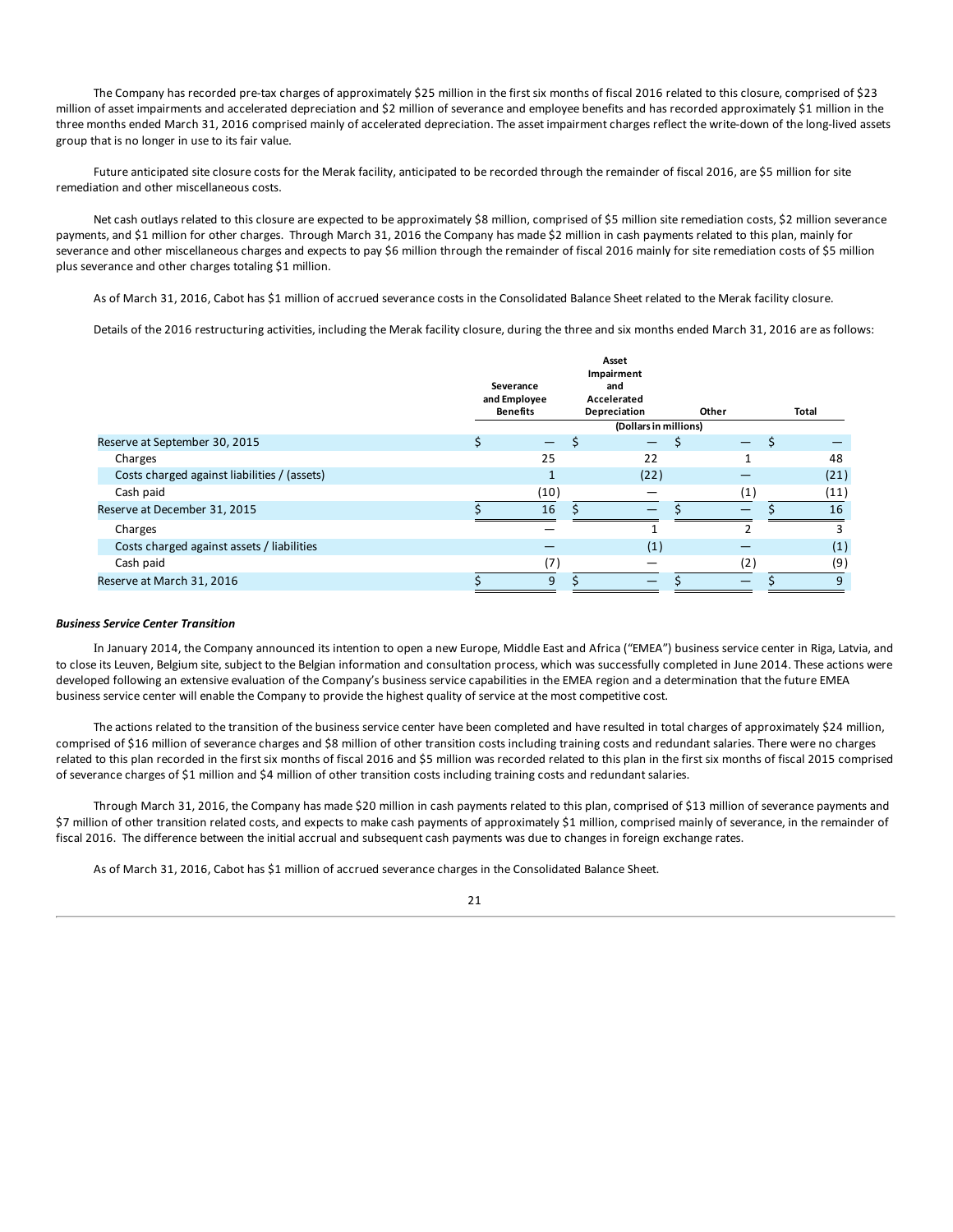#### *Closure of Port Dickson, Malaysia Manufacturing Facility*

On April 26, 2013, the Company announced that the Board of its carbon black joint venture, Cabot Malaysia Sdn. Bhd. ("CMSB"), decided to cease production at its Port Dickson, Malaysia facility. The facility ceased production in June 2013. The Company holds a 50.1 percent equity share in CMSB. The decision, which affected approximately 90 carbon black employees, was driven by the facility's manufacturing inefficiencies and raw materials costs.

Through March 31, 2016, the Company recorded cumulative net pre-tax restructuring charges related to this plan of \$19 million, comprised mainly of accelerated depreciation and asset write-offs of \$16 million, severance charges of \$2 million, site demolition, clearing and environmental remediation charges of \$2 million, and other closure related charges of \$1 million, partially offset by the gain from the sale of land of \$2 million in the first quarter of fiscal 2016. CMSB's net income or loss is attributable to Cabot Corporation and to the noncontrolling interest in the joint venture.

The Company has recorded a net pre-tax gain of approximately \$1 million and a net pre-tax charge of less than \$1 million in the six months ended March 31, 2016 and 2015, respectively, and a net pre-tax charge of less than \$1 million in both of the three months ended March 31, 2016 and 2015. The portion of the charges that are allocable to the noncontrolling interest in CMSB (49.9%) are recorded within Net income attributable to noncontrolling interests, net of tax, in the Consolidated Statements of Operations. The majority of actions related to closure of the plant were completed in fiscal 2014.

Cumulative net cash received related to this plan is \$3 million, comprised of \$7 million received from the sale of land, partially offset by approximately \$2 million paid for severance, \$1 million paid for site demolition, clearing and environmental remediation, and \$1 million paid for other closure related charges.

CMSB expects to make cash payments of less than \$1 million during the remainder of fiscal 2016 mainly for site demolition, clearing and environmental remediation costs.

As of March 31, 2016, Cabot has less than \$1 million of accrued restructuring costs in the Consolidated Balance Sheets related to this closure, which is mainly for accrued environmental charges.

#### *Other Activities*

The Company has recorded other pre-tax restructuring charges of approximately \$1 million and \$4 million during the first six months of fiscal 2016 and 2015, respectively, and a benefit of less than \$1 million and charges of \$3 million during the first three months of fiscal 2016 and 2015, respectively. Fiscal 2016 activity is comprised mainly of accelerated depreciation and severance adjustments whereas fiscal 2015 charges are comprised of severance costs. Future charges related to these actions are anticipated to be less than \$1 million in the remainder of fiscal 2016 and thereafter.

As of March 31, 2016, Cabot has approximately \$1 million of accrued severance and other closure related costs in the Consolidated Balance Sheets related to these activities which are expected to be paid through early fiscal 2017.

#### *Previous Actions and Sites Pending Sale*

Beginning in fiscal 2009, the Company entered into several different restructuring plans which have been substantially completed, pending the sale of former manufacturing site in Thane, India. The Company has incurred total cumulative pre-tax charges of approximately \$158 million related to these plans through March 31, 2016, comprised of \$67 million for severance charges, \$66 million for accelerated depreciation and asset impairments, \$10 million for environmental, demolition and site clearing costs, and \$23 million of other closure related charges, partially offset by gains on asset sales of \$8 million. In the three months ended March 31, 2016 the Company recorded a net benefit of \$7 million driven by the gain on the sale of land rights in Hong Kong. Pre-tax restructuring charges were less than \$1 million in the three months ended March 31, 2015 related to these actions.

The net pre-tax restructuring gain related to these plans was \$7 million for the six months ended March 31, 2016 whereas charges of \$2 million were recorded during the six months ended March 31, 2015. Since fiscal 2009, Cabot has made net cash payments of \$78 million related to these plans comprised of \$63 million for severance payments, \$10 million for environmental, demolition and site clearing costs, and \$24 million for other closure related charges, partially offset by cash proceeds from asset sales of \$19 million. The Company expects to pay approximately \$2 million for environmental and other closure related costs in the remainder of fiscal 2016 and thereafter.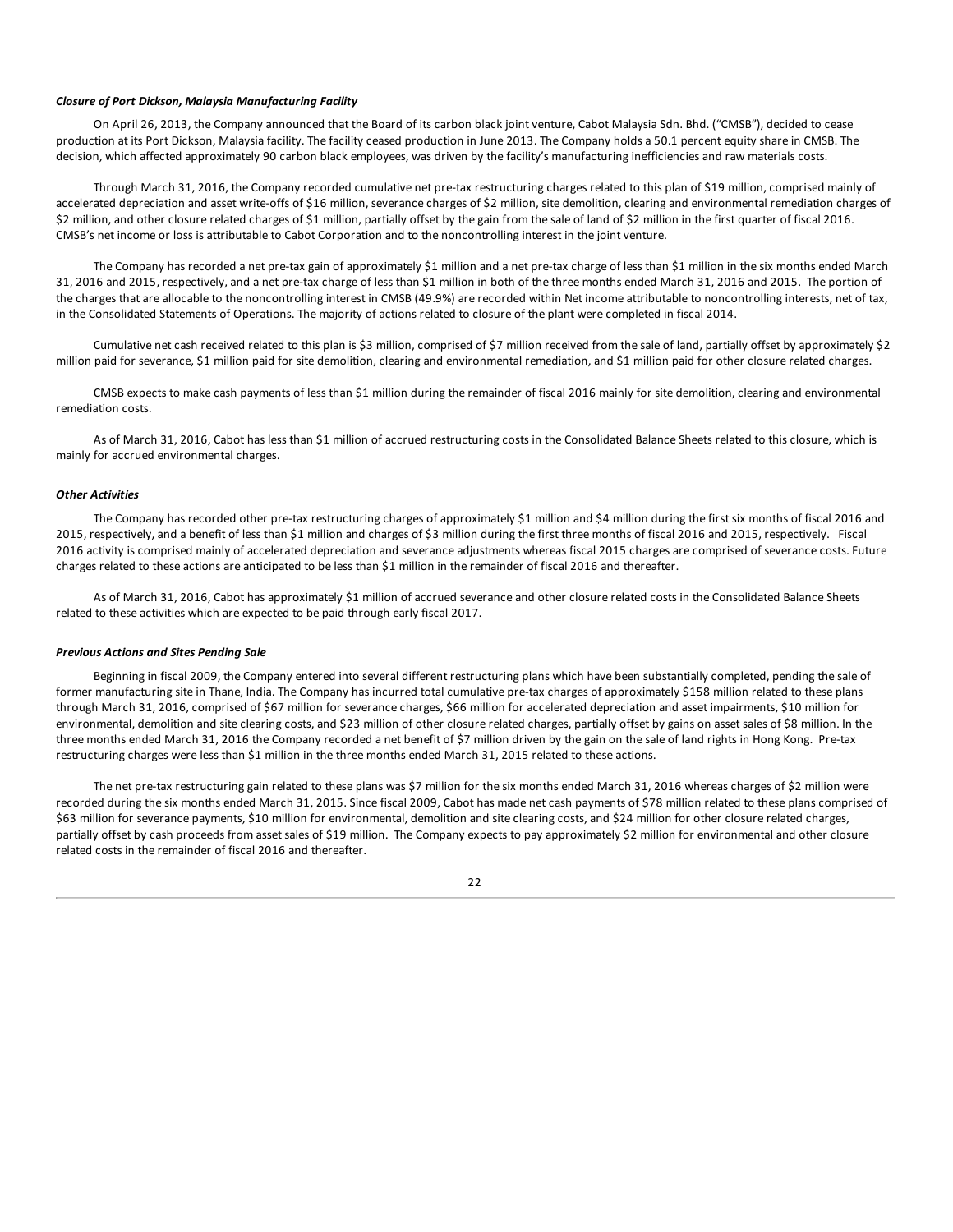As of March 31, 2016, Cabot has \$2 million of accrued environmental and other closure related costs in the Consolidated Balance Sheets related to these activities.

#### **K. Financial Instruments and Fair Value Measurements**

The FASB authoritative guidance on fair value measurements defines fair value, provides a framework for measuring fair value in generally accepted accounting principles, and requires certain disclosures about fair value measurements. The disclosures focus on the inputs used to measure fair value. The guidance establishes the following hierarchy for categorizing these inputs:

- Level  $1 -$  Quoted market prices in active markets for identical assets or liabilities
- Level 2 Significant other observable inputs (e.g., quoted prices for similar items in active markets, quoted prices for identical or similar items in markets that are not active, inputs other than quoted prices that are observable such as interest rate and yield curves, and market-corroborated inputs)

## Level  $3 -$  Significant unobservable inputs

There were no transfers of financial assets or liabilities measured at fair value between Level 1 and Level 2 and there were no Level 3 investments during the first six months of either fiscal 2016 or 2015.

At both March 31, 2016 and September 30, 2015, the fair value of Guaranteed investment contracts, included in Other assets on the Consolidated Balance Sheets, was \$12 million. Guaranteed investment contracts were classified as Level 2 instruments within the fair value hierarchy as the fair value determination was based on other observable inputs.

At March 31, 2016 and September 30, 2015, the fair values of cash and cash equivalents, accounts and notes receivable, accounts payable and accrued liabilities, and notes payable and variable rate debt approximated their carrying values due to the short-term nature of these instruments. The carrying value and fair value of the long-term fixed rate debt were \$0.96 billion and \$1.01 billion, respectively, as of March 31, 2016 and \$0.96 billion and \$1.02 billion, respectively, as of September 30, 2015. The fair values of Cabot's fixed rate long-term debt and capital lease obligations are estimated based on comparable quoted market prices at the respective period ends. The carrying amounts of Cabot's floating rate long-term debt and capital lease obligations approximate their fair values. All such measurements are based on observable inputs and are classified as Level 2 within the fair value hierarchy. The valuation technique used is the discounted cash flow model.

### **L. Derivatives**

#### *Foreign Currency Risk Management*

Cabot's international operations are subject to certain risks, including currency exchange rate fluctuations and government actions. Cabot endeavors to match the currency in which its debt is issued to the currency of the Company's major, stable cash receipts. In some situations Cabot has issued debt denominated in U.S. dollars and then entered into cross currency swaps that exchange the dollar principal and interest payments into a currency where the Company expects long-term, stable cash receipts.

Additionally, the Company has foreign currency exposure arising from its net investments in foreign operations. Cabot, from time to time, enters into cross-currency swaps to mitigate the impact of currency rate changes on the Company's net investments.

The Company also has foreign currency exposure arising from the denomination of monetary assets and liabilities in foreign currencies other than the functional currency of a given subsidiary as well as the risk that currency fluctuations could affect the dollar value of future cash flows generated in foreign currencies. Accordingly, Cabot uses short-term forward contracts to minimize the exposure to foreign currency risk. In certain situations where the Company has forecasted purchases under a long-term commitment or forecasted sales denominated in a foreign currency, Cabot may enter into appropriate financial instruments in accordance with the Company's risk management policy to hedge future cash flow exposures.

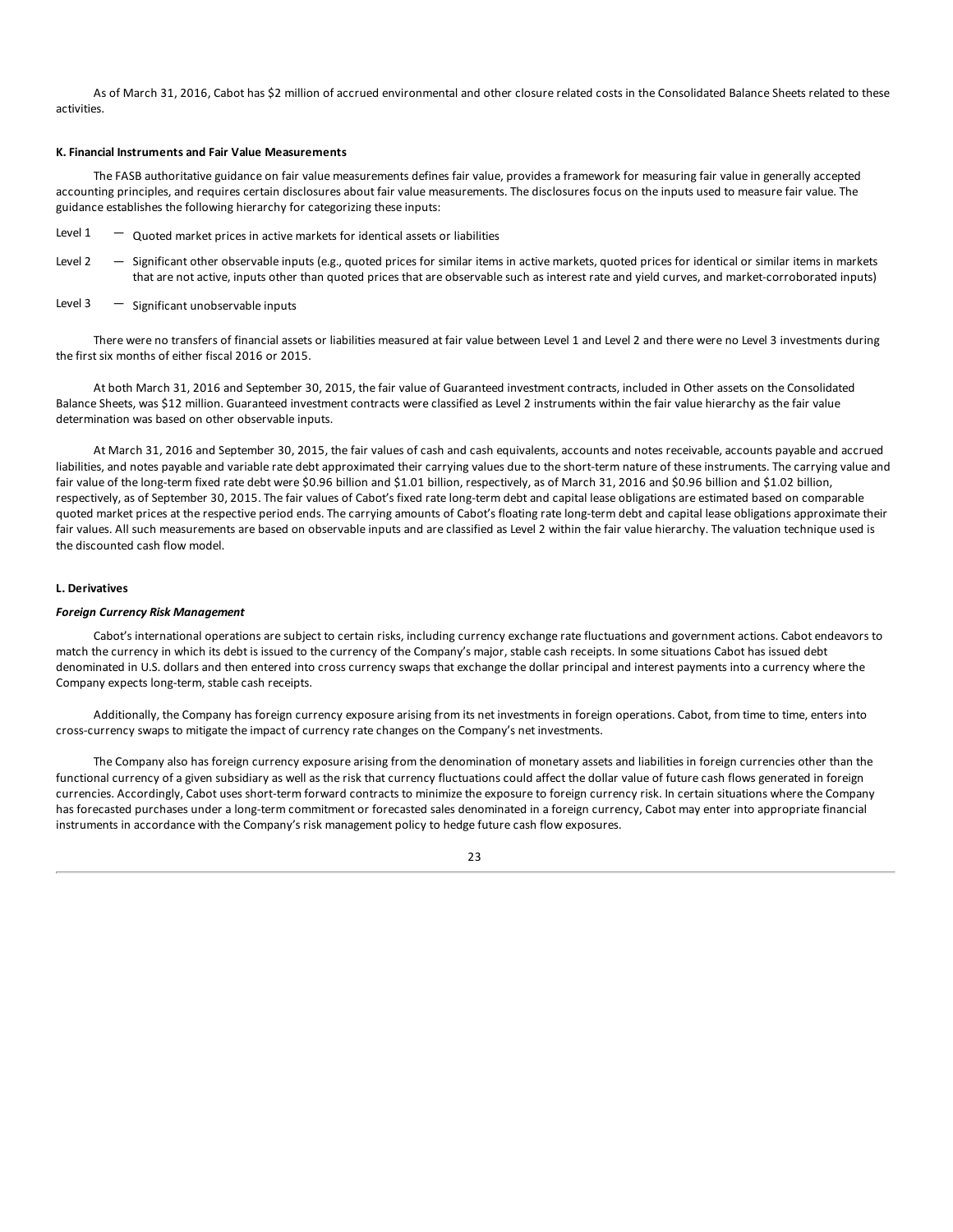The following table provides details of the derivatives held as of March 31, 2016 and September 30, 2015 to manage foreign currency risk.

|                                        |                  | Notional Amount, net |                    |                          |
|----------------------------------------|------------------|----------------------|--------------------|--------------------------|
| Description                            | <b>Borrowing</b> | March 31, 2016       | September 30, 2015 | <b>Hedge Designation</b> |
| Forward Foreign Currency Contracts (1) | N/A              | USD 3 million        | USD 2 million      | No designation           |

(1) Cabot's forward foreign exchange contracts are denominated primarily in the British pound sterling, Czech koruna, and Indonesian rupiah.

#### *Accounting for Derivative Instruments and Hedging Activities*

The Company determines the fair value of financial instruments using quoted market prices whenever available. When quoted market prices are not available for various types of financial instruments (such as forwards, options and swaps), the Company uses standard models with market-based inputs, which take into account the present value of estimated future cash flows and the ability of the financial counterparty to perform. For interest rate and cross-currency swaps, the significant inputs to these models are interest rate curves for discounting future cash flows. For forward foreign currency contracts, the significant inputs are interest rate curves for discounting future cash flows, and exchange rate curves of the foreign currency for translating future cash flows.

#### *Cash Flow Hedge*

For derivative instruments that are designated and qualify as cash flow hedges, the effective portion of the gain or loss on the derivative is recorded in Accumulated other comprehensive (loss) income and reclassified to earnings in the same period or periods during which the hedged transaction affects earnings. Gains and losses on the derivative representing either hedge ineffectiveness or hedge components excluded from the assessment of effectiveness are recognized in current period earnings.

#### *Derivative Instruments*

From time to time, the Company may enter into certain derivative instruments that may not be designated as hedges for accounting purposes, which include cross currency swaps, foreign currency forward contracts and commodity derivatives. For cross currency swaps and foreign currency forward contracts not designated as hedges, the Company uses standard models with market-based inputs. The significant inputs to these models are interest rate curves for discounting future cash flows, and exchange rate curves of the foreign currency for translating future cash flows. In determining the fair value of the commodity derivatives, the significant inputs to valuation models are quoted market prices of similar instruments in active markets. Although these derivatives do not qualify for hedge accounting, Cabot believes that such instruments are closely correlated with the underlying exposure, thus managing the associated risk. The gains or losses from changes in the fair value of derivative instruments that are not accounted for as hedges are recognized in current period earnings.

As of both March 31, 2016 and September 30, 2015, the fair value of derivative instruments were immaterial and were presented in Prepaid expenses and other current assets and Accounts payable and accrued liabilities on the Consolidated Balance Sheets.

#### **M. Venezuela**

Cabot owns 49% of an operating carbon black affiliate in Venezuela, which is accounted for as an equity affiliate, through wholly-owned subsidiaries that carry the investment and receive its dividends. As of March 31, 2016, these subsidiaries carried the operating affiliate investment of \$13 million and held 16 million bolivars (less than \$1 million) in cash.

During the six month periods ended March 31, 2016 and 2015, the Company received dividends in the amounts of \$2 million and \$4 million, respectively, which were paid in U.S. dollars.

A significant portion of the Company's operating affiliate's sales are exports denominated in U.S. dollars. The Venezuelan government mandates that a certain percentage of the dollars collected from these sales be converted into bolivars. During the second quarter of fiscal 2016, the exchange rate that was made available to the Company when converting these dollars to bolivars was changed from 52 bolivars to the U.S. dollar to 270 bolivars to the U.S. dollar. The operating affiliate and the Company's wholly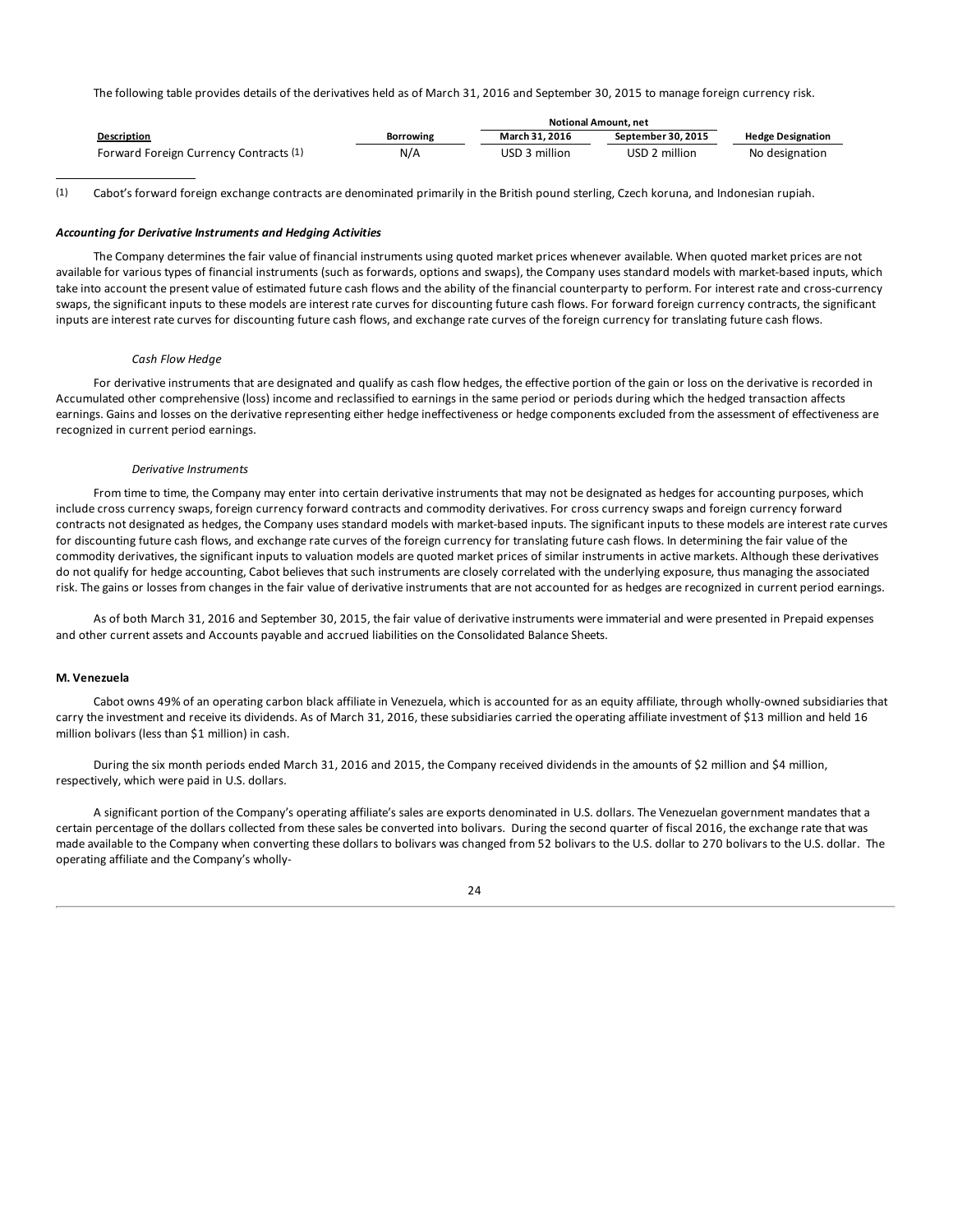owned subsidiaries remeasured their bolivar denominated monetary accounts to reflect the new rate. The impact of the exchange rate devaluation on the operating affiliate and the Company's wholly-owned subsidiaries' results was a net gain of less than \$1 million during the second quarter of fiscal 2016.

The operating entity has generally been profitable. The Company continues to closely monitor developments in Venezuela and their potential impact on the recoverability of its equity affiliate investment. Any future change in the exchange rate made available to the Company or opening of additional parallel markets could cause the Company to change the exchange rate it uses and result in gains or losses on the bolivar denominated assets held by its operating affiliate and wholly-owned subsidiaries.

#### **N. Financial Information by Segment**

The Company identifies a business as an operating segment if: i) it engages in business activities from which it may earn revenues and incur expenses; ii) its operating results are regularly reviewed by the Chief Operating Decision Maker ("CODM") to make decisions about resources to be allocated to the segment and assess its performance; and iii) it has available discrete financial information. The Company has determined that all of its businesses are operating segments. The CODM reviews financial information at the operating segment level to allocate resources and to assess the operating results and financial performance for each operating segment. Operating segments are aggregated into a reportable segment if the operating segments are determined to have similar economic characteristics and if the operating segments are similar in the following areas: i) nature of products and services; ii) nature of production processes; iii) type or class of customer for their products and services; iv) methods used to distribute the products or provide services; and v) if applicable, the nature of the regulatory environment.

The Company has four reportable segments: Reinforcement Materials, Performance Chemicals, Purification Solutions and Specialty Fluids.

The Reinforcement Materials segment represents the rubber blacks and elastomer composites product lines.

Performance Chemicals is comprised of two businesses: (i) our Specialty Carbons and Formulations business, which manufactures and sells specialty grades of carbon black, specialty compounds and inkjet colorants, and (ii) our Metal Oxides business, which manufactures and sells fumed silica, fumed alumina and dispersions thereof and aerogel. The net sales from each of these businesses for the three and six months ended March 31, 2016 and 2015 are as follows:

|                                    | <b>Three Months Ended</b><br>March 31. |     |      |                       |      | <b>Six Months Ended</b><br>March 31. |  |      |  |
|------------------------------------|----------------------------------------|-----|------|-----------------------|------|--------------------------------------|--|------|--|
|                                    | 2016                                   |     | 2015 |                       | 2016 |                                      |  | 2015 |  |
|                                    |                                        |     |      | (Dollars in millions) |      |                                      |  |      |  |
| Specialty Carbons and Formulations |                                        | 145 |      | 162                   |      | 285                                  |  | 319  |  |
| Metal Oxides                       |                                        | 71  |      | 75                    |      | 138                                  |  | 147  |  |
| <b>Total Performance Chemicals</b> |                                        | 216 |      | 237                   |      | 423                                  |  | 466  |  |

The Purification Solutions segment represents the Company's activated carbon business and the Specialty Fluids segment includes cesium formate oil and gas drilling fluids and high-purity fine cesium chemicals product lines.

Reportable segment operating profit (loss) before interest and taxes ("Segment EBIT") is presented for each reportable segment in the financial information by reportable segment table below on the line entitled Income (loss) from continuing operations before taxes. Segment EBIT excludes certain items, meaning items management does not consider representative of segment results. In addition, Segment EBIT includes Equity in earnings (loss) of affiliated companies, net of tax, the full operating results of a contractual joint venture in Purification Solutions, royalties, Net income attributable to noncontrolling interests, net of tax, and discounting charges for certain Notes receivable, but excludes Interest expense, foreign currency transaction gains and losses, interest income, dividend income, unearned revenue, the effects of LIFO accounting for inventory, general unallocated expense and unallocated corporate costs.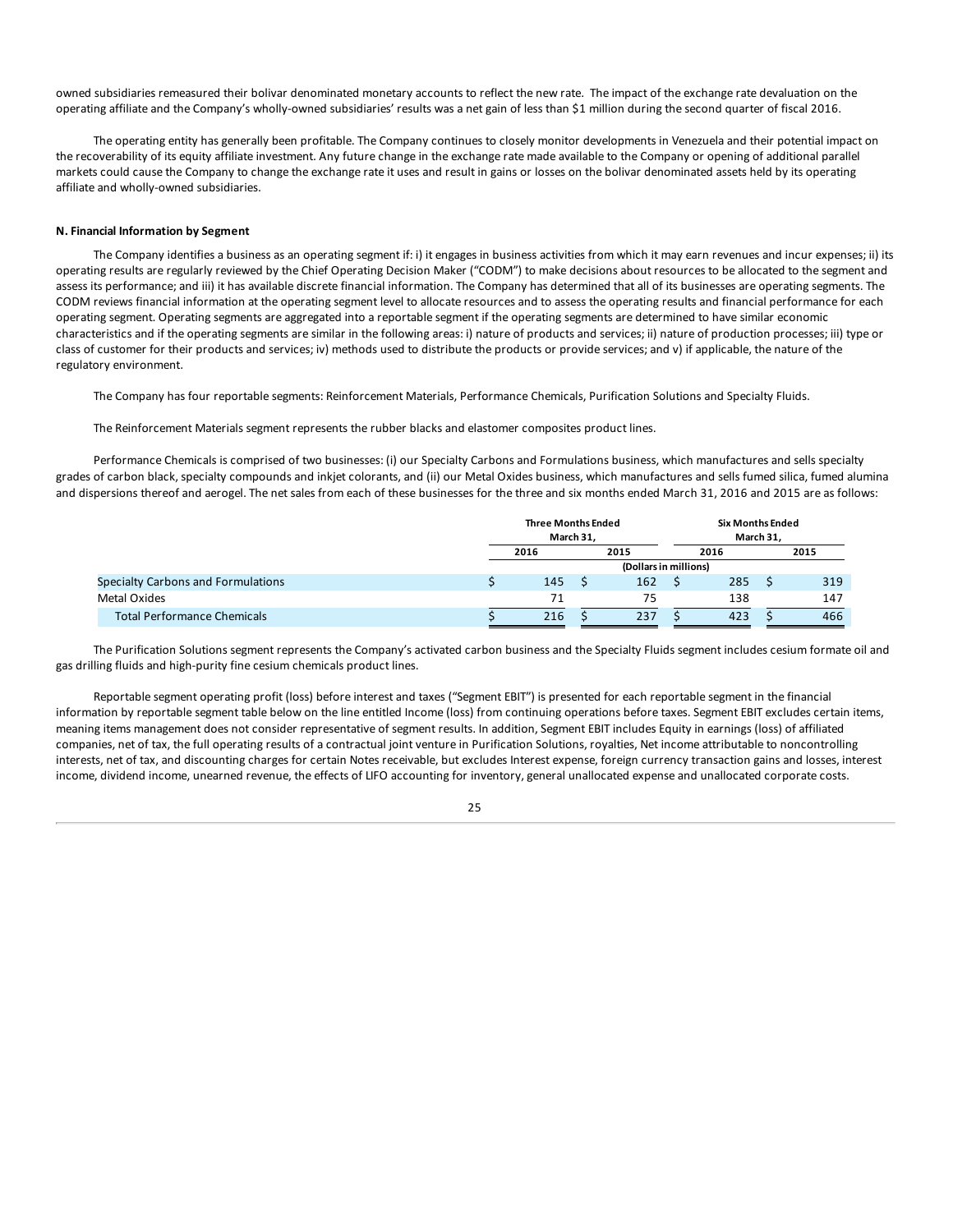Financial information by reportable segment is as follows:

|                                                                | Reinforcement<br><b>Materials</b> |      | Performance<br><b>Chemicals</b> |      | Purification<br><b>Specialty</b><br><b>Fluids</b><br><b>Solutions</b> |    | Segment<br>Total      |         |       | Unallocated<br>and Other(1) | Consolidated<br>Total |      |       |
|----------------------------------------------------------------|-----------------------------------|------|---------------------------------|------|-----------------------------------------------------------------------|----|-----------------------|---------|-------|-----------------------------|-----------------------|------|-------|
|                                                                |                                   |      |                                 |      |                                                                       |    | (Dollars in millions) |         |       |                             |                       |      |       |
| Three Months Ended March 31, 2016                              |                                   |      |                                 |      |                                                                       |    |                       |         |       |                             |                       |      |       |
| Revenues from external customers(2)                            | \$<br>261                         | Ŝ.   | 216                             | Ś.   | 67                                                                    | \$ | 6                     | \$      | 550   | Ŝ.                          | 18                    | \$   | 568   |
| Income (loss) from continuing operations                       |                                   |      |                                 |      |                                                                       |    |                       |         |       |                             |                       |      |       |
| before taxes(3)                                                | \$<br>34                          | -\$  | 58                              | \$   | $(2)$ \$                                                              |    | $(2)$ \$              |         | 88    | -\$                         | $(26)$ \$             |      | 62    |
| Three Months Ended March 31, 2015                              |                                   |      |                                 |      |                                                                       |    |                       |         |       |                             |                       |      |       |
| Revenues from external customers(2)                            | \$<br>358                         | Ŝ.   | 237                             | Ŝ.   | $71 \quad $5$                                                         |    | 8                     | $\zeta$ | 674   | - \$                        | 20                    | - \$ | 694   |
| Income (loss) from continuing operations<br>before taxes $(3)$ | \$<br>27                          | -\$  | 42                              | - \$ | $\mathbf{1}$                                                          | \$ | $(1)$ \$              |         | 69    | Ŝ.                          | $(30)$ \$             |      | 39    |
| Six Months Ended March 31, 2016                                |                                   |      |                                 |      |                                                                       |    |                       |         |       |                             |                       |      |       |
| Revenues from external customers(2)                            | \$<br>549                         | Ŝ.   | 423                             | Ś    | 133                                                                   | Ś. | 13                    | Ś.      | 1,118 | Ŝ.                          | 53                    | \$   | 1,171 |
| Income (loss) from continuing operations<br>before taxes $(3)$ | \$<br>60                          | - \$ | 108                             | - \$ | $(7)$ \$                                                              |    | $(2)$ \$              |         | 159   | - \$                        | $(105)$ \$            |      | 54    |
| Six Months Ended March 31, 2015                                |                                   |      |                                 |      |                                                                       |    |                       |         |       |                             |                       |      |       |
| Revenues from external customers <sup>(2)</sup>                | \$<br>818                         | - Ś  | 466                             | Ŝ.   | 147                                                                   | \$ | 24                    | \$      | 1,455 | - \$                        | 51                    | \$   | 1,506 |
| Income (loss) from continuing operations<br>before taxes $(3)$ | \$<br>80                          | Ŝ.   | 81                              | Ś    | —                                                                     | \$ | 5                     | Ś.      | 166   | Ŝ.                          | $(76)$ \$             |      | 90    |

(1) Unallocated and Other includes certain items and eliminations necessary to reflect management's reporting of operating segment results. These items are reflective of the segment reporting presented to the Chief Operating Decision Maker.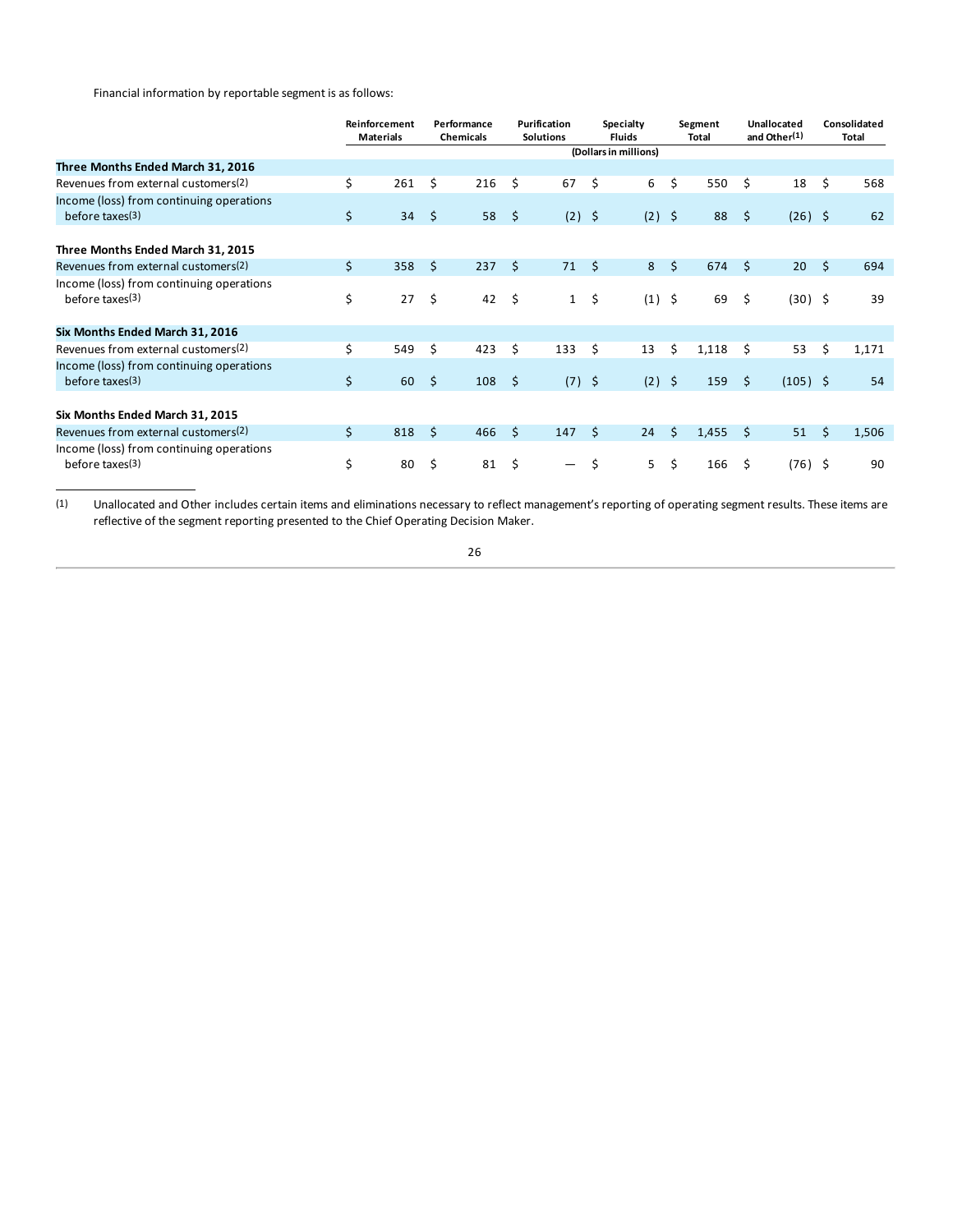<sup>(2)</sup> "Unallocated and Other revenues from external customers" reflects royalties, other operating revenues, external shipping and handling costs, the impact of unearned revenue, the removal of 100% of the sales of an equity method affiliate and discounting charges for certain Notes receivable. Details are provided in the table below:

|                                                                                                                                                                                                   | <b>Three Months Ended</b><br>March 31. |      |  | <b>Six Months Ended</b><br>March 31, |     |      |  |      |
|---------------------------------------------------------------------------------------------------------------------------------------------------------------------------------------------------|----------------------------------------|------|--|--------------------------------------|-----|------|--|------|
|                                                                                                                                                                                                   |                                        | 2016 |  | 2015                                 |     | 2016 |  | 2015 |
|                                                                                                                                                                                                   |                                        |      |  | (Dollars in millions)                |     |      |  |      |
| Royalties, other operating revenues, the impact of<br>unearned revenue, the removal of 100% of the sales of an<br>equity method affiliate and discounting charges for<br>certain Notes receivable |                                        | (9)  |  | (8)                                  | - S | —    |  | (4)  |
| Shipping and handling fees                                                                                                                                                                        |                                        | 27   |  | 28                                   |     | 53   |  | 55   |
| Total                                                                                                                                                                                             |                                        | 18   |  | 20                                   |     | 53   |  | 51   |

(3) Income (loss) from continuing operations before taxes that are categorized as Unallocated and Other includes:

| <b>Three Months Ended</b><br>March 31, |      |  |           | <b>Six Months Ended</b><br>March 31, |       |                       |           |  |
|----------------------------------------|------|--|-----------|--------------------------------------|-------|-----------------------|-----------|--|
|                                        | 2016 |  | 2015      |                                      | 2016  |                       | 2015      |  |
|                                        |      |  |           |                                      |       |                       |           |  |
|                                        |      |  | (14)      |                                      |       |                       | (27)      |  |
|                                        |      |  | (6)       |                                      | (57)  |                       | (32)      |  |
|                                        | (1)  |  | (2)       |                                      | (1)   |                       | (3)       |  |
|                                        | (12) |  | (11)      |                                      | (25)  |                       | (23)      |  |
|                                        |      |  |           |                                      |       |                       | 9         |  |
|                                        | (26) |  | (30)      |                                      | (105) |                       | (76)      |  |
|                                        |      |  | $(14)$ \$ |                                      | - S   | (Dollars in millions) | $(27)$ \$ |  |

- (a) Certain items are items that management does not consider to be representative of operating segment results and they are, therefore, excluded from Segment EBIT. Certain items, pre-tax, for the three months ended March 31, 2016 include a \$5 million benefit related to global restructuring activities, \$3 million of net foreign currency impacts related to a loss on the devaluation of the Argentine peso, which was partially offset by a gain on the devaluation of the Venezuelan bolivar, and \$1 million related to legal and environmental matters and reserves. Certain items, pre-tax, for the six months ended March 31, 2016 include \$43 million related to global restructuring activities, \$11 million related to net foreign currency impacts related to a loss on the devaluation of the Argentine peso, which was partially offset by a gain on the devaluation of the Venezuelan bolivar, and \$3 million related to legal and environmental matters and reserves. Certain items, pre-tax, for the three months ended March 31, 2015 include a \$5 million charge related to global restructuring activities and \$1 million for acquisition and integration-related charges. Certain items, pre-tax, for the six months ended March 31, 2015 include a \$12 million charge related to global restructuring activities, \$2 million for acquisition and integration-related charges and \$18 million related to an employee benefit plan settlement charge.
- (b) Equity in (earnings) loss of affiliated companies, net of tax, is included in Segment EBIT and is removed from Unallocated and other to reconcile to income (loss) from operations before taxes.
- (c) Unallocated corporate costs are not controlled by the segments and primarily benefit corporate interests.
- (d) General unallocated income consists of gains (losses) arising from foreign currency transactions, net of other foreign currency risk management activities, the impact of accounting for certain inventory on a LIFO basis, the profit or loss related to the corporate adjustment for unearned revenue, and the impact of including the full operating results of an equity affiliate in Purification Solutions Segment EBIT.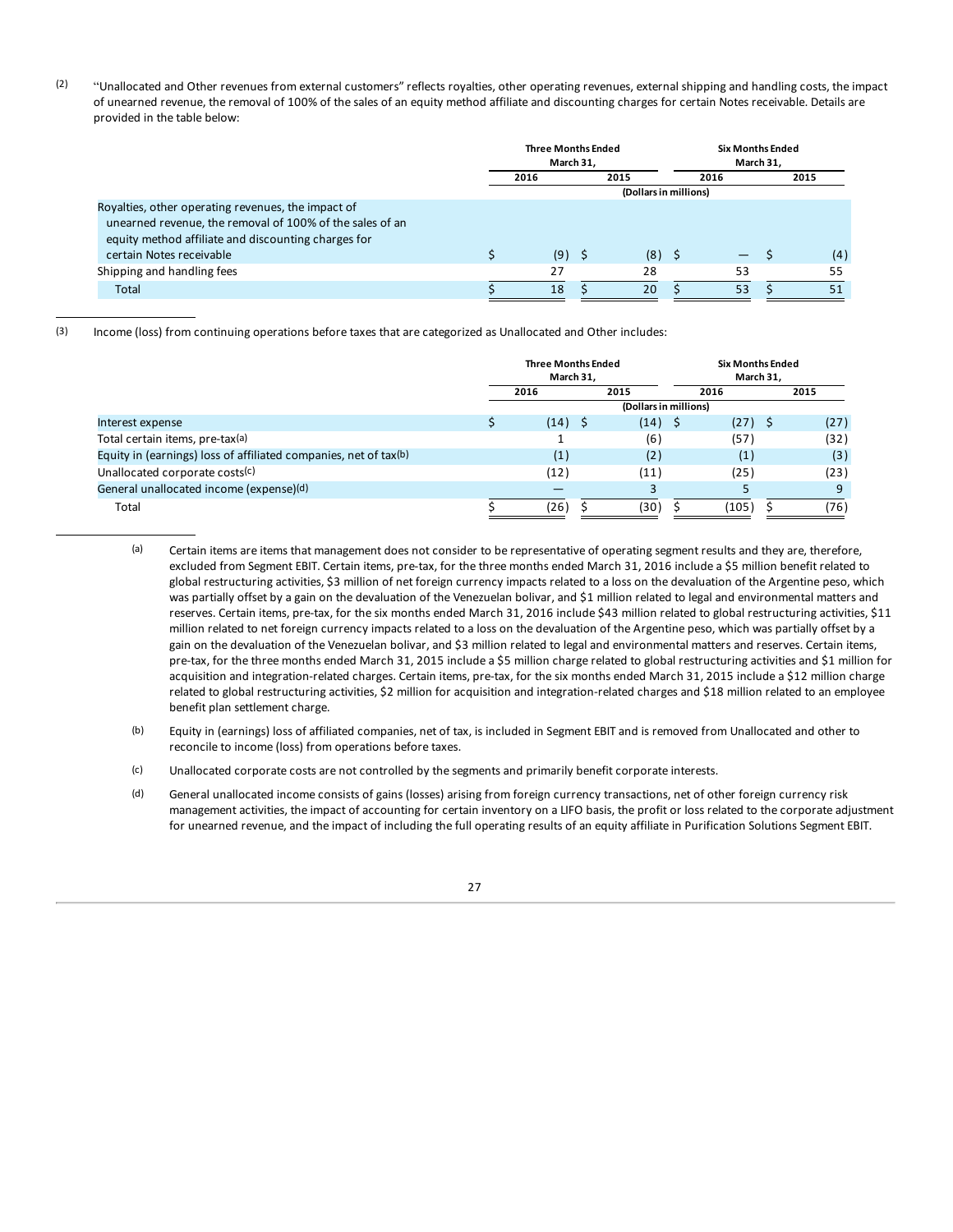#### <span id="page-27-0"></span>*Item 2. Management's Discussion and Analysis of Financial Condition and Results of Operations*

#### **Critical Accounting Policies**

The preparation of our financial statements requires management to make estimates and judgments that affect the reported amounts of assets, liabilities, revenues, and expenses and related disclosure of contingent assets and liabilities. We consider an accounting estimate to be critical to the financial statements if (i) the estimate is complex in nature or requires a high degree of judgment and (ii) different estimates and assumptions were used, the results could have a material impact on the consolidated financial statements. On an ongoing basis, we evaluate our estimates and the application of our policies. We base our estimates on historical experience, current conditions and on various other assumptions that we believe are reasonable under the circumstances, the results of which form the basis for making judgments about the carrying values of assets and liabilities that are not readily apparent from other sources. Actual results may differ from these estimates under different assumptions or conditions. Our critical accounting policies have not substantially changed from those described in the 2015 Form 10-K. We have updated the description of the policies included below to reflect recent events.

#### *Intangible Assets and Goodwill Impairment*

We record tangible and intangible assets acquired and liabilities assumed in business combinations under the acquisition method of accounting. Amounts paid for an acquisition are allocated to the assets acquired and liabilities assumed based on their fair values at the date of acquisition. Goodwill is comprised of the purchase price of business acquisitions in excess of the fair value assigned to the net tangible and identifiable intangible assets acquired. Goodwill is not amortized, but is reviewed for impairment annually as of May 31, or when events or changes in the business environment indicate that the carrying value of the reporting unit may exceed its fair value. A reporting unit, for the purpose of the impairment test, is at or below the operating segment level, and constitutes a business for which discrete financial information is available and regularly reviewed by segment management. The separate businesses included within Performance Chemicals are considered separate reporting units. The goodwill balance relative to this segment is recorded in the Metal Oxides reporting unit.

For the purpose of the goodwill impairment test, we first assess qualitative factors to determine whether it is more likely than not that the fair value of a reporting unit is less than its carrying amount. If an initial qualitative assessment identifies that it is more likely than not that the carrying value of a reporting unit exceeds its estimated fair value, an additional quantitative evaluation is performed under the two-step impairment test. Alternatively, we may elect to proceed directly to the quantitative goodwill impairment test. If based on the quantitative evaluation the fair value of the reporting unit is less than its carrying amount, we perform an analysis of the fair value of all assets and liabilities of the reporting unit. If the implied fair value of the reporting unit's goodwill is determined to be less than its carrying amount, an impairment is recognized for the difference. The fair value of a reporting unit is based on discounted estimated future cash flows. The fair value is also benchmarked against a market approach using the guideline public companies method. The assumptions used to estimate fair value include management's best estimates of future growth rates, operating cash flows, capital expenditures and discount rates over an estimate of the remaining operating period at the reporting unit level. Should the fair value of any of our reporting units decline below its carrying amount because of reduced operating performance, market declines, changes in the discount rate, or other conditions, charges for impairment may be necessary. Based on our most recent annual goodwill impairment test performed as of May 31, 2015, the fair values of the Reinforcement Materials and Metal Oxides reporting units were substantially in excess of their carrying values. The fair value of the Purification Solutions reporting unit was less than its carrying amount and an impairment was recorded in the third fiscal quarter of 2015. Due to the impairment recorded on June 30, 2015, the fair value of the Purification Solutions reporting unit was insignificantly higher than its carrying value as of the last impairment date. No events have occurred subsequent to the last impairment evaluation that would suggest that it is more likely than not that the carrying values of any of our reporting units exceeded its fair value. Nonetheless, the future growth in the Purification Solutions segment is highly dependent on achieving the expected volumes and margins in the activated carbon based mercury removal business. These volumes and margins are highly dependent on demand for mercury removal products and our successful realization of its anticipated share of volumes in this business. The expected demand for mercury removal products significantly depends on: (1) environmental laws and regulations, particularly those that require U.S. based coal-fired electric utilities to reduce the quantity of air pollutants they release, including mercury, to comply with the Mercury and Air Toxics Standards ("MATS") issued by the U.S. Environmental Protection Agency ("EPA") continuing to be in effect and enforced and (2) other factors, such as the volume of activated carbon used in coal-fired energy units for the removal of pollutants and the utilization of these units for electricity generation.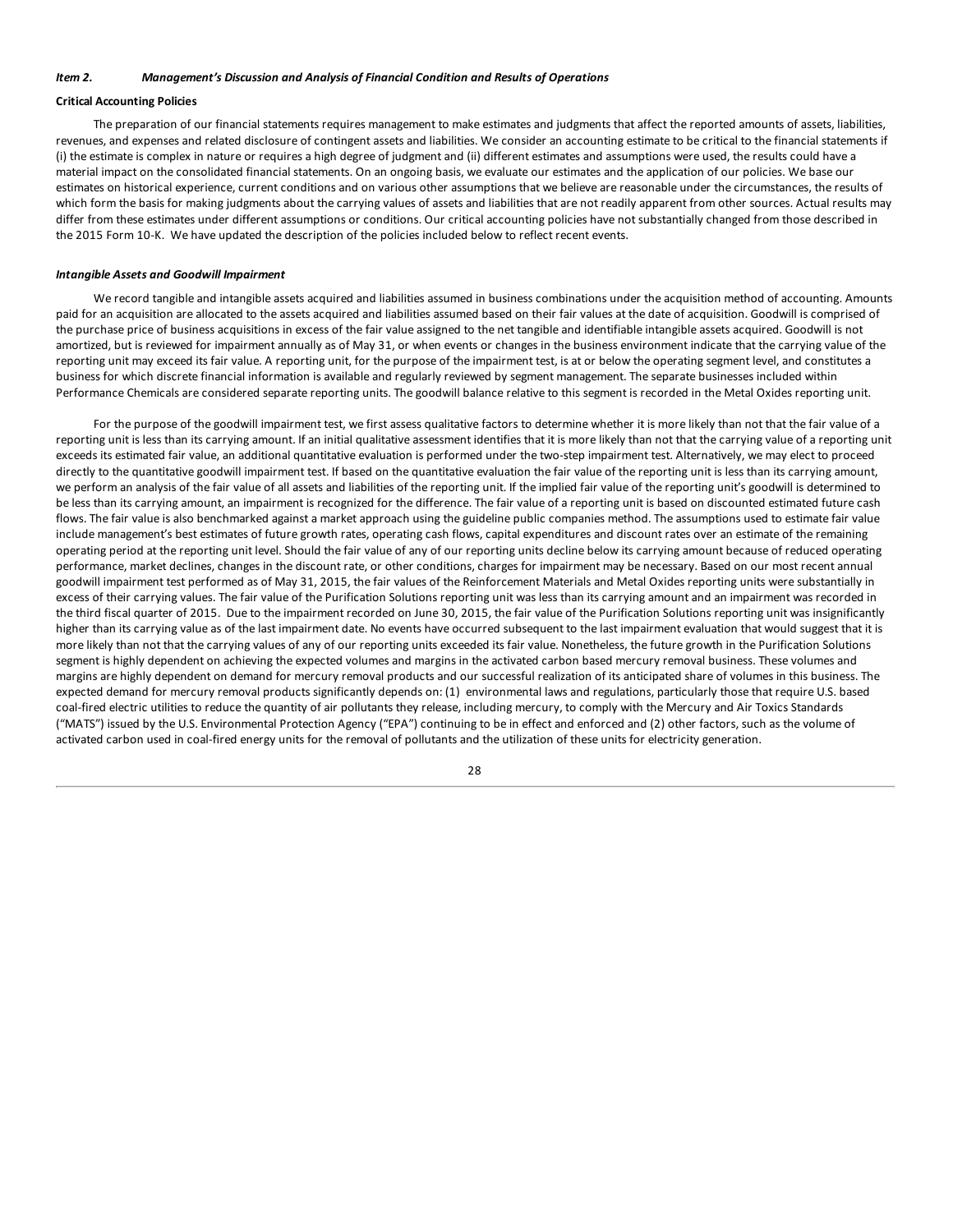We use assumptions and estimates in determining the fair value of assets acquired and liabilities assumed in a business combination. The determination of the fair value of intangible assets requires the use of significant judgment with regard to assumptions used in the valuation model. We estimate the fair value of identifiable acquisition-related intangible assets principally based on projections of cash flows that will arise from these assets. The projected cash flows are discounted to determine the fair value of the assets at the dates of acquisition.

Definite-lived intangible assets, which are comprised of trademarks, customer relationships and developed technologies, are amortized over their estimated useful lives and are reviewed for impairment when indication of potential impairment exists, such as a significant reduction in cash flows associated with the assets. We recognized an impairment on intangible assets associated with the Purification Solutions business in the third fiscal quarter of 2015 and no events have been subsequently identified that would require an additional impairment evaluation.

#### *Long-lived Assets Impairment*

Our long-lived assets primarily include property, plant and equipment, intangible assets, long-term investments and assets held for rent. The carrying values of long-lived assets are reviewed for impairment whenever events or changes in business circumstances indicate that the carrying amount of an asset may not be recoverable.

To test for impairment of assets we generally use a probability-weighted estimate of the future undiscounted net cash flows of the assets over their remaining lives to determine if the value of the asset is recoverable. Long-lived assets are grouped with other assets and liabilities at the lowest level for which independent identifiable cash flows are determinable.

An asset impairment is recognized when the carrying value of the asset is not recoverable based on the analysis described above, in which case the asset is written down to its fair value. If the asset does not have a readily determinable market value, a discounted cash flow model may be used to determine the fair value of the asset. In circumstances when an asset does not have separate identifiable cash flows, an impairment charge is recorded when we no longer intend to use the asset.

#### *Property, Plant and Equipment*

Property, plant and equipment are recorded at cost. Depreciation of property, plant and equipment is calculated using the straight-line method over the estimated useful lives. The depreciable lives for buildings, machinery and equipment, and other fixed assets are twenty to twenty-five years, ten to twenty-five years, and three to twenty-five years, respectively. The cost and accumulated depreciation for property, plant and equipment sold, retired, or otherwise disposed of are removed from the Consolidated Balance Sheets and resulting gains or losses are included in earnings in the Consolidated Statements of Operations. Expenditures for repairs and maintenance are charged to expenses as incurred. Expenditures for major renewals and betterments, which significantly extend the useful lives of existing plant and equipment, are capitalized and depreciated.

#### *Income Taxes*

Our business operations are global in nature, and we are subject to taxes in numerous jurisdictions. Tax laws and tax rates vary substantially in these jurisdictions and are subject to change based on the political and economic climate in those countries. We file our tax returns in accordance with our interpretations of each jurisdiction's tax laws.

Significant judgment is required in determining our worldwide provision for income taxes and recording the related tax assets and liabilities. In the ordinary course of our business, there are operational decisions, transactions, facts and circumstances, and calculations which make the ultimate tax determination uncertain. Furthermore, our tax positions are periodically subject to challenge by taxing authorities throughout the world. We have recorded reserves for taxes and associated interest and penalties that may become payable in future years as a result of audits by tax authorities. Any significant impact as a result of changes in underlying facts, law, tax rates, tax audit, or review could lead to adjustments to our income tax expense, our effective tax rate, and/or our cash flow.

We record our tax provision or benefit on an interim basis using an estimated annual effective tax rate. This rate is applied to the current period ordinary income or loss to determine the income tax provision or benefit allocated to the interim period. Losses from jurisdictions for which no benefit can be recognized and the income tax effects of unusual or infrequent items are excluded from the estimated annual effective tax rate and are recognized in the impacted interim period. The estimated annual effective tax

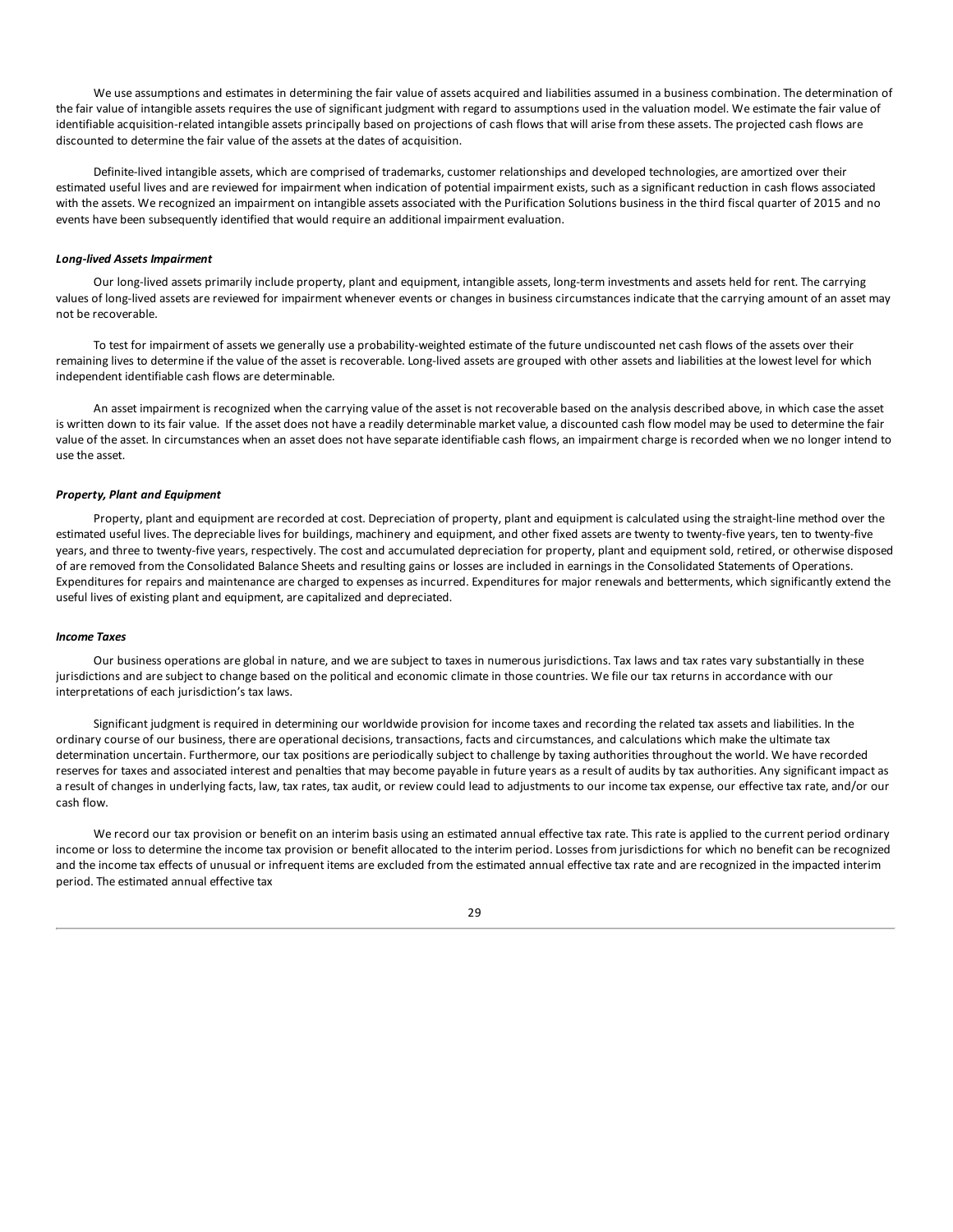rate may be significantly impacted by nondeductible expenses and our projected earnings mix by tax jurisdiction. Adjustments to the estimated annual effective income tax rate are recognized in the period when such estimates are revised.

We record benefits for uncertain tax positions based on an assessment of whether the position is more likely than not to be sustained by the taxing authorities. If this threshold is not met, no tax benefit of the uncertain tax position is recognized. If the threshold is met, the tax benefit that is recognized is the largest amount that is greater than 50% likely of being realized upon ultimate settlement. This analysis presumes the taxing authorities' full knowledge of the positions taken and all relevant facts, but does not consider the time value of money. We also accrue for interest and penalties on these uncertain tax positions and include such charges in the income tax provision in the Consolidated Statements of Operations.

Additionally, we have established valuation allowances against a variety of deferred tax assets, including net operating loss carry forwards, foreign tax credits, and other income tax credits. Valuation allowances take into consideration our ability to use these deferred tax assets and reduce the value of such items to the amount that is deemed more likely than not to be recoverable. Our ability to utilize these deferred tax assets is dependent on achieving our forecast of future taxable operating income over an extended period of time. We review our forecast in relation to actual results and expected trends on a quarterly basis. Failure to achieve our operating income targets may change our assessment regarding the recoverability of our net deferred tax assets and such change could result in a valuation allowance being recorded against some or all of our net deferred tax assets. An increase in a valuation allowance would result in additional income tax expense, while a release of valuation allowances in periods when these tax attributes become realizable would reduce our income tax expense.

#### **Results of Operations**

#### *Definition of Terms and Non-GAAP Financial Measures*

When discussing our results of operations, we use several terms as described below.

The term "product mix" refers to the mix of types and grades of products sold or the mix of geographic regions where products are sold, and the positive or negative impact this has on the revenue or profitability of the business and/or segment.

The term "LIFO" includes two factors: (i) the impact of current inventory costs being recognized immediately in Cost of sales under a last-in first-out method, compared to the older costs that would have been included in Cost of sales under a first-in first-out method ("Cost of sales impact"); and (ii) the impact of reductions in inventory quantities, causing historical inventory costs to flow through Cost of sales ("liquidation impact").

The discussion under the heading "Provision for Income Taxes and Reconciliation of Effective Tax Rate to Operating Tax Rate" includes a discussion of our "effective tax rate" and our "operating tax rate" and includes a reconciliation of the two rates. Our operating tax rate is a non-GAAP financial measure and should not be considered as an alternative to our effective tax rate, the most comparable GAAP financial measure. In calculating our operating tax rate, we exclude discrete tax items, which include: i) unusual or infrequent items such as a significant release of a valuation allowance, ii) items related to uncertain tax positions such as the tax impact of audit settlements, interest on tax reserves, and the release of tax reserves from the expiration of statutes of limitations, and iii) other discrete tax items, such as the tax impact of legislative changes and, on a quarterly basis, the timing of losses in certain jurisdictions and the cumulative rate adjustment, if applicable. We also exclude the tax impact of certain items, as defined below in the discussion of Total segment EBIT, on both operating income and the tax provision. Our definition of the operating tax rate may not be comparable to the definition used by other companies. Management believes that the non-GAAP financial measure is useful supplemental information because it helps our investors compare our tax rate year to year on a consistent basis and understand what our tax rate on current operations would be without the impact of these items which we do not believe are reflective of the underlying business results.

Total segment EBIT is a non-GAAP performance measure, and should not be considered an alternative for Income from continuing operations before taxes, the most directly comparable GAAP financial measure. In calculating Total segment EBIT, we make certain adjustments such as excluding certain items, meaning items that management does not consider representative of our fundamental segment results, as well as items that are not allocated to our business segments, such as interest expense and other corporate costs. Our Chief Operating Decision Maker uses segment EBIT to evaluate the operating results of each segment and to allocate resources to the segments. We believe Total segment EBIT provides useful supplemental information for our investors as it is an important indicator of the Company's operational strength and performance. Investors should consider the limitations associated with this non-GAAP measure, including the potential lack of comparability of this measure from one company to another.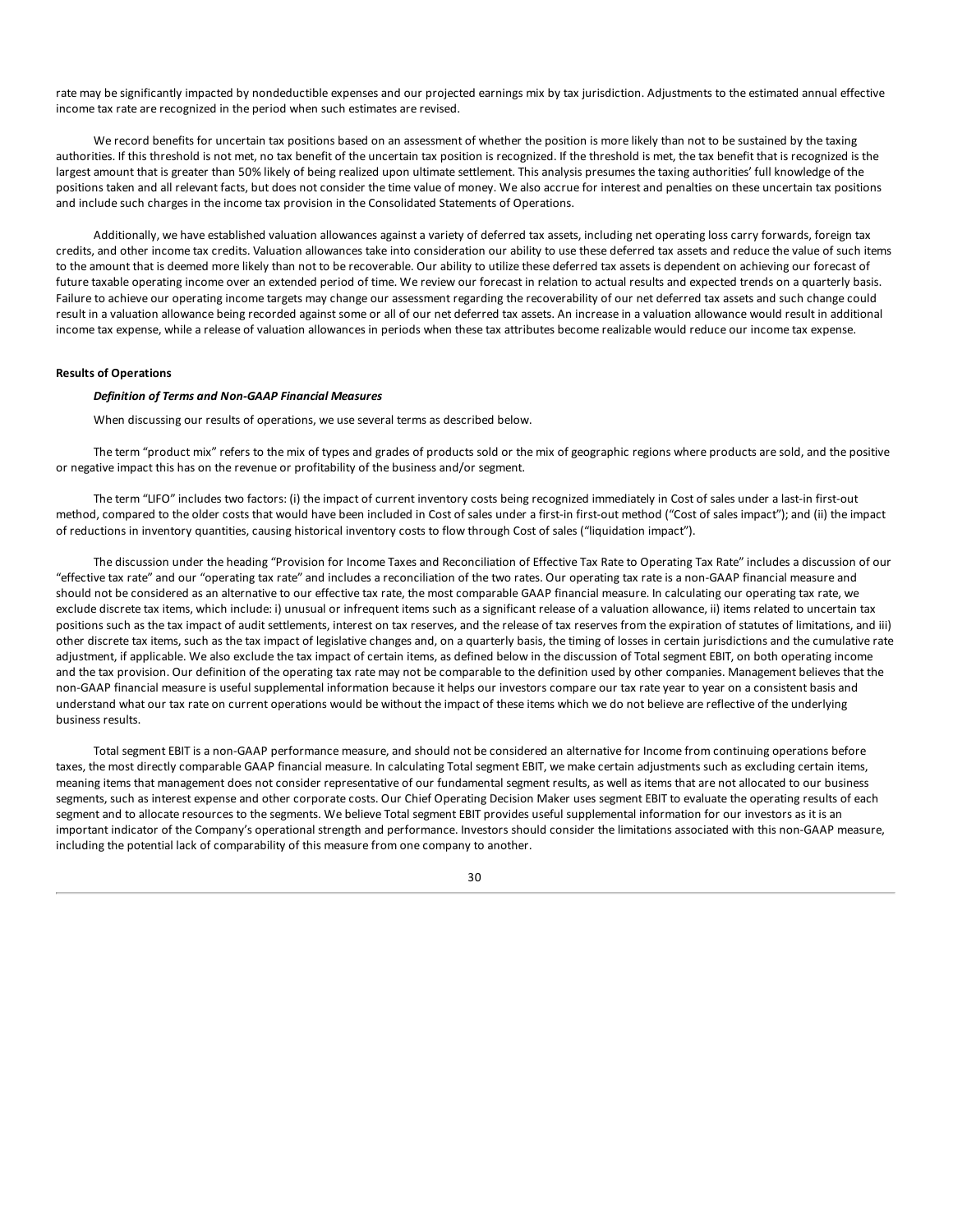A reconciliation of Total segment EBIT to Income from continuing operations before income taxes and equity in earnings (loss) of affiliated companies is provided in Note N of our consolidated financial statements.

Cabot is organized into four reportable business segments: Reinforcement Materials, Performance Chemicals, Purification Solutions and Specialty Fluids. Cabot is also organized for operational purposes into three geographic regions: the Americas; Europe, Middle East and Africa; and Asia Pacific. Discussions of all periods reflect these structures.

Our analysis of our financial condition and operating results should be read with our consolidated financial statements and accompanying notes.

#### *Overview*

During the second quarter of fiscal 2016, Income from continuing operations before income taxes and equity in earnings of affiliated companies increased compared to the second quarter of fiscal 2015 primarily due to lower fixed costs as a result of restructuring actions taken earlier in the fiscal year and improved unit margins from lower raw material costs and improved product mix.

During the first six months of fiscal 2016, Income from continuing operations before income taxes and equity in earnings of affiliated companies decreased compared to the first six months of fiscal 2015 primarily due to charges associated with restructuring plans, including the closure of our carbon black manufacturing plant in Merak, Indonesia. The plans resulted in charges of \$43 million during the first six months of fiscal 2016. In addition, results declined due to lower volumes across the segments as well as the unfavorable impact from reducing inventory levels in the Purification Solutions segment.

#### *Second Quarter of Fiscal 2016 versus Second Quarter of Fiscal 2015—Consolidated*

*Net Sales and other operating revenues and Gross Profit*

|                                        | <b>Three Months Ended</b> | March 31. |      |  | <b>Six Months Ended</b> | March 31.             |       |
|----------------------------------------|---------------------------|-----------|------|--|-------------------------|-----------------------|-------|
|                                        | 2016                      |           | 2015 |  | 2016                    |                       | 2015  |
|                                        | (Dollars in millions)     |           |      |  |                         | (Dollars in millions) |       |
| Net sales and other operating revenues | 568                       |           | 694  |  | 1.171                   |                       | 1,506 |
| Gross profit                           | 150                       |           | 139  |  | 249                     |                       | 296   |

The \$126 million decrease in net sales in the second quarter of fiscal 2016 compared to the second quarter of fiscal 2015 was due to a less favorable price and product mix (combined \$97 million), an unfavorable impact from foreign currency translation (\$21 million), and lower volumes (\$6 million). For the first six months of fiscal 2016, net sales decreased by \$335 million compared to the first six months of fiscal 2015 due to a less favorable price and product mix (combined \$248 million), an unfavorable impact from foreign currency translation (\$60 million), and lower volumes (\$26 million). The less favorable price and product mix in both comparative periods was primarily due to lower selling prices from price adjustments to customers for decreases in raw material costs. The lower volumes in both comparative periods were driven primarily by lower demand in the Reinforcement Materials and Specialty Fluids segments.

Gross profit increased by \$11 million in the second quarter of fiscal 2016 compared to the second quarter of fiscal 2015 primarily due to lower fixed costs as a result of restructuring actions taken earlier in the fiscal year and improved unit margins from lower raw material costs and improved product mix. Results for the second quarter of fiscal 2016 also include a gain of \$7 million on the sale of land from a closed site. For the first six months of fiscal 2016, gross profit decreased by \$47 million primarily due to charges associated with restructuring plans.

*Selling and Administrative Expenses*

|                                     |                       | <b>Three Months Ended</b><br>March 31, |      |  |                       |      | <b>Six Months Ended</b><br>March 31, |     |
|-------------------------------------|-----------------------|----------------------------------------|------|--|-----------------------|------|--------------------------------------|-----|
|                                     | 2016                  |                                        | 2015 |  |                       | 2016 | 2015                                 |     |
|                                     | (Dollars in millions) |                                        |      |  | (Dollars in millions) |      |                                      |     |
| Selling and administrative expenses |                       | 62                                     |      |  |                       | 133  |                                      | 149 |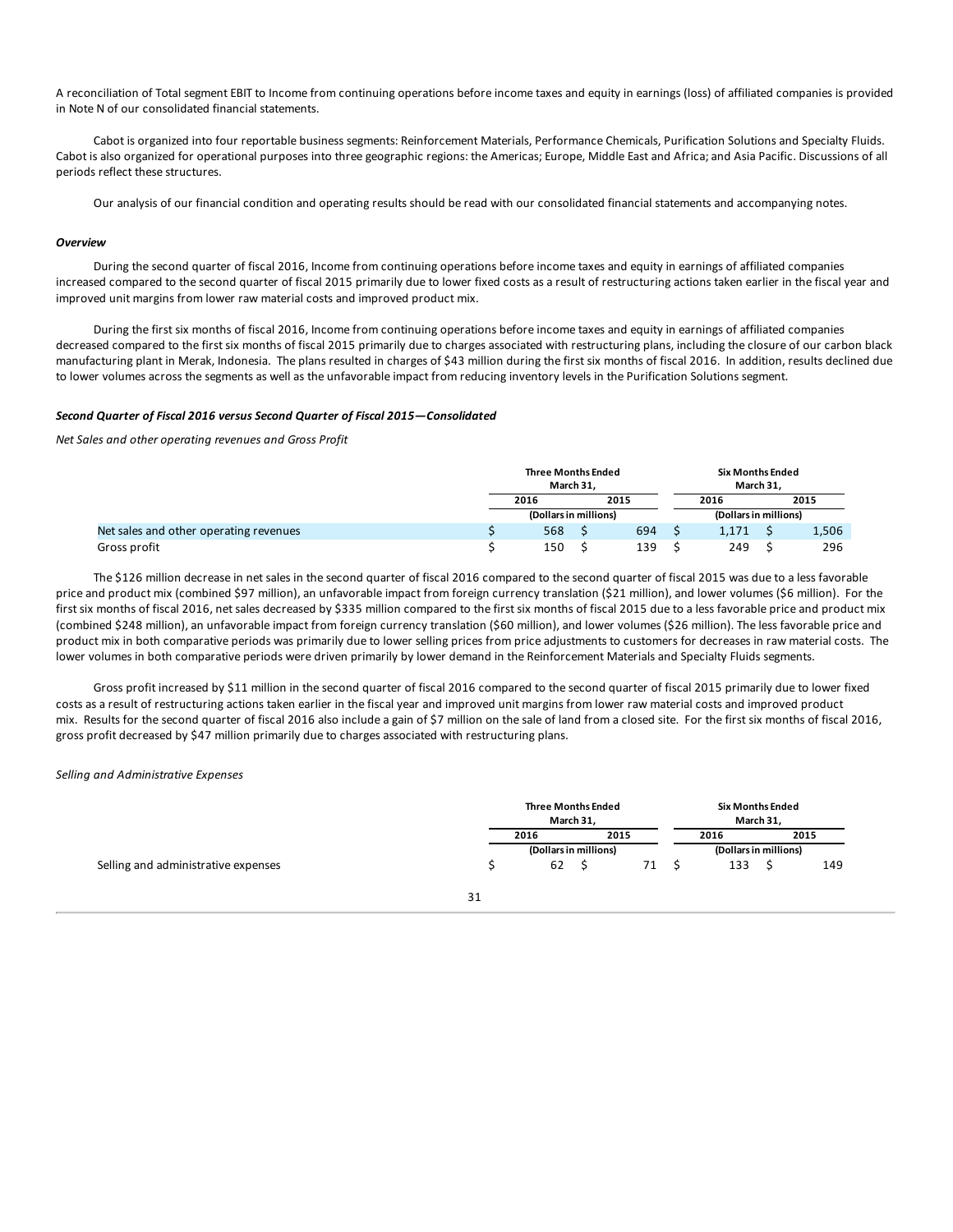Selling and administrative expenses decreased by \$9 million in the second quarter of fiscal 2016 and \$16 million in the first six months of fiscal 2016 compared to the same periods of fiscal 2015. The decline in both periods is primarily as a result of restructuring actions taken to reduce fixed costs across the Company.

#### *Research and Technical Expenses*

|      | <b>Three Months Ended</b><br>March 31. |      |                       |      | <b>Six Months Ended</b><br>March 31. |      |
|------|----------------------------------------|------|-----------------------|------|--------------------------------------|------|
| 2016 |                                        | 2015 |                       | 2016 |                                      | 2015 |
|      | (Dollars in millions)                  |      | (Dollars in millions) |      |                                      |      |
|      | 11                                     | 14   |                       |      |                                      | 29   |

Research and technical expenses decreased by \$3 million in the second quarter of fiscal 2016 and \$2 million in the first six months of fiscal 2016 compared to the same periods of fiscal 2015. The decline in both periods is primarily as a result of restructuring actions taken to reduce fixed costs across the Company.

#### *Interest and Dividend Income, Interest Expense and Other Expense*

|                              | <b>Three Months Ended</b><br>March 31. |  |      |  | <b>Six Months Ended</b><br>March 31. |  |      |  |  |
|------------------------------|----------------------------------------|--|------|--|--------------------------------------|--|------|--|--|
|                              | 2016                                   |  | 2015 |  | 2016                                 |  | 2015 |  |  |
|                              | (Dollars in millions)                  |  |      |  | (Dollars in millions)                |  |      |  |  |
| Interest and dividend income |                                        |  |      |  |                                      |  |      |  |  |
| Interest expense             | (14)                                   |  | (14) |  | (27)                                 |  | (27) |  |  |
| Other expense                | (3)                                    |  | (2)  |  | (11)                                 |  | (3)  |  |  |

Interest and dividend income increased by \$1 million in both the second quarter of fiscal 2016 and the first six months of fiscal 2016 compared to the same periods of fiscal 2015 due to interest earned on higher cash balances.

Interest expense was consistent in the second quarter of fiscal 2016 and the first six months of 2016 as compared to the same periods in fiscal 2015.

Other expense increased by \$1 million in the second quarter of fiscal 2016 compared to the second quarter of fiscal 2015 and by \$8 million in the first six months of 2016 compared to the same period of fiscal 2015. The increase in both periods is primarily due to an unfavorable comparison of foreign currency movements, most notably the devaluation of the Argentine peso.

## *Provision for Income Taxes and Reconciliation of Effective Tax Rate to Operating Tax Rate*

|                                              |   | <b>Three Months Ended</b><br>March 31. |      |         |   | <b>Six Months Ended</b><br>March 31. |      |       |  |
|----------------------------------------------|---|----------------------------------------|------|---------|---|--------------------------------------|------|-------|--|
|                                              |   | 2016                                   | 2015 |         |   | 2016                                 | 2015 |       |  |
|                                              |   | (Dollars in millions)                  |      |         |   | (Dollars in millions)                |      |       |  |
| Provision for income taxes                   | S | 11                                     |      | 14      | S | 6                                    |      | 17    |  |
| Effective tax rate                           |   | 20%                                    |      | 36%     |   | 12%                                  |      | 18%   |  |
| Impact of discrete tax items:                |   |                                        |      |         |   |                                      |      |       |  |
| (1) Unusual or infrequent items              |   | $(1)\%$                                |      | (1)%    |   | 1%                                   |      | 5%    |  |
| (2) Items related to uncertain tax positions |   | $-$ %                                  |      | $-$ %   |   | 3%                                   |      | 9%    |  |
| (3) Other discrete tax items                 |   | 1%                                     |      | $(8)$ % |   | 1%                                   |      | (4)%  |  |
| Impact of certain items                      |   | 5%                                     |      | 1%      |   | 8%                                   |      | $-$ % |  |
| Operating tax rate                           |   | 25%                                    |      | 28%     |   | 25%                                  |      | 28%   |  |

During the three and six months ended March 31, 2016, we recorded tax provisions of \$11 million and \$6 million, resulting in effective tax rates of 20% and 12%, respectively. These amounts included a net discrete tax expense unrelated to certain items of less than \$1 million and a net discrete tax benefit unrelated to certain items of \$3 million, respectively, for the three and six months

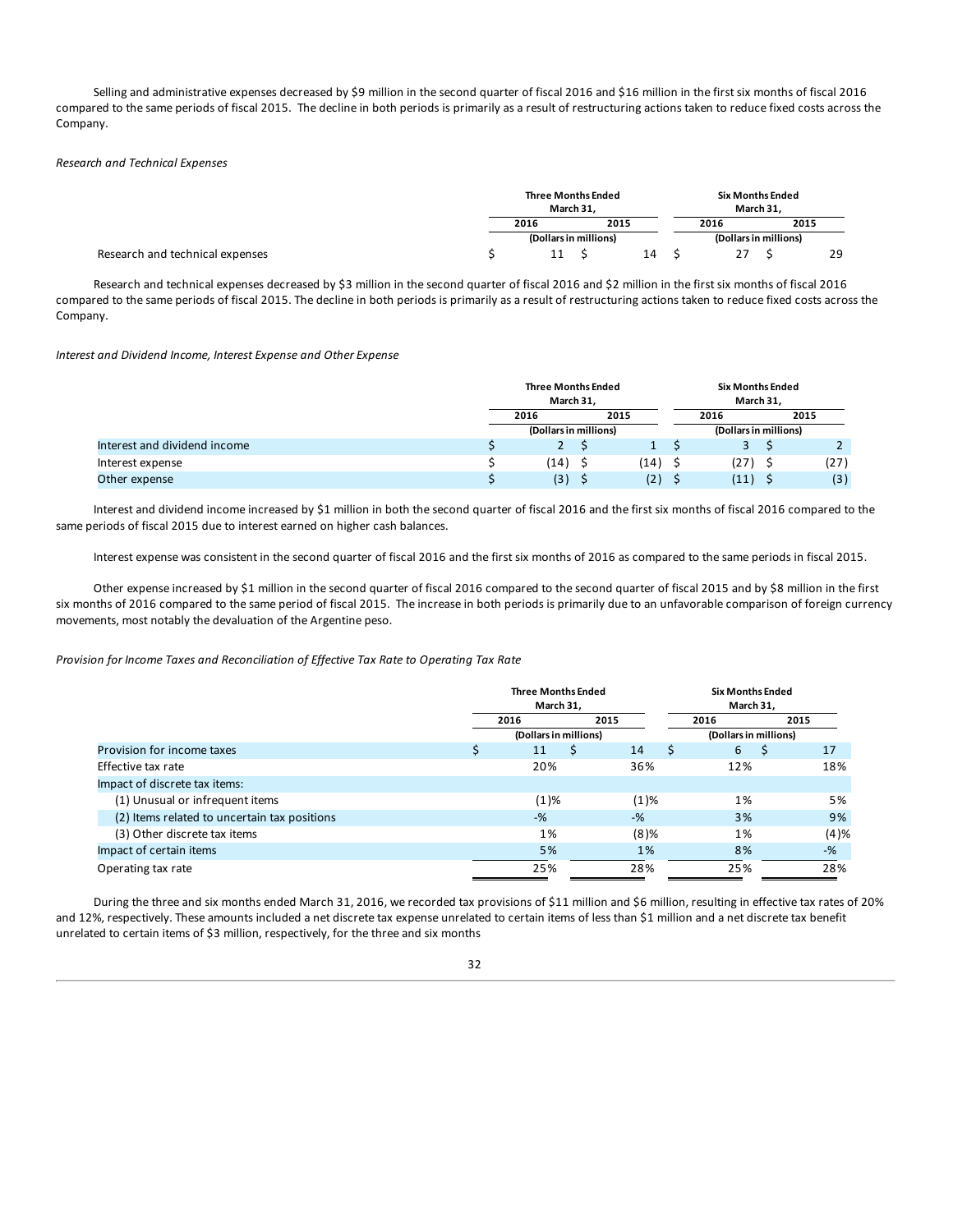ended March 31, 2016. The operating tax rate for both the three and six months ended March 31, 2016 was 25%. During the three and six months ended March 31, 2015, we recorded tax provisions of \$14 million and \$17 million, resulting in effective tax rates of 36% and 18%, respectively. These amounts included a net discrete tax expense unrelated to certain items of \$4 million and a net discrete tax benefit unrelated to certain items of \$9 million, respectively, for the three and six months ended March 31, 2015. The operating tax rate for both the three and six months ended March 31, 2015 was 28%.

We are currently under audit in a number of jurisdictions outside of the U.S. It is possible that some of these audits will be resolved in fiscal 2016, which may impact our tax expense and effective tax rate going forward. We expect our operating tax rate for fiscal 2016 to be between 25% and 26%.

*Equity in Earnings of Affiliated Companies and Net Income Attributable to Noncontrolling Interests*

|                                                             |      | <b>Three Months Ended</b><br>March 31, |                       |  |                       | <b>Six Months Ended</b><br>March 31. |      |
|-------------------------------------------------------------|------|----------------------------------------|-----------------------|--|-----------------------|--------------------------------------|------|
|                                                             | 2016 |                                        | 2015                  |  | 2016                  |                                      | 2015 |
|                                                             |      |                                        | (Dollars in millions) |  | (Dollars in millions) |                                      |      |
| Equity in earnings of affiliated companies, net of tax      |      |                                        |                       |  |                       |                                      |      |
| Net income attributable to noncontrolling interests, net of |      |                                        |                       |  |                       |                                      |      |
| tax                                                         |      | 4                                      |                       |  |                       |                                      |      |

Equity in earnings (loss) of affiliated companies, net of tax, decreased by \$1 million in the second quarter fiscal 2016 and \$2 million in the first six months of fiscal 2016 compared to the same periods in 2015 due to lower earnings from our Venezuelan equity affiliate.

Net income attributable to noncontrolling interests, net of tax, increased by \$3 million in both the second quarter of fiscal 2016 and the first six months of fiscal 2016 as compared to the same periods in fiscal 2015 due to higher profitability at our joint ventures, primarily driven by favorable comparison of foreign currency movements.

#### *Net Income Attributable to Cabot Corporation*

In the second quarter and first six months of fiscal 2016, we reported net income attributable to Cabot Corporation of \$48 million and \$41 million, respectively (\$0.76 and \$0.65 per diluted common share, respectively). This is compared to net income attributable to Cabot Corporation of \$26 million and \$71 million, respectively (\$0.41 and \$1.10 per diluted common share, respectively) in the second quarter and first six months of fiscal 2015.

#### Second Quarter and First Six Months of Fiscal 2016 versus Second Quarter and First Six Months of Fiscal 2015-By Business Segment

Total segment EBIT, certain items, other unallocated items and Income from continuing operations before income taxes and equity in earnings (loss) of affiliated companies for the six months ended March 31, 2016 and 2015 are set forth in the table below. The details of certain items and other unallocated items are shown below and in Note N of our consolidated financial statements.

|                                                                                                                       | <b>Three Months Ended</b><br>March 31. |                       |  |      |  | <b>Six Months Ended</b><br>March 31, |  |      |  |
|-----------------------------------------------------------------------------------------------------------------------|----------------------------------------|-----------------------|--|------|--|--------------------------------------|--|------|--|
|                                                                                                                       |                                        | 2016                  |  | 2015 |  | 2016                                 |  | 2015 |  |
|                                                                                                                       |                                        | (Dollars in millions) |  |      |  | (Dollars in millions)                |  |      |  |
| <b>Total segment EBIT</b>                                                                                             |                                        | 88                    |  | 69   |  | 159                                  |  | 166  |  |
| Certain items                                                                                                         |                                        |                       |  | (6)  |  | (57)                                 |  | (32) |  |
| Other unallocated items                                                                                               |                                        | (27)                  |  | (24) |  | (48)                                 |  | (44) |  |
| Income (loss) from continuing operations before income<br>taxes and equity in earnings (loss) of affiliated companies |                                        | 62                    |  | 39   |  | 54                                   |  | 90   |  |

In the second quarter of fiscal 2016, total segment EBIT increased by \$19 million when compared to the same period of fiscal 2015. The increase was driven by higher unit margins (\$14 million), lower fixed costs (\$13 million) and the favorable impact of foreign currency translation (\$3 million) partially offset by the unfavorable impact from reducing inventory levels in the Purification Solutions segment (\$8 million) and lower volumes (\$4 million).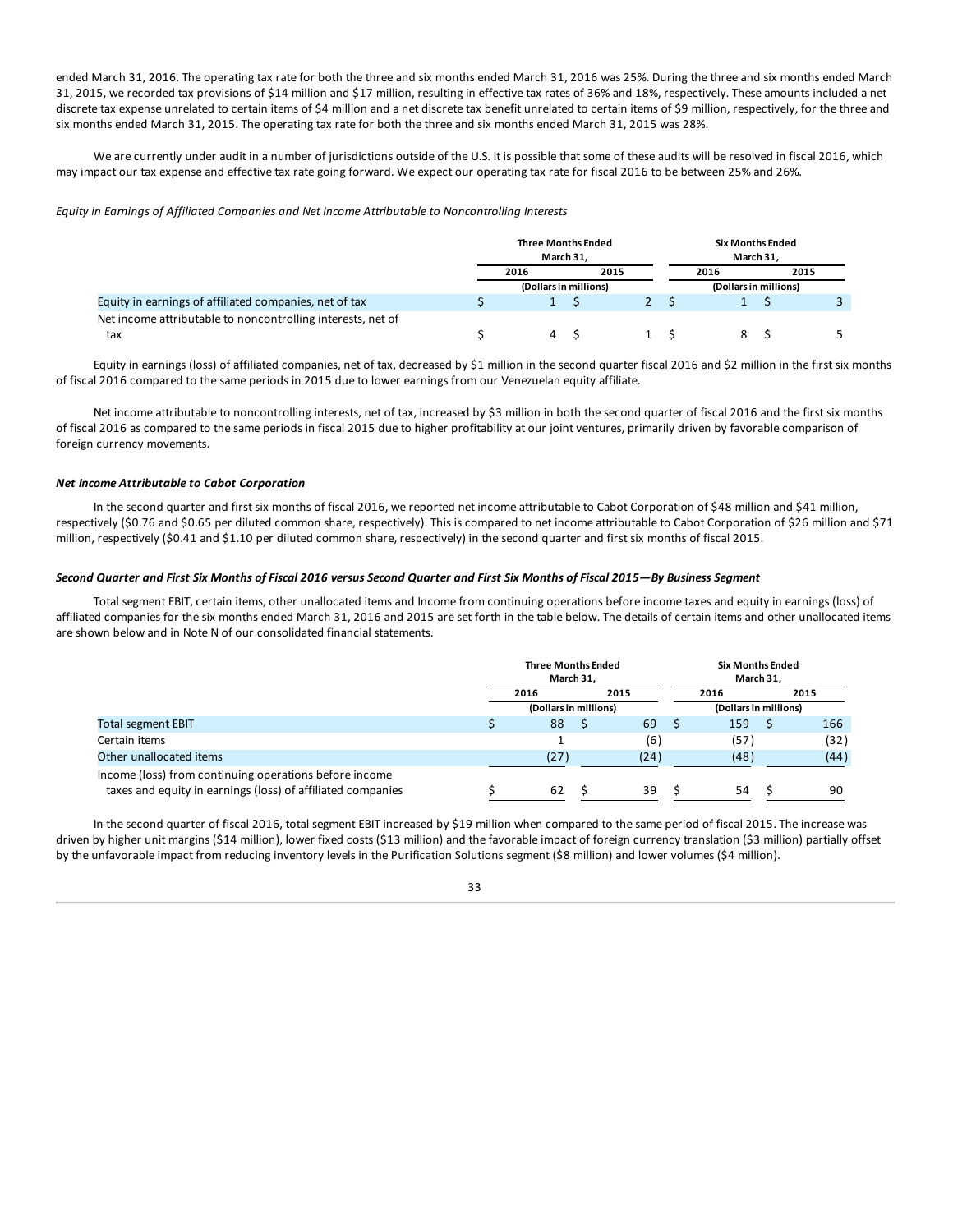In the first six months of fiscal 2016, total segment EBIT decreased by \$7 million when compared to the same period of fiscal 2015. The decrease was driven by lower volumes (\$18 million), the unfavorable impact from reducing inventory levels in the Purification Solutions segment (\$15 million), and lower unit margins (\$8 million) partially offset by lower fixed costs (\$33 million) and the favorable impact of foreign currency translation (\$1 million).

#### *Certain Items*

Details of the certain items for the second quarter and first six months of fiscal 2016 and 2015 are as follows:

|                                              | <b>Three Months Ended</b><br>March 31, |    |                |  | <b>Six Months Ended</b><br>March 31, |  |      |  |
|----------------------------------------------|----------------------------------------|----|----------------|--|--------------------------------------|--|------|--|
|                                              | 2016                                   |    | 2015           |  | 2016                                 |  | 2015 |  |
|                                              | (Dollars in millions)                  |    |                |  | (Dollars in millions)                |  |      |  |
| Global restructuring activities              | 5.                                     | \$ | $(5)$ \$       |  | $(43)$ \$                            |  | (12) |  |
| Acquisition and integration-related charges  |                                        |    | (1)            |  |                                      |  | (2)  |  |
| Employee benefit plan settlement             |                                        |    |                |  |                                      |  | (18) |  |
| Net foreign currency loss on devaluations    | (3)                                    |    |                |  | (11)                                 |  |      |  |
| Legal and environmental matters and reserves | (1)                                    |    |                |  | (3)                                  |  |      |  |
| Total certain items, pre-tax                 |                                        |    | (6)            |  | (57)                                 |  | (32) |  |
| Tax-related certain items                    |                                        |    |                |  |                                      |  |      |  |
| Tax impact of certain items                  | 4                                      |    | $\mathfrak{p}$ |  | 19                                   |  | 8    |  |
| Discrete tax items                           |                                        |    | (4)            |  | 3                                    |  | 9    |  |
| Total tax-related certain items              |                                        |    | (2)            |  | 22                                   |  | 17   |  |
| Total certain items after tax                | 5                                      |    | (8)            |  | (35)                                 |  | (15) |  |

Certain items for the second quarter and first six months of fiscal 2016 include charges primarily related to restructuring activities, a net foreign currency loss from the devaluation of the Argentine peso partially offset by a gain on the devaluation of the Venezuelan bolivar, tax-related certain items, and legal and environmental matters and reserves. Details of restructuring activities are included in Note J of the consolidated financial statements. Tax-related certain items include discrete tax items, which are unusual and infrequent, and the tax impact of certain foreign exchange losses.

#### *Other Unallocated Items*

|                                            | <b>Three Months Ended</b><br>March 31. |           | <b>Six Months Ended</b><br>March 31. |      |     |  |
|--------------------------------------------|----------------------------------------|-----------|--------------------------------------|------|-----|--|
|                                            | 2016                                   | 2015      | 2016                                 | 2015 |     |  |
|                                            | (Dollars in millions)                  |           | (Dollars in millions)                |      |     |  |
| Interest expense                           | $(14)$ \$                              | $(14)$ \$ | $(27)$ \$                            | (27) |     |  |
| Equity in earnings of affiliated companies | (1)                                    | (2)       | (1)                                  |      | (3) |  |
| Unallocated corporate costs                | (12)                                   | (11)      | (25)                                 | (23) |     |  |
| General unallocated income                 |                                        |           |                                      |      | -9  |  |
| Total other unallocated items              | (27)                                   | (24)      | (48)                                 | (44) |     |  |

Costs from Total other unallocated items increased by \$3 million in the second quarter of fiscal 2016 as compared to the same period in fiscal 2015. General unallocated income changed by \$3 million primarily due to a decrease in the benefit from the cost of sales impact of LIFO accounting (\$5 million).

Costs from Total other unallocated items increased by \$4 million in the first six months of fiscal 2016 as compared to the same period in fiscal 2015. General unallocated income changed by \$4 million primarily driven by a decrease in the benefit from the cost of sales impact of LIFO accounting (\$8 million) partially offset by the favorable impact of changes in foreign currency movements (\$1 million) and higher interest income (\$1 million).

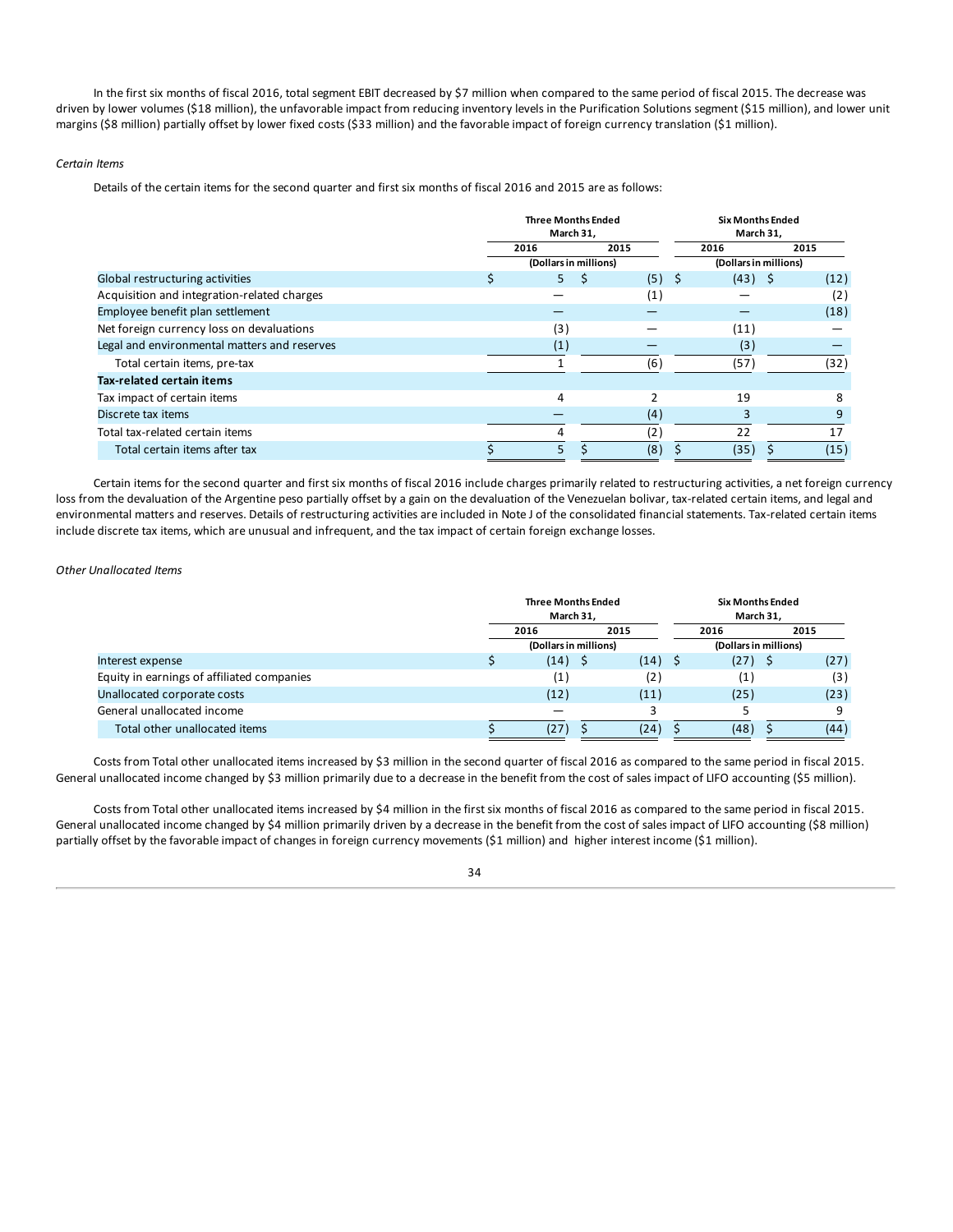#### *Reinforcement Materials*

Sales and EBIT for Reinforcement Materials for the second quarter and first six months of fiscal 2016 and fiscal 2015 are as follows:

|                                      | <b>Three Months Ended</b> | March 31. |      | <b>Six Months Ended</b> | March 31. |     |
|--------------------------------------|---------------------------|-----------|------|-------------------------|-----------|-----|
|                                      | 2016                      |           | 2015 | 2016                    | 2015      |     |
|                                      | (Dollars in millions)     |           |      | (Dollars in millions)   |           |     |
| <b>Reinforcement Materials Sales</b> | 261                       |           | 358  | 549                     |           | 818 |
| <b>Reinforcement Materials EBIT</b>  | 34                        |           | 27   | 60                      |           | 80  |

In the second quarter of fiscal 2016, sales in Reinforcement Materials decreased by \$97 million when compared to the second quarter of fiscal 2015. The decrease was principally driven by a less favorable price and product mix (combined \$84 million), unfavorable comparison from foreign currency translation (\$12 million), and lower volumes (\$2 million). The less favorable price and product mix impact was primarily due to lower selling prices in the quarter from price adjustments to customers for decreases in raw material costs. Lower volumes were driven by lower demand in South America due to a challenging macroeconomic environment, partially offset by higher contractual volumes in North America.

In the first six months of fiscal 2016, sales in Reinforcement Materials decreased by \$269 million when compared to the second quarter of fiscal 2015. The decrease was principally driven by a less favorable price and product mix (combined \$223 million), unfavorable comparison from foreign currency translation (\$35 million), and lower volumes (\$11 million). The less favorable price and product mix impact was primarily due to lower selling prices from price adjustments to customers for decreases in raw material costs. Lower volumes were driven by lower demand in South America and China due to a challenging macro-economic environment.

EBIT in Reinforcement Materials increased by \$7 million in the second quarter of fiscal 2016 when compared to the same period of fiscal 2015. The increase was principally driven by higher unit margins (\$4 million) and a favorable comparison from foreign currency translation (\$3 million), partially offset by lower volumes (\$1 million). Higher unit margins were driven by an improved product mix from the calendar year 2016 contracts. The favorable foreign currency impact was mainly due to the translation benefit of changes in currencies in South America on our fixed costs.

EBIT in Reinforcement Materials decreased by \$20 million in the first six months of fiscal 2016 when compared to the same period of fiscal 2015. The decrease was principally driven by lower unit margins (\$27 million) and lower volumes (\$4 million), partially offset by a favorable comparison from foreign currency translation (\$5 million) and lower fixed costs (\$5 million). Lower unit margins were driven by impacts in the first quarter of fiscal 2016, which included lower calendar year 2015 contract pricing and increased competition in Asia, unfavorable feedstock-related effects, and lower benefits generated from our energy efficiency investments as a result of lower energy prices. The favorable foreign currency impact was mainly due to the translation benefit of changes in currencies in South America on our fixed costs. Lower fixed costs were due to cost reductions as a result of restructuring actions and reduced maintenance costs.

#### *Performance Chemicals*

Sales and EBIT for Performance Chemicals for the second quarter and first six months of fiscal 2016 and fiscal 2015 are as follows:

|                                          | <b>Three Months Ended</b><br>March 31. |     |  |     |  |                       | <b>Six Months Ended</b><br>March 31. |     |  |  |  |
|------------------------------------------|----------------------------------------|-----|--|-----|--|-----------------------|--------------------------------------|-----|--|--|--|
|                                          | 2016<br>2015                           |     |  |     |  | 2016                  | 2015                                 |     |  |  |  |
|                                          | (Dollars in millions)                  |     |  |     |  | (Dollars in millions) |                                      |     |  |  |  |
| Specialty Carbons and Formulations Sales |                                        | 145 |  | 162 |  | 285                   |                                      | 319 |  |  |  |
| Metal Oxides Sales                       |                                        | 71  |  | 75  |  | 138                   |                                      | 147 |  |  |  |
| Performance Chemicals Sales              |                                        | 216 |  | 237 |  | 423                   |                                      | 466 |  |  |  |
| Performance Chemicals EBIT               |                                        | 58  |  | 42  |  | 108                   |                                      | 81  |  |  |  |

In the second quarter of fiscal 2016, sales in Performance Chemicals decreased by \$21 million when compared to the second quarter of fiscal 2015. The decrease was due to a less favorable price and product mix (combined \$11 million), the unfavorable

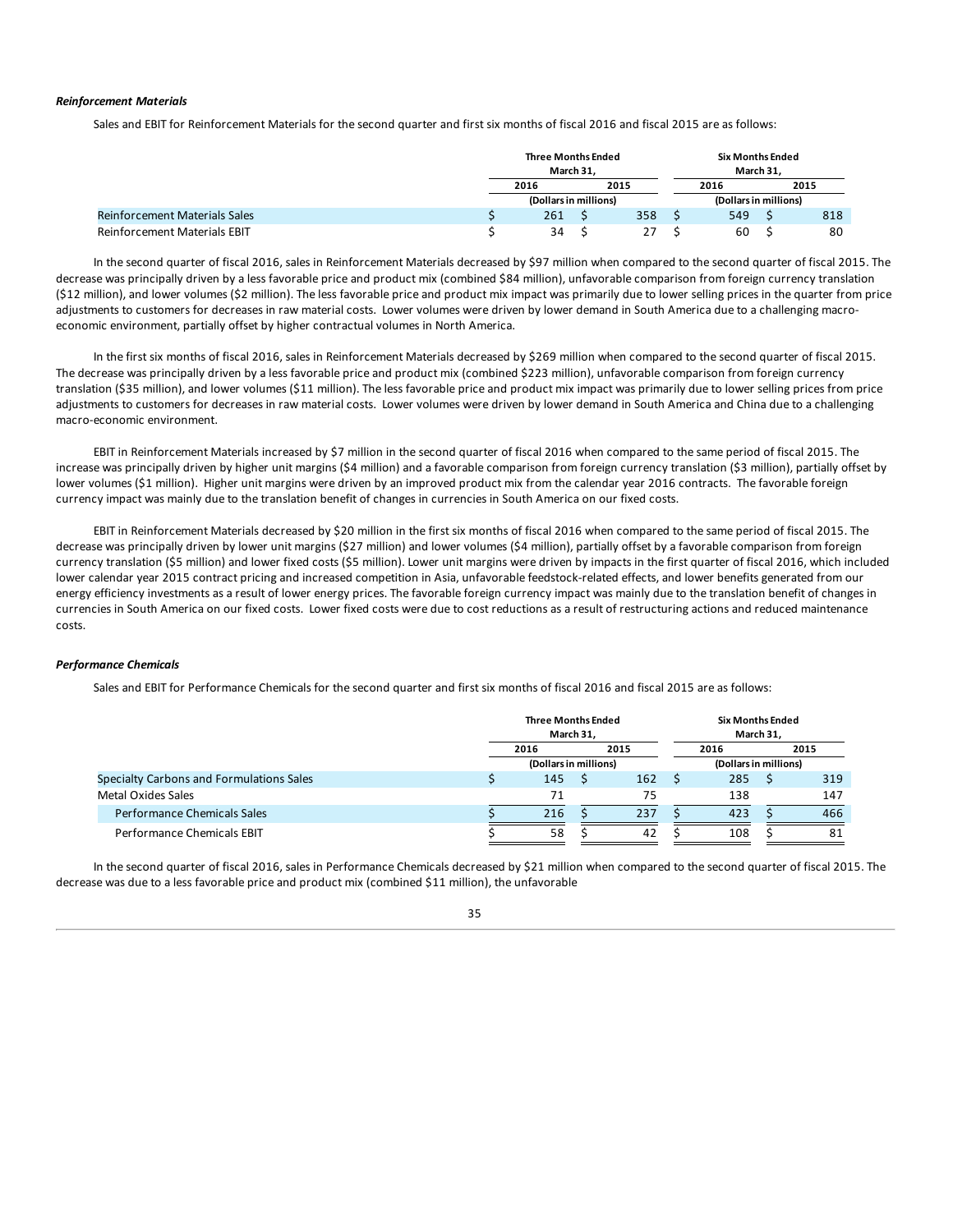impact of foreign currency translation (\$7 million), and lower volumes (\$2 million). The change in price and product mix was mainly driven by price adjustments to customers for decreases in raw material costs. The impact of lower volumes was due to lower demand in consumer applications in the inkjet colorants product line.

In the first six months of fiscal 2016, sales in Performance Chemicals decreased by \$43 million when compared to the same period of fiscal 2015. The decrease was due to a less favorable price and product mix (combined \$25 million) and the unfavorable impact of foreign currency translation (\$19 million). The change in price and product mix was mainly driven by price adjustments to customers for decreases in raw material costs.

EBIT in Performance Chemicals increased by \$16 million in the second quarter of fiscal 2016 when compared to the same quarter of fiscal 2015 principally due to favorable unit margins (\$14 million) and lower fixed costs (\$6 million) partially offset by lower volumes (\$2 million) , and the unfavorable comparison from foreign currency translation (\$1 million). Unit margins improved primarily due to lower raw material costs. Lower fixed costs were primarily due to cost reductions as a result of restructuring actions taken earlier in the fiscal year.

EBIT in Performance Chemicals increased by \$27 million in the first six months of fiscal 2016 when compared to the same period of fiscal 2015 principally due to favorable unit margins (\$22 million) and lower fixed costs (\$11 million) partially offset by an unfavorable comparison from foreign currency translation (\$5 million). Unit margins improved primarily due to lower raw material costs. Lower fixed costs were primarily due to cost reductions as a result of restructuring actions taken earlier in the fiscal year.

#### *Purification Solutions*

Sales and EBIT for Purification Solutions for the second quarter and the first six months of fiscal 2016 and fiscal 2015 are as follows:

|                                     | <b>Three Months Ended</b><br>March 31. |  | <b>Six Months Ended</b><br>March 31, |                       |      |     |
|-------------------------------------|----------------------------------------|--|--------------------------------------|-----------------------|------|-----|
|                                     | 2015<br>2016                           |  |                                      | 2016                  | 2015 |     |
|                                     | (Dollars in millions)                  |  |                                      | (Dollars in millions) |      |     |
| <b>Purification Solutions Sales</b> | 67                                     |  | 71                                   | 133                   |      | 147 |
| <b>Purification Solutions EBIT</b>  | (2)                                    |  |                                      | 17                    |      |     |

Sales in Purification Solutions decreased by \$4 million in the second quarter of fiscal 2016 when compared to the same period of fiscal 2015 due to a less favorable price and product mix (combined \$3 million) and the unfavorable impact of foreign currency translation (\$2 million) partially offset by higher volumes (\$1 million). The less favorable price and product mix was due to lower selling prices. Higher volumes were driven by higher demand for activated carbon in gas and air applications as coal fired utilities generally were required to be in compliance with the U.S. Mercury and Air Toxics Standards regulation in April 2016. Sales in Purification Solutions decreased by \$14 million in the first six months of fiscal 2016 when compared to the same period of fiscal 2015 due to lower volumes (\$7 million) and the unfavorable impact of foreign currency translation (\$6 million). Lower volumes were driven by lower demand for activated carbon used in air and gas and water applications during the first quarter of fiscal 2016.

EBIT in Purification Solutions decreased by \$3 million in the second quarter of fiscal 2016 when compared to the same quarter of fiscal 2015 due to an unfavorable impact from reducing inventory levels (\$8 million) and lower unit margins (\$3 million). These unfavorable impacts were partially offset by lower fixed costs (\$7 million) due to cost reduction efforts over the past two years. EBIT in Purification Solutions decreased by \$7 million in the first six months of fiscal 2016 when compared to the same period of fiscal 2015 due to an unfavorable impact from reducing inventory levels (\$15 million) and lower volumes (\$4 million). This unfavorable impact was partially offset by lower fixed costs (\$13 million) due to cost reduction efforts over the past two years.

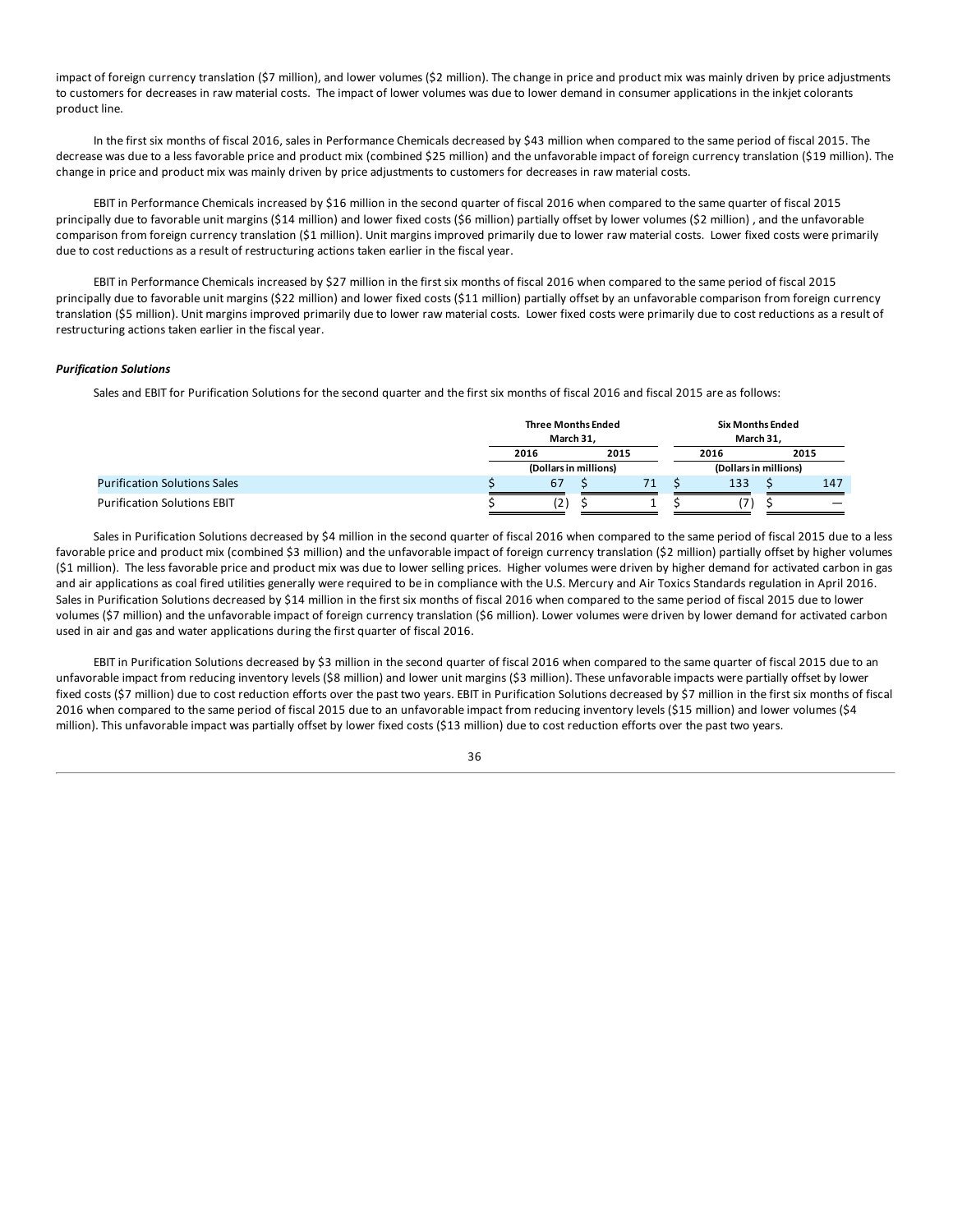#### *Specialty Fluids*

Sales and EBIT for Specialty Fluids for the second quarter of fiscal 2016 and 2015 are as follows:

|                               |              | <b>Three Months Ended</b><br>March 31, |  |      |  | <b>Six Months Ended</b><br>March 31, |  |    |
|-------------------------------|--------------|----------------------------------------|--|------|--|--------------------------------------|--|----|
|                               | 2015<br>2016 |                                        |  | 2016 |  | 2015                                 |  |    |
|                               |              | (Dollars in millions)                  |  |      |  | (Dollars in millions)                |  |    |
| <b>Specialty Fluids Sales</b> |              | ь                                      |  | 8    |  | 13                                   |  | 24 |
| Specialty Fluid EBIT          |              | (2)                                    |  | ' ⊥. |  | $\sim$<br>$\epsilon$                 |  |    |

Sales in Specialty Fluids decreased by \$2 million in the second quarter of fiscal 2016 when compared to the same period of fiscal 2015, primarily due to lower volumes (\$2 million). Sales in Specialty Fluids decreased by \$11 million in the first six months of fiscal 2016 when compared to the same period of fiscal 2015, primarily due to lower volumes (\$10 million). The decline in volumes in both periods was driven by a lower level of project activity, which was caused by the downturn in the oil and gas industry.

EBIT in Specialty Fluids decreased by \$1 million in the second quarter of fiscal 2016 when compared to the same period of fiscal 2015. The decline in volumes (\$2 million) was partially offset by lower fixed costs (\$1 million) due to cost reductions as a result of restructuring actions taken earlier in the fiscal year. EBIT in Specialty Fluids decreased by \$7 million in the first six months of fiscal 2016 when compared to the same period of fiscal 2015 due to lower volumes (\$9 million). This unfavorable impact was partially offset by lower fixed costs (\$3 million) due to cost reductions as a result of restructuring actions taken earlier in the fiscal year.

#### *Outlook*

We anticipate a stronger second half of fiscal year 2016 as compared to the first half of fiscal 2016. This is due to an expectation for stronger volumes and from continuing to realize cost savings from restructuring actions. The outlook for stronger volumes is across the segments. Reinforcement Materials volumes are expected to grow in both North America and Europe and Performance Chemicals volumes are expected to strengthen in various automotive applications. Purification Solutions volume growth is expected to come from MATS compliance and seasonal increases, and Specialty Fluids volume improvement is expected from an increased level of project activity.

#### **Cash Flows and Liquidity**

#### *Overview*

Our liquidity position, as measured by cash and cash equivalents plus borrowing availability, increased by \$363 million during the first six months of fiscal 2016. The increase was largely attributable to increasing the size of our credit facility. At March 31, 2016, we had cash and cash equivalents of \$178 million, and current availability under our revolving credit agreement of \$1 billion. We had no outstanding balance of commercial paper as of March 31, 2016.

Borrowings under the revolving credit agreement may be used for working capital, letters of credit and other general corporate purposes. The revolving credit agreement contains affirmative and negative covenants, a single financial covenant (debt-to-EBITDA) and events of default customary for financings of this type. At March 31, 2016, we were in compliance with this financial covenant.

We generally manage our cash and debt on a global basis to provide for working capital requirements as needed by region or site. Cash and debt are generally denominated in the local currency of the subsidiary holding the assets or liabilities, except where there are operational cash flow reasons to hold nonfunctional currency or debt. The vast majority of our cash and cash equivalent holdings tend to be held outside the U.S., as excess cash balances in the U.S. are generally used to repay commercial paper.

We anticipate sufficient liquidity from (i) cash on hand; (ii) cash flows from operating activities; and (iii) cash available from our revolving credit agreement and our commercial paper program to meet our operational and capital investment needs and financial obligations for the foreseeable future. Our liquidity derived from cash flows from operations is, to a large degree, predicated on our ability to collect our receivables in a timely manner, the cost of our raw materials, and our ability to manage inventory levels.

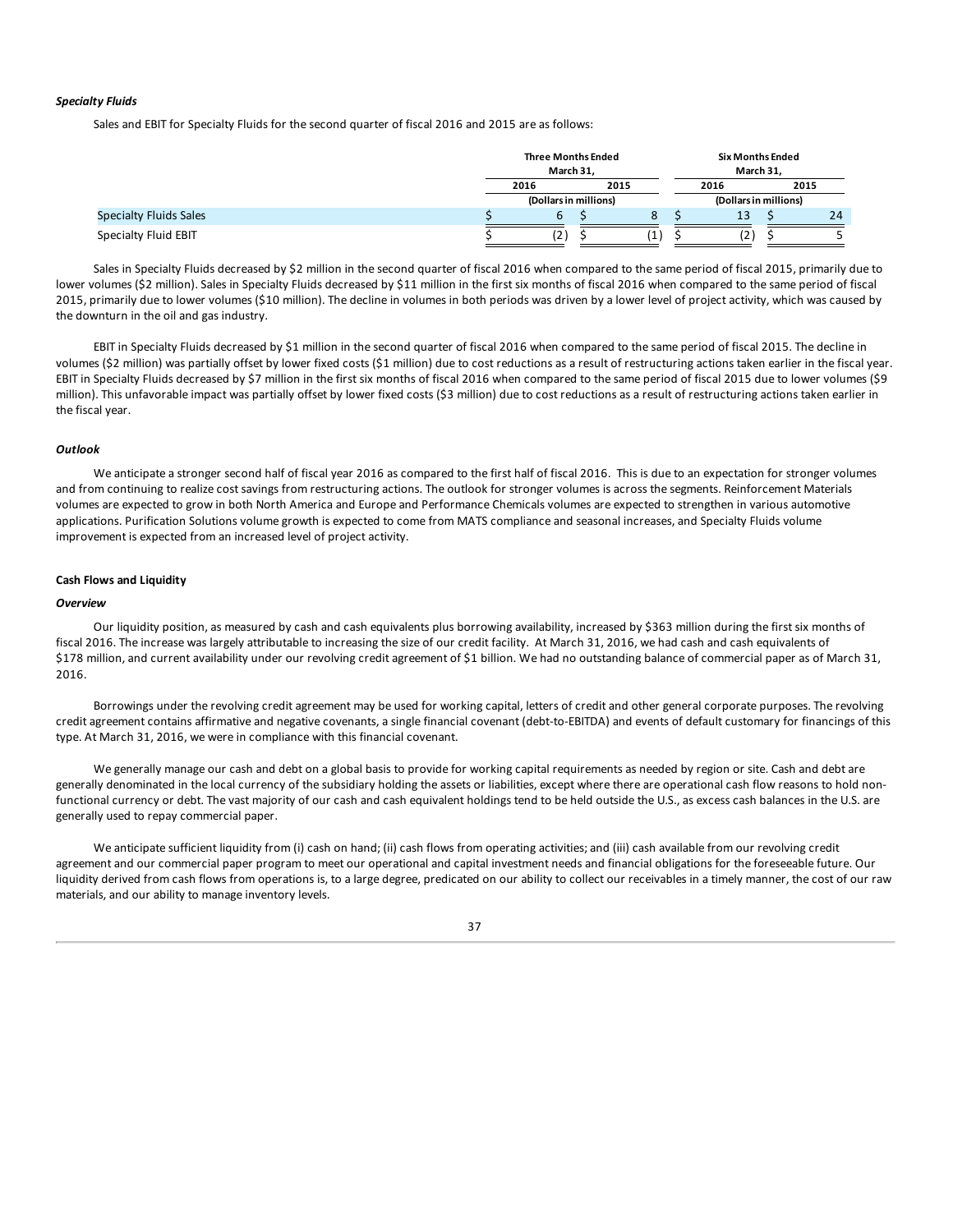We issued \$300 million of 5% fixed rate debt in fiscal 2009 that matures in early fiscal 2017 (October 1, 2016). Our intention is to refinance these securities prior to maturity during fiscal 2016.

The following discussion of the changes in our cash balance refers to the various sections of our Consolidated Statements of Cash Flows.

#### *Cash Flows from Operating Activities*

Cash provided by operating activities, which consists of net income adjusted for the various non-cash items included in income, changes in working capital and changes in certain other balance sheet accounts, totaled \$188 million in the first six months of fiscal 2016 compared to \$205 million during the same period of fiscal 2015.

Cash provided by operating activities in the first six months of fiscal 2016 was driven primarily by net income excluding the non-cash impact of certain long-lived asset write-offs of \$23 million and depreciation and amortization of \$82 million. In addition, there was a decrease in accounts receivable and inventories, largely driven by lower raw material costs and associated price reductions as well as overall lower volumes. Partially offsetting these cash inflows were lower accounts payable and accrued liabilities.

Cash provided from operating activities in the first six months of fiscal 2015 was driven primarily by net income of \$76 million plus \$92 million of depreciation and amortization. In addition, there was a net decrease in working capital driven primarily by lower accounts receivable and inventory largely driven by lower energy prices partially offset by lower accounts payable and accrued liabilities.

#### *Cash Flows from Investing Activities*

In the six months ended March 31, 2016, investing activities consumed \$41 million of cash which was primarily driven by capital expenditures of \$52 million, offset by \$16 million of proceeds from the sale of land. In the six months ended March 31, 2015, investing activities consumed \$77 million of cash and were primarily driven by capital expenditures of \$70 million. In the first six months of fiscal 2016, capital expenditures were primarily attributed to sustaining and compliance capital projects at our operating facilities.

Capital expenditures for fiscal 2016 are expected to be approximately \$125 million. Our planned capital spending program for fiscal 2016 is primarily for sustaining and compliance capital projects at our operating facilities.

#### *Cash Flows from Financing Activities*

Financing activities consumed \$61 million of cash in the first six months of fiscal 2016 compared to \$37 million of cash in the first six months of fiscal 2015. In the first six months of fiscal 2016, we used our cash for share repurchases, dividend distributions and to repay debt.

In the first six months of fiscal 2015, our overall debt balance increased by \$58 million driven by the issuance of commercial paper to fund the operational needs of the Company. We also used cash for share repurchases and dividend distributions.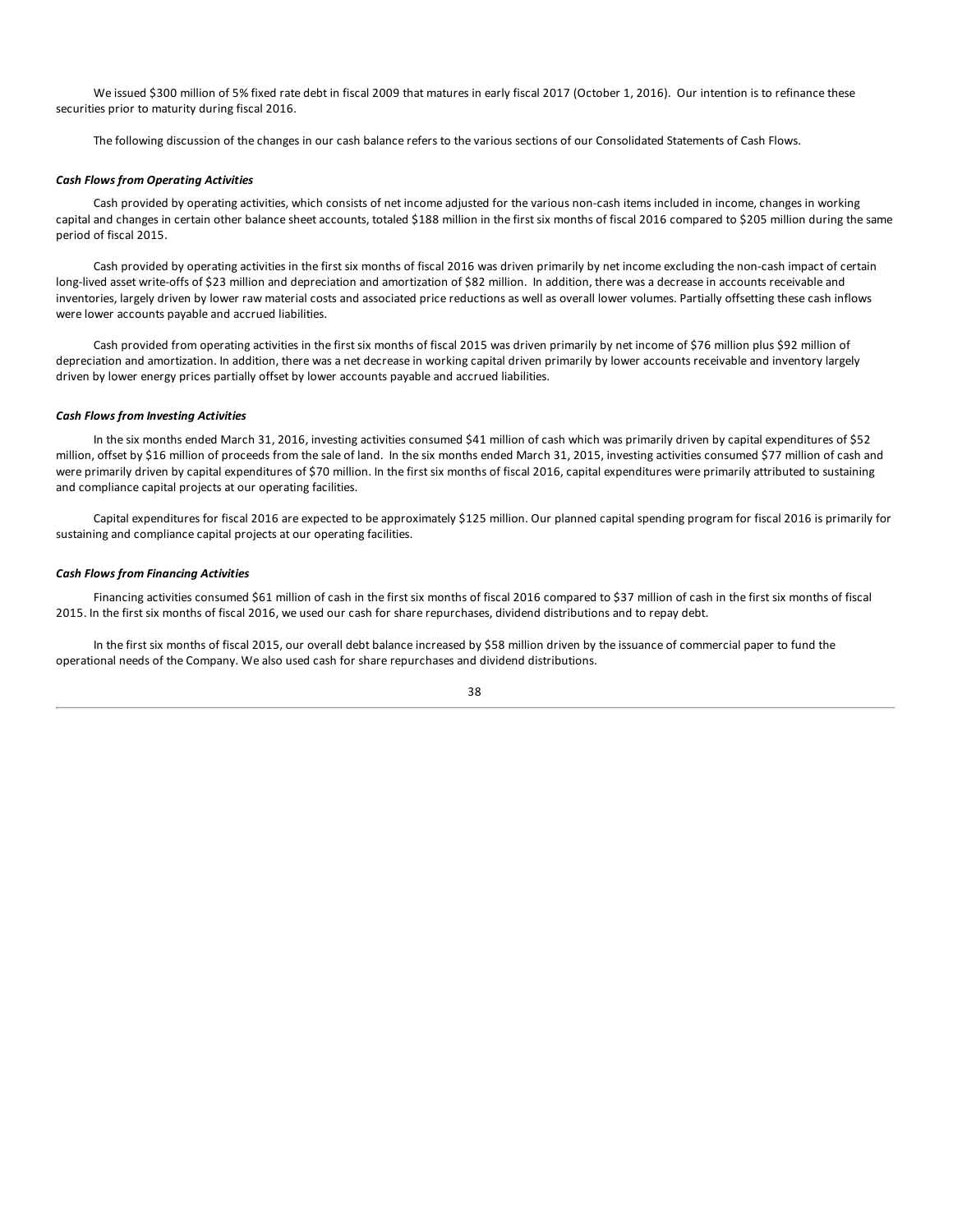#### *Purchase Commitments*

We have entered into long-term purchase agreements primarily for the purchase of raw materials. Under certain of these agreements the quantity of material being purchased is fixed, but the price paid changes as market prices change. For those commitments, the amounts included in the table below are based on market prices at March 31, 2016.

|                                |                                                                                  |     |  |     |  |     |  | <b>Payments Due by Fiscal Year</b> |  |     |  |       |       |       |
|--------------------------------|----------------------------------------------------------------------------------|-----|--|-----|--|-----|--|------------------------------------|--|-----|--|-------|-------|-------|
|                                | Remainder of<br>Fiscal 2016<br>2020<br><b>Thereafter</b><br>2017<br>2018<br>2019 |     |  |     |  |     |  |                                    |  |     |  |       | Total |       |
|                                |                                                                                  |     |  |     |  |     |  | (Dollars in millions)              |  |     |  |       |       |       |
| <b>Reinforcement Materials</b> |                                                                                  | 100 |  | 128 |  | 119 |  | 116                                |  | 80  |  | 1,446 |       | 1,989 |
| Performance Chemicals          |                                                                                  | 28  |  | 51  |  | 37  |  | 32                                 |  | 29  |  | 154   |       | 331   |
| <b>Purification Solutions</b>  |                                                                                  |     |  |     |  |     |  |                                    |  |     |  |       |       | 13    |
| Total                          |                                                                                  | 133 |  | 186 |  | 157 |  | 148                                |  | 109 |  | 1,600 |       | 2,333 |

#### *Off-balance sheet arrangements*

We have no material transactions that meet the definition of an off-balance sheet arrangement.

#### *Forward-Looking Information*

This report on Form 10-Q contains "forward-looking statements" under the Federal securities laws. These forward-looking statements address expectations or projections about the future, including our expectations for future financial performance; the benefits we expect to achieve from our restructuring plans; demand for our products and our expectations for stronger volumes; the amount and timing of the charge to earnings we will record and the cash outlays we will make in connection with the closing of certain manufacturing facilities and restructuring initiatives; our estimated future amortization expenses for our intangible assets; the sufficiency of our cash on hand, cash provided from operations and cash available under our credit facilities to fund our cash requirements; uses of available cash including anticipated capital spending and future cash outlays associated with long-term contractual obligations; our expected tax rate for fiscal 2016; and the possible outcome of legal and environmental proceedings. From time to time, we also provide forward-looking statements in other materials we release to the public and in oral statements made by authorized officers.

Forward-looking statements are based on our current expectations, assumptions, estimates and projections about Cabot's businesses and strategies, market trends and conditions, economic conditions and other factors. These statements are not guarantees of future performance and are subject to risks, uncertainties, potentially inaccurate assumptions, and other factors, some of which are beyond our control or difficult to predict. If known or unknown risks materialize, or should underlying assumptions prove inaccurate, our actual results could differ materially from those expressed in the forward-looking statements.

In addition to factors described elsewhere in this report, the following are some of the factors that could cause our actual results to differ materially from those expressed in the forward-looking statements: changes in raw material costs; lower than expected demand for our products; the loss of one or more of our important customers; our inability to complete capacity expansions or other development projects; the availability of raw materials; our failure to develop new products or to keep pace with technological developments; fluctuations in currency exchange rates; patent rights of others; stock and credit market conditions; the timely commercialization of products under development (which may be disrupted or delayed by technical difficulties, market acceptance, competitors' new products, as well as difficulties in moving from the experimental stage to the production stage); demand for our customers' products; competitors' reactions to market conditions; delays in the successful integration of structural changes, including acquisitions or joint ventures; severe weather events that cause business interruptions, including plant and power outages or disruptions in supplier or customer operations; the accuracy of the assumptions we used in establishing reserves for environmental matters and for our share of liability for respirator claims; and the outcome of pending litigation. Other factors and risks are discussed in our 2015 10-K.

#### **Recently Issued Accounting Pronouncements**

In May 2014, the FASB issued a new standard related to the "Revenue from Contracts with Customers" which amends the existing accounting standards for revenue recognition. The standard requires entities to recognize revenue when they transfer promised goods or services to customers in an amount that reflects the consideration the entity expects to be entitled to in

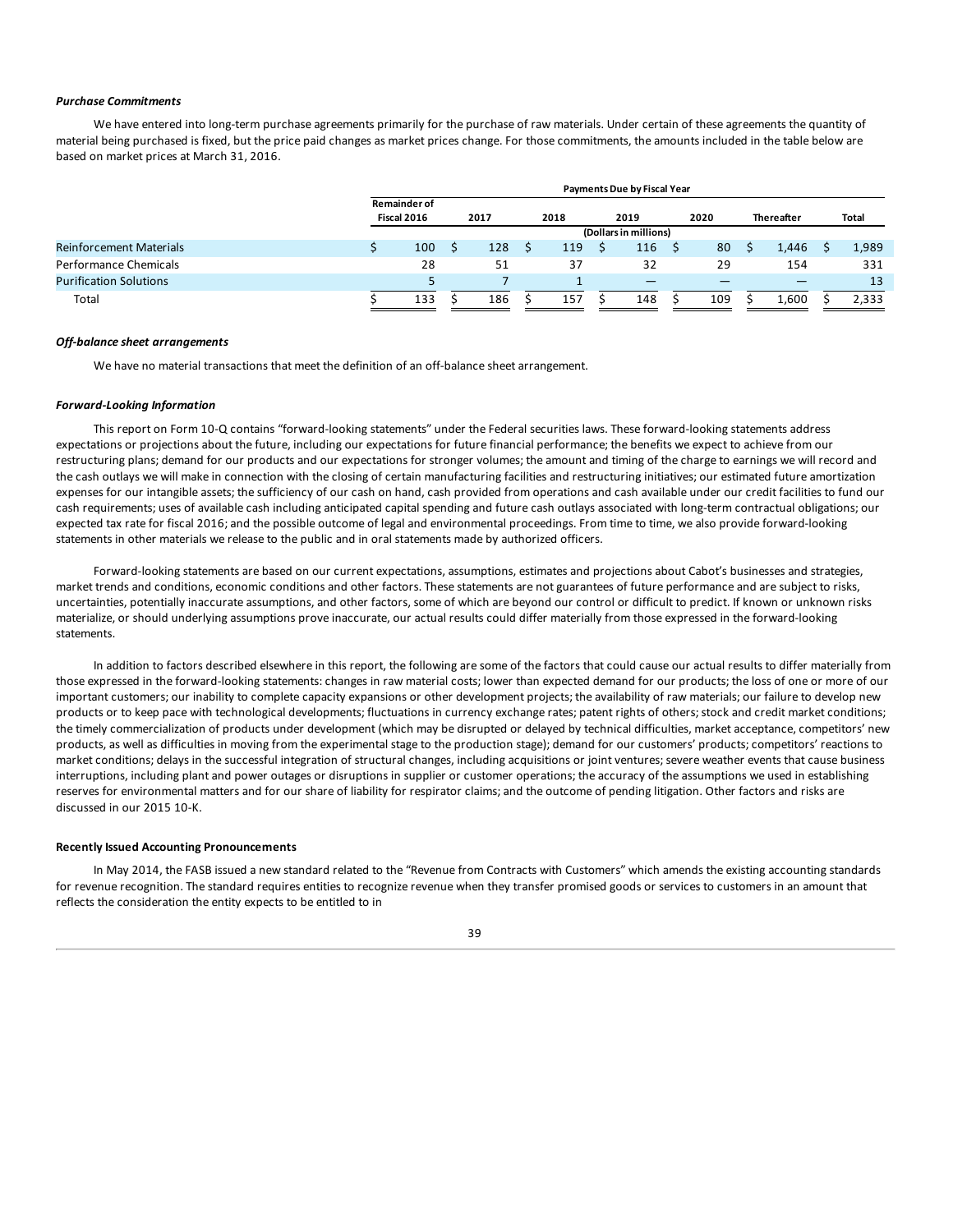exchange for those goods or services. This standard is applicable for fiscal years beginning after December 15, 2017 and for interim periods within those years and early adoption is permitted for the fiscal years beginning after December 15, 2016. We expect to adopt this standard on October 1, 2018. We are currently evaluating the impact the adoption of this standard may have on our consolidated financial statements.

In April 2015, the FASB issued a new standard simplifying the presentation of debt issuance costs by requiring debt issuance costs to be presented as a reduction of the corresponding debt liability. This will make the presentation of debt issuance costs consistent with the presentation of debt discounts or premiums. This standard is applicable for fiscal years beginning after December 15, 2015 and for interim periods within those years and early adoption is permitted. We expect to adopt this standard on October 1, 2016. The adoption of this standard is not expected to materially impact our consolidated financial statements.

In November 2015, the FASB issued a new standard that amends the existing accounting standard for income taxes and simplifies the presentation of deferred income taxes. This will require that deferred income tax assets and liabilities be classified as noncurrent on the balance sheet. This standard is applicable for fiscal years beginning after December 15, 2016 and for interim periods within those years and early adoption is allowed. We are evaluating this standard and the timing of its adoption. The adoption of this standard is not expected to materially impact our consolidated financial statements.

In February 2016, the FASB issued a new standard for the accounting of "leases". This new standard requires lessees to recognize assets and liabilities for most leases, but recognize expenses on their income statements in a manner that is similar to the current accounting treatment for leases. The standard is applicable for fiscal years beginning after December 15, 2018 and for interim periods within those years and early adoption is permitted. We expect to adopt the standard on October 1, 2019. We are currently evaluating the impact of the adoption of this standard on our consolidated financial statements.

In March 2016, the FASB issued a new standard that amends the accounting standard for stock compensation by simplifying several aspects of the accounting for employee share-based payment transactions, including the related accounting for income taxes, forfeitures, and the withholding of shares to satisfy the employer's tax withholding requirements, as well as classification in the statements of cash flows. The new standard is effective for fiscal years beginning after December 15, 2016, including interim periods within those years and early adoption is permitted. We are evaluating this standard and the timing of its adoption. The adoption of this standard is not expected to materially impact our consolidated financial statements.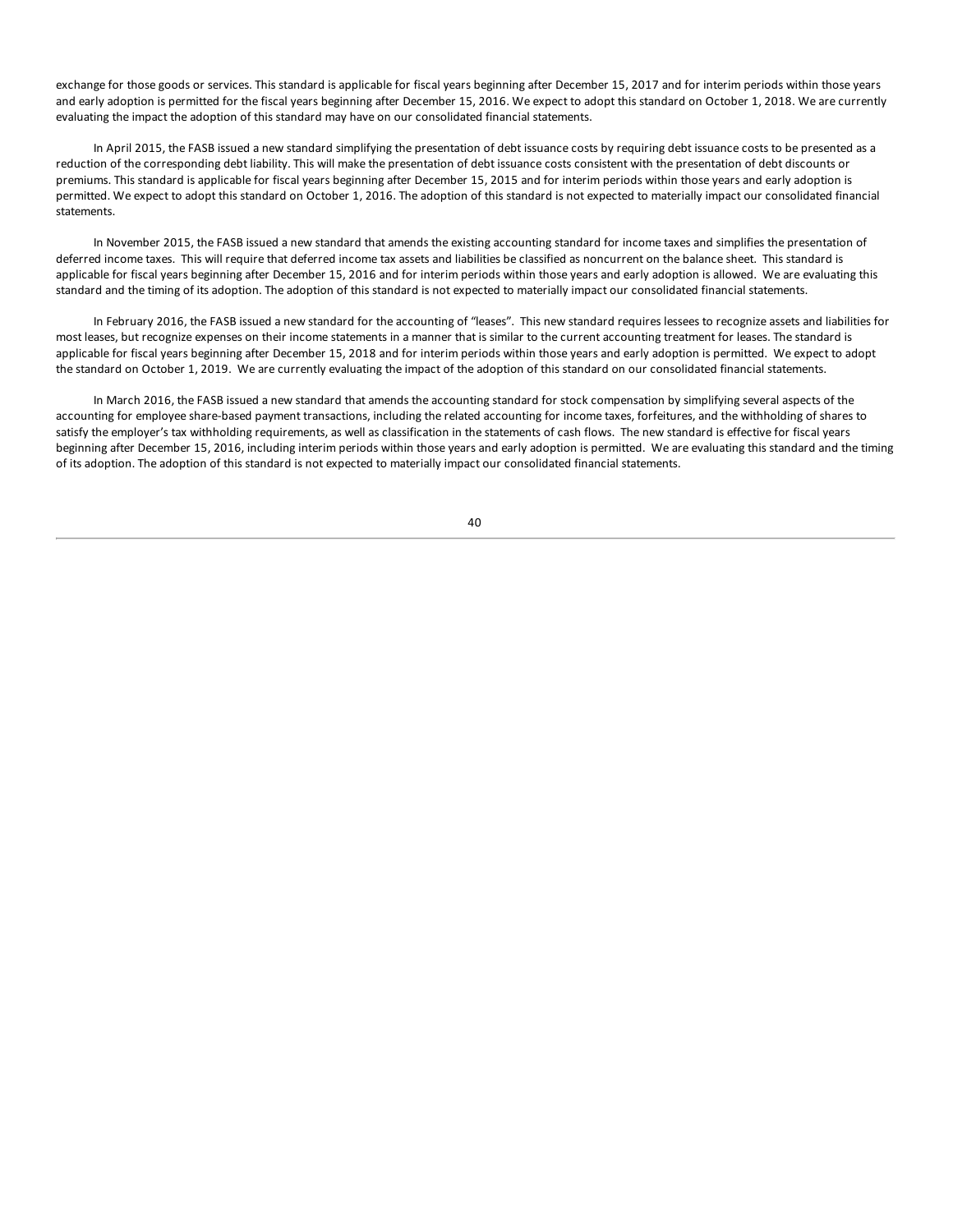#### <span id="page-40-0"></span>*Item 3. Quantitative and Qualitative Disclosures About Market Risk*

Information about market risks for the period ended March 31, 2016 does not differ materially from that discussed under Item 7A of our 2015 10-K.

## *Item 4. Controls and Procedures*

As of March 31, 2016, we carried out an evaluation, under the supervision and with the participation of our management, including our Principal Executive Officer and our Executive Vice President and Chief Financial Officer, of the effectiveness of our disclosure controls and procedures pursuant to Rule 13a-15 under the Securities Exchange Act of 1934, as amended (the "Exchange Act"). Based upon that evaluation, our Principal Executive Officer and our Executive Vice President and Chief Financial Officer concluded that our disclosure controls and procedures were effective as of that date.

There were no changes in our internal control over financial reporting that occurred during our fiscal quarter ended March 31, 2016 that have materially affected, or are reasonably likely to materially affect, our internal control over financial reporting.

#### *Part II. Other Information*

#### *Item I. Legal Proceedings*

#### *Respirator Liabilities*

We have exposure in connection with a safety respiratory products business that a subsidiary acquired from American Optical Corporation ("AO") in an April 1990 asset purchase transaction. The subsidiary manufactured respirators under the AO brand and disposed of that business in July 1995. In connection with its acquisition of the business, the subsidiary agreed, in certain circumstances, to assume a portion of AO's liabilities, including costs of legal fees together with amounts paid in settlements and judgments, allocable to AO respiratory products used prior to the 1990 purchase by the Cabot subsidiary. In exchange for the subsidiary's assumption of certain of AO's respirator liabilities, AO agreed to provide to the subsidiary the benefits of: (i) AO's insurance coverage for the period prior to the 1990 acquisition and (ii) a former owner's indemnity of AO holding it harmless from any liability allocable to AO respiratory products used prior to May 1982. As more fully described in our 2015 10-K, the respirator liabilities generally involve claims for personal injury, including asbestosis, silicosis and coal worker's pneumoconiosis, allegedly resulting from the use of respirators that are alleged to have been negligently designed and/or labeled.

As of March 31, 2016 and September 30, 2015, there were approximately 37,000 and 38,000 claimants, respectively, in pending cases asserting claims against AO in connection with respiratory products. We have a reserve to cover our expected share of liability for existing and future respirator liability claims. At March 31, 2016 and September 30, 2015, the reserve was \$9 million and \$11 million, respectively. Cash payments related to this liability were \$2 million in the first six months of both fiscal 2016 and 2015.

#### *Other Matters*

We are subject to various other lawsuits, claims and contingent liabilities arising in the ordinary course of our business and with respect to our divested businesses. In our opinion, although final disposition of some or all of these other suits and claims may impact our consolidated financial statements in a particular period, they are not expected, in the aggregate, to have a material adverse effect on our financial position.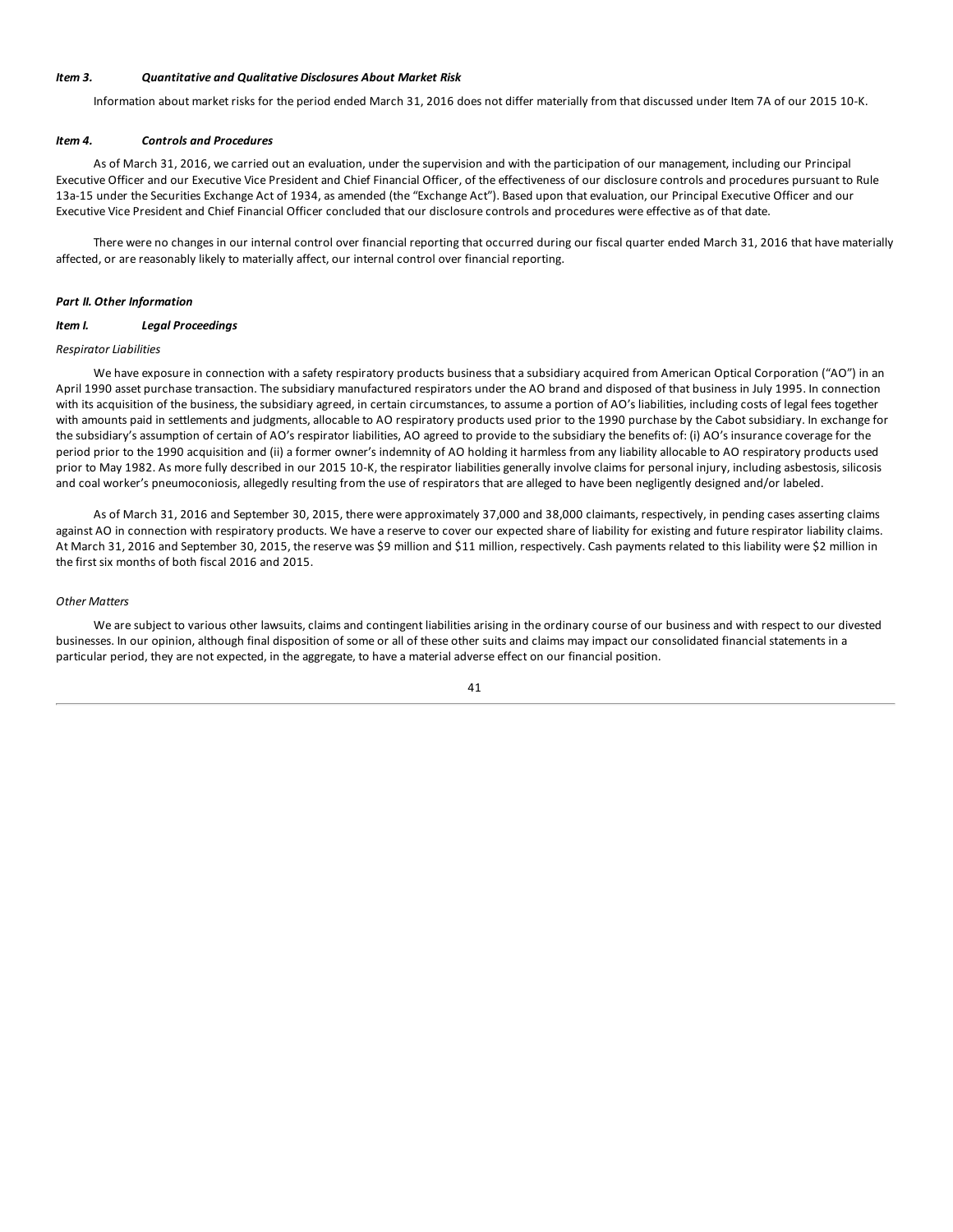## <span id="page-41-0"></span>*Item 2. Unregistered Sales of Equity Securities and Use of Proceeds*

The table below sets forth information regarding Cabot's purchases of its equity securities during the quarter ended March 31, 2016:

## **Issuer Purchases of Equity Securities**

| Period                               | <b>Total Number of</b><br><b>Shares</b><br>Purchased <sup>(1)</sup> | Average<br>Price<br>Paid per<br>Share | <b>Total Number of</b><br><b>Shares Purchased</b><br>as Part of Publicly<br><b>Announced Plans or</b><br>Programs <sup>(1)</sup> | <b>Maximum Number (or</b><br><b>Approximate Dollar</b><br>Value) of Shares that<br>May Yet Be Purchased<br><b>Under the Plans or</b><br>Programs <sup>(1)</sup> |
|--------------------------------------|---------------------------------------------------------------------|---------------------------------------|----------------------------------------------------------------------------------------------------------------------------------|-----------------------------------------------------------------------------------------------------------------------------------------------------------------|
| January 1, 2016 - January 31, 2016   | —                                                                   |                                       |                                                                                                                                  | 3,405,700                                                                                                                                                       |
| February 1, 2016 - February 29, 2016 | $\qquad \qquad -$                                                   |                                       |                                                                                                                                  | 3,405,700                                                                                                                                                       |
| March 1, 2016 - March 31, 2016       | 106.376                                                             | 47.49                                 | 106,376                                                                                                                          | 3,299,324                                                                                                                                                       |
| Total                                | 106,376                                                             |                                       | 106,376                                                                                                                          |                                                                                                                                                                 |

(1) On January 13, 2015, the Company announced that the Board of Directors authorized us to repurchase up to five million shares of our common stock on the open market or in privately negotiated transactions. This authorization does not have a set expiration date.

## *Item 6. Exhibits*

The following Exhibits are filed herewith:

| Exhibit<br>No.             | Description                                                                                                                  |
|----------------------------|------------------------------------------------------------------------------------------------------------------------------|
| Exhibit 10.1* <sup>+</sup> | Form of Performance-Based Restricted Stock Unit Award Certificate under the Cabot Corporation 2009 Long-Term Incentive Plan. |
| Exhibit 10.2* <sup>+</sup> | Form of Time-Based Restricted Stock Unit Award Certificate under the Cabot Corporation 2009 Long-Term Incentive Plan.        |
| Exhibit 10.3* <sup>+</sup> | Form of Stock Option Award Certificate under the Cabot Corporation 2009 Long-Term Incentive Plan.                            |
| Exhibit 31.1*              | Certification of Principal Executive Officer required by Rule 13a-14(a) or Rule 15d-14(a) of the Exchange Act.               |
| Exhibit 31.2*              | Certification of Principal Financial Officer required by Rule 13a-14(a) or Rule 15d-14(a) of the Exchange Act.               |
| Exhibit 32**               | Certifications of the Principal Executive Officer and the Principal Financial Officer pursuant to 18 U.S.C. Section 1350.    |
| Exhibit 101.INS*           | <b>XBRL Instance Document.</b>                                                                                               |
| Exhibit 101.SCH*           | XBRL Taxonomy Extension Schema Document.                                                                                     |
| Exhibit 101.CAL*           | XBRL Taxonomy Extension Calculation Linkbase Document.                                                                       |
| Exhibit 101.DEF*           | XBRL Taxonomy Extension Definition Linkbase Document.                                                                        |
| Exhibit 101.LAB*           | XBRL Taxonomy Extension Label Linkbase Document.                                                                             |
| Exhibit 101.PRE*           | XBRL Taxonomy Extension Presentation Linkbase Document.                                                                      |

\* Filed herewith.

\*\* Furnished herewith.

† Management contract or compensatory plan or arrangement.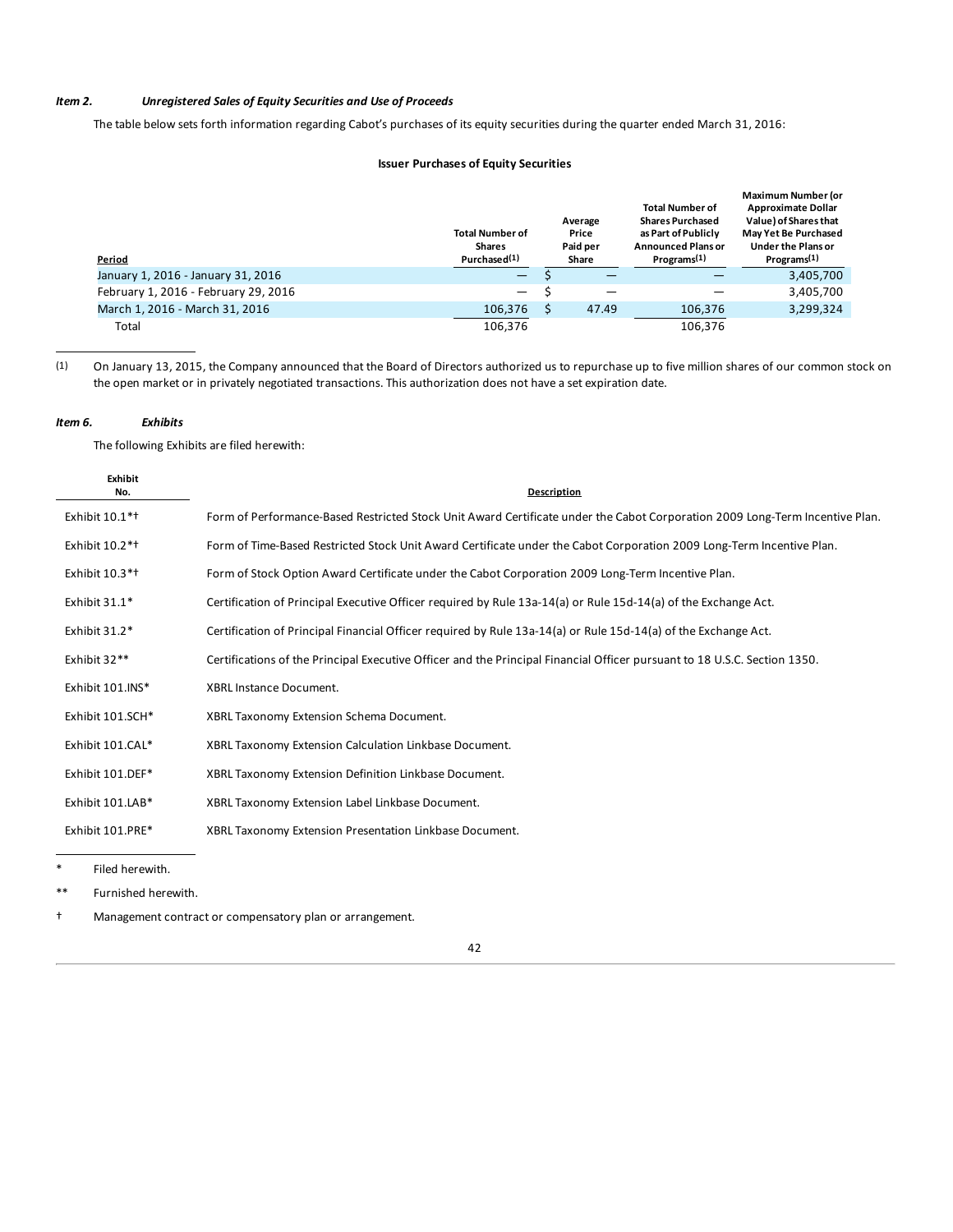Attached as Exhibit 101 to this report are the following documents formatted in XBRL (Extensible Business Reporting Language): (i) the Consolidated Statements of Operations for the three and six months ended March 31, 2016 and 2015; (ii) the Consolidated Statements of Comprehensive (Loss) Income for the three and six months ended March 31, 2016 and 2015; (iii) the Consolidated Balance Sheets at March 31, 2016 and September 30, 2015; (iv) the Consolidated Statements of Cash Flows for the six months ended March 31, 2016 and 2015; and (v) Notes to Consolidated Financial Statements, March 31, 2016.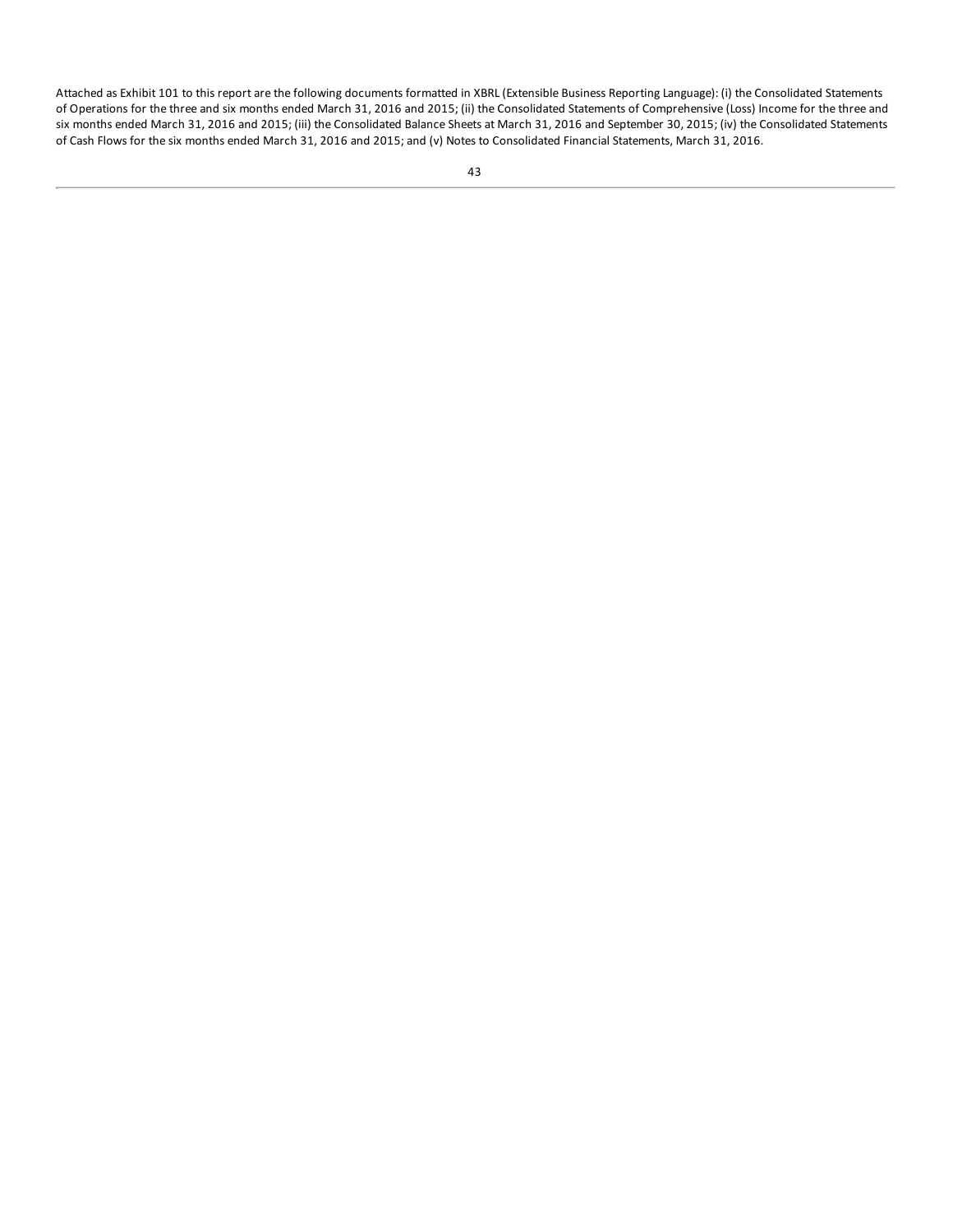## **SIGNATURES**

Pursuant to the requirements of the Securities Exchange Act of 1934, the registrant has duly caused this report to be signed on its behalf by the undersigned thereunto duly authorized.

| <b>Cabot Corporation</b>                                    |
|-------------------------------------------------------------|
| /s/ Eduardo E. Cordeiro<br>By:                              |
| Eduardo E. Cordeiro                                         |
| <b>Executive Vice President and Chief Financial Officer</b> |
| (Duly Authorized Officer)                                   |
| /s/ James P. Kelly<br>By:                                   |
| James P. Kelly                                              |
| Vice President and Controller                               |
| (Chief Accounting Officer)                                  |
|                                                             |
|                                                             |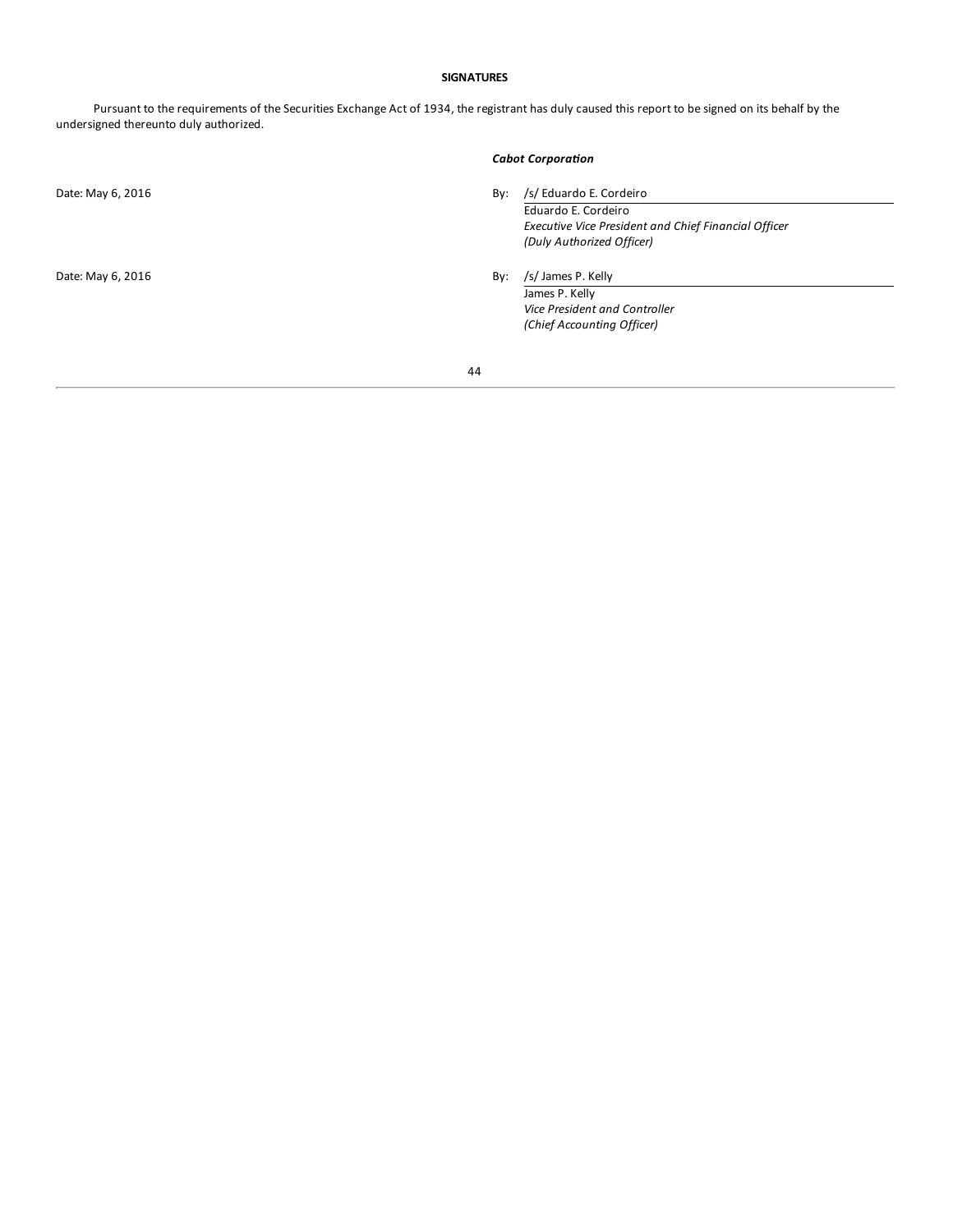## **Exhibit Index**

| Exhibit<br>No.             | Description                                                                                                                  |
|----------------------------|------------------------------------------------------------------------------------------------------------------------------|
| Exhibit 10.1* <sup>+</sup> | Form of Performance-Based Restricted Stock Unit Award Certificate under the Cabot Corporation 2009 Long-Term Incentive Plan. |
| Exhibit 10.2* <sup>+</sup> | Form of Time-Based Restricted Stock Unit Award Certificate under the Cabot Corporation 2009 Long-Term Incentive Plan.        |
| Exhibit 10.3* <sup>+</sup> | Form of Stock Option Award Certificate under the Cabot Corporation 2009 Long-Term Incentive Plan.                            |
| Exhibit 31.1*              | Certification of Principal Executive Officer required by Rule 13a-14(a) or Rule 15d-14(a) of the Exchange Act.               |
| Exhibit 31.2*              | Certification of Principal Financial Officer required by Rule 13a-14(a) or Rule 15d-14(a) of the Exchange Act.               |
| Exhibit 32**               | Certifications of the Principal Executive Officer and the Principal Financial Officer pursuant to 18 U.S.C. Section 1350.    |
| Exhibit 101.INS*           | <b>XBRL Instance Document.</b>                                                                                               |
| Exhibit 101.SCH*           | XBRL Taxonomy Extension Schema Document.                                                                                     |
| Exhibit 101.CAL*           | XBRL Taxonomy Extension Calculation Linkbase Document.                                                                       |
| Exhibit 101.DEF*           | XBRL Taxonomy Extension Definition Linkbase Document.                                                                        |
| Exhibit 101.LAB*           | XBRL Taxonomy Extension Label Linkbase Document.                                                                             |
| Exhibit 101.PRE*           | XBRL Taxonomy Extension Presentation Linkbase Document.                                                                      |

\* Filed herewith.

\*\* Furnished herewith.

† Management contract or compensatory plan or arrangement.

Attached as Exhibit 101 to this report are the following documents formatted in XBRL (Extensible Business Reporting Language): (i) the Consolidated Statements of Operations for the three and six months ended March 31, 2016 and 2015; (ii) the Consolidated Statements of Comprehensive (Loss) Income for the three and six months ended March 31, 2016 and 2015; (iii) the Consolidated Balance Sheets at March 31, 2016 and September 30, 2015; (iv) the Consolidated Statements of Cash Flows for the six months ended March 31, 2016 and 2015; and (v) Notes to Consolidated Financial Statements, March 31, 2016.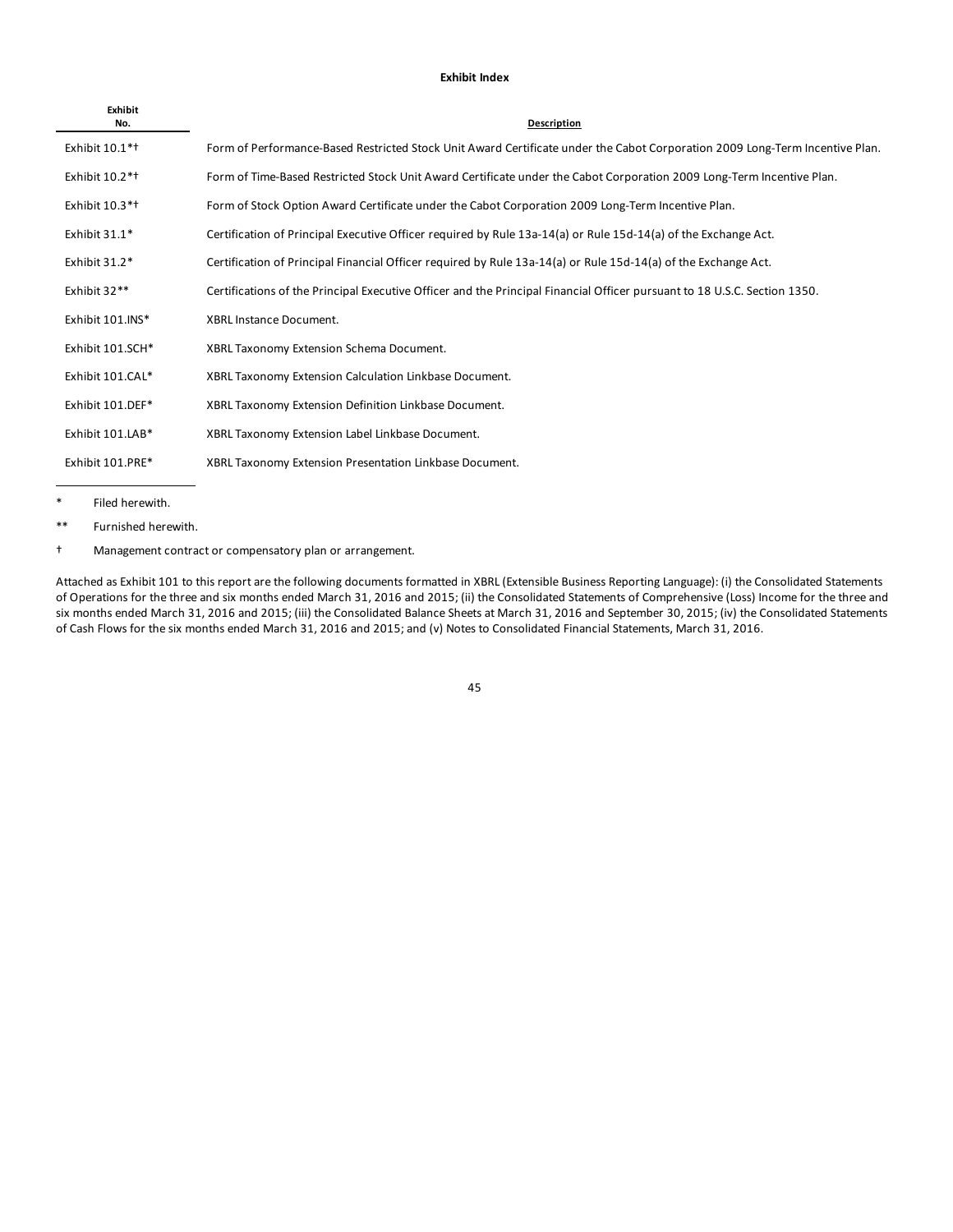## **Cabot Corporation 2009 Long-Term Incentive Plan**

## **Performance-Based Restricted Stock Unit Award Certificate**

## **Employee Name**

This Certificate evidences the grant to you by Cabot Corporation (the "Company"), subject to the terms provided herein and in the 2009 Long-Term Incentive Plan (as amended from time to time, the "2009 Plan"), of the performance-based restricted stock units set forth in the table below (such units referred to as your "Award"). The principal terms of your Award are described below. Except as otherwise expressly provided, all capitalized terms used that are not defined herein shall have the same meaning as in the 2009 Plan.

| <b>Performance-Based Restricted Stock Unit</b> | 「# PSUs] |
|------------------------------------------------|----------|
| Date of Grant                                  | [Date]   |

## **General Terms of your Award.**

**Performance-Based Restricted Stock Unit**. The performance-based restricted stock units (the "PSUs") give you the conditionalright to receive, without payment, upon the Compensation Committee of the Company's Board of Directors determining the Company's achievement of the performance metrics outlined in Appendix A attached to this Certificate and subject to the vesting and other conditions set forth in this Certificate and in the 2009 Plan, shares of Common Stock representing from 0% to 200% of the number of PSUs granted, with the actual number of shares to be delivered determined in accordance with the provisions of Appendix A and rounded to the nearest whole number, it being understood that the Compensation Committee has discretion to adjust the performance metrics outlined in Appendix A to account for, or to take into account in determining whether any performance metric set forth in Appendix A has been achieved, the occurrence of unanticipated events and circumstances during the performance period of this Award as the Compensation Committee deems necessary or advisable. You shall not be entitled to dividend equivalents with respect to your Award.

**Vesting of Your Award.** Except as otherwise provided in the Plan, and subject to the achievement of the performance metrics outlined in Appendix A, your Award shall vest on the third anniversary of the date of grant, unless it is earlier terminated or forfeited, provided you are on such date, and will have been at all times since the date of grant, an employee of the Company or a subsidiary or affiliate of the Company. The conditions under which your Award may be forfeited are explained below.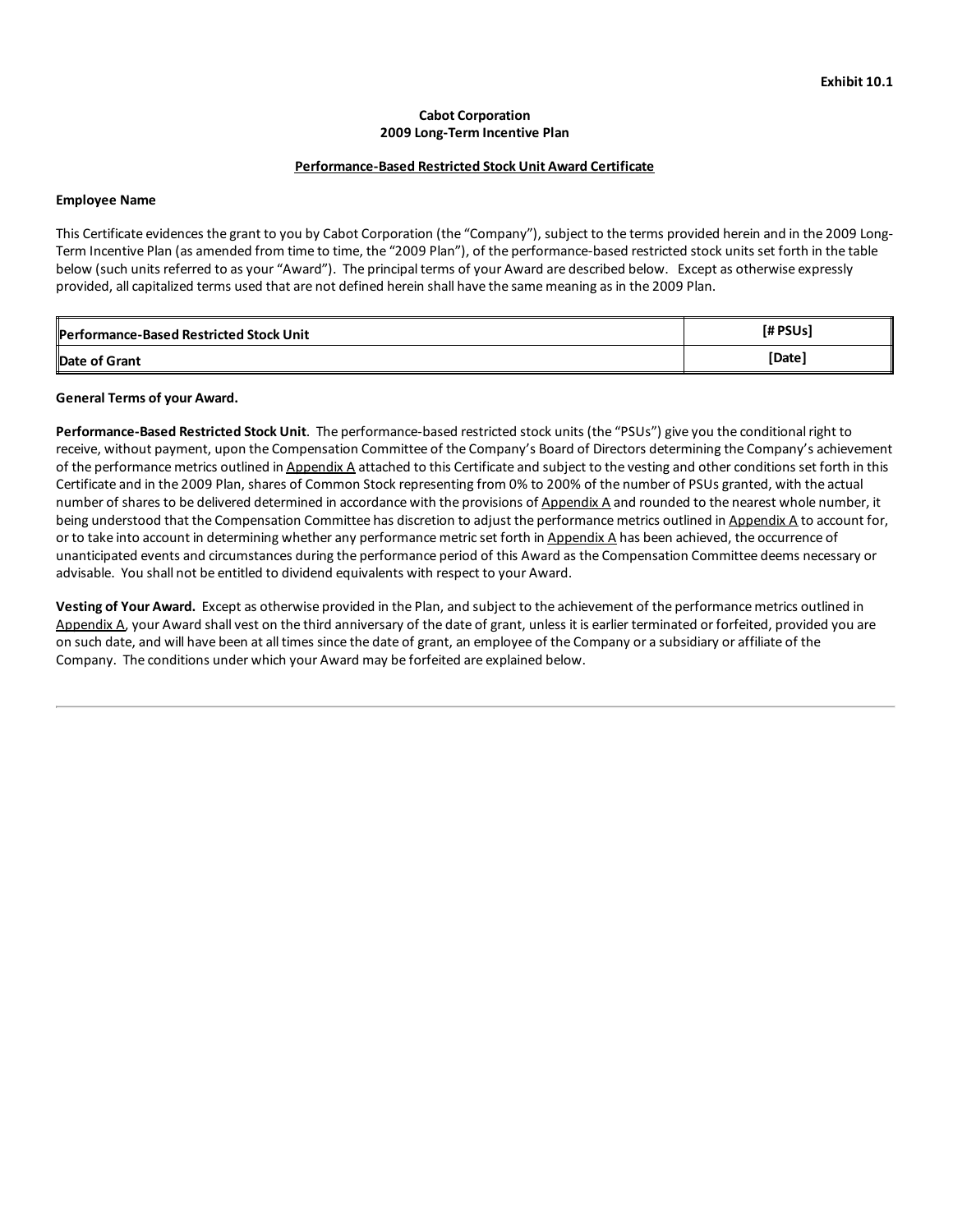**Circumstances that may lead to the forfeiture of your Award.** If your employment with Cabot ends for any reason before your Award vests, other than because of your death or Disability or because within two years following a Change in Control Cabot or any successor employer terminates your [employme](#page-2-0)nt other than for Cause or you terminate your employment for Good Reason as more fully described below, you will forfeit your Award immediately. If your employment ceases because of your death or Disability, the following rules will apply:

- any portion of your [Award](#page-2-0) as to which at the time your employment ceases the [performance](#page-2-0) criteria have been satisfied (other than the passage of time [necessary](#page-3-0) for vesting) will vest; and
- any portion of your Award which is [conditioned](#page-4-0) upon satisfaction of performance criteria with respect to a current or future performance period that have not been satisfied at the time your [employment](#page-6-0) ceases will terminate.

If your Award remains [outstanding](#page-7-0) following a Change in Control (either because of assumption, substitution or otherwise as provided for in Section 7(a)(y)(i) of the 2009 Plan), and within two years [following](#page-27-0) such Change in Control Cabot or any successor employer terminates your employment other than for Cause, or you terminate your [employment](#page-40-0) for Good Reason, the following rules will apply:

- any portion of your [Award](#page-40-0) as to which at the time your employment ceases the performance criteria have been satisfied (other [than](#page-40-0) the passage of time necessary for vesting) will vest; and
- any portion of [your](#page-40-0) Award which is conditioned upon satisfaction of performance criteria with respect to a current or future performance period that have not been [satisfied](#page-41-0) at the time your employment ceases will vest as if target performance had been achieve[d.](#page-41-0)

For purposes of this award agreement, "Cause" means (i) your willful and continued failure to perform substantially your reasonably assigned duties with the Company or any successor entity or any of their respective Affiliates (other than any such failure resulting from your physical or mental incapacity or any such actual, alleged or anticipated failure after you issue a notice of termination for Good Reason) after a written demand forsubstantial performance is delivered to you by the Company which demand specifically identifies the manner in which the Company believes you have not substantially performed your duties; or (ii) your willfully engaging in conduct which is demonstrably and materially injurious to the Company, monetarily or otherwise. For purposes of this definition (i) no act, or failure to act, on your part shall be deemed "willful" unless done, or omitted to be done, by you not in good faith and without reasonable belief that your actions or omission was in the best interest of the Company and (ii) your good faith errors in judgment shall not constitute Cause or be considered in any determination of whether Cause exists.

For purposes of this award agreement, "Good Reason" means the occurrence after a Change in Control, without your prior written consent, of any of the following events or conditions:

(a) a change in yourstatus, title, position or responsibilities (including reporting responsibilities) which represents a material adverse change from yourstatus, title, position or responsibilities as in effect immediately prior thereto; the assignment to you of any duties or responsibilities which are materially inconsistent with yourstatus, title, position or responsibilities; or your removal from or the failure to reappoint or reelect you to any of such offices or positions, except in connection with the termination of your employment for Disability, Cause, as a result of your death or by you other than for Good Reason;

Page 2 of 5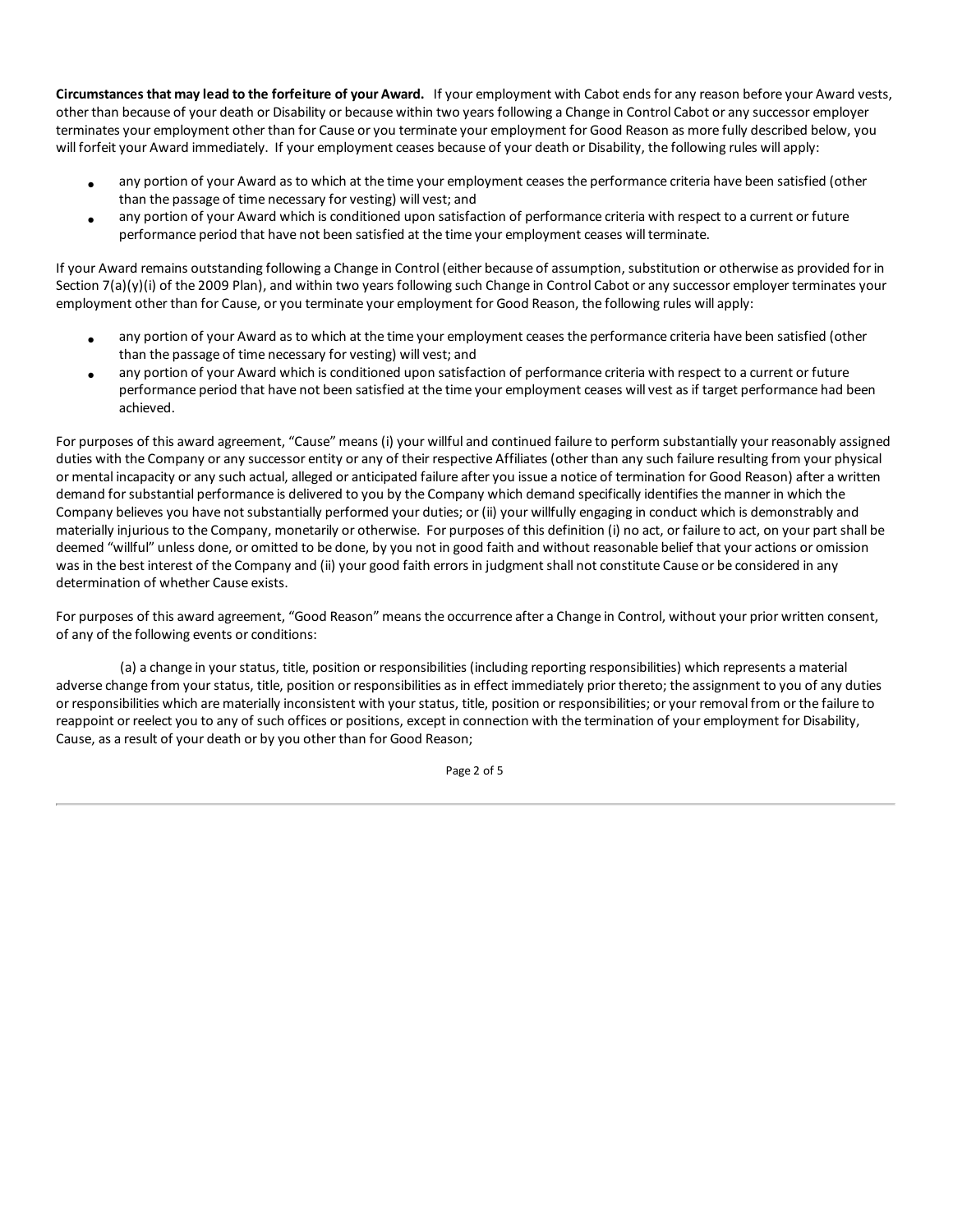(b) a reduction in the rate of your annual base salary or target annual cash bonus, or a material reduction in your total compensation;

(c) the relocation of the offices at which you are principally employed to a location more than twenty-five (25) miles from the location of such office immediately prior to the Change in Control, or the Company's requiring you to be based at a location more than twenty-five (25) miles from such office, except to the extent you were not previously assigned to a principal location and except for required travel on the Company's business to an extent substantially consistent with your business travel obligations at the time of the Change in Control;

(d) the failure by the Company to pay to you any portion of your then current base salary or annual cash bonus or any other compensation, or to pay to you any portion of an installment of deferred compensation under any deferred compensation program of the Company in which you participated, in each case, within fourteen (14) days of the date such compensation is due and payable in accordance with the terms of the applicable agreement or plan or applicable law; or

(e) any material reduction in the retirement or welfare benefits or other material benefit or compensation plan made available to you or any materially adverse change in the terms on which those benefits are made available.

In order for a termination for Good Reason to be effective, you must (a) provide notice to the Company specifying in reasonable detail the condition giving rise to the Good Reason no later than the one-hundred and eightieth (180th) day following the occurrence of that condition; (b) provide the Company a period of thirty (30) days to remedy the condition; and (c) terminate your employment for Good Reason within sixty (60) days following the expiration of the Company's period to remedy if the Company fails to remedy the condition.

**Delivery of Shares.** The Company shall, as soon as practicable upon the vesting of your Award (but in no event later than March 15 of the year following the year such Award vests) deliver the shares with respect to such vested Award to you (or, in the event of your death, to the person to whom the Award has passed by will or the laws of descent and distribution). No shares will be issued pursuant to this Award unless and until all legal requirements applicable to the issuance or transfer of such shares have been complied with to the satisfaction of the Administrator and you have made arrangements to pay to Cabot any applicable withholding taxes due upon the vesting and/orsettlement of your Award.

**Rights as a Shareholder; Dividends.** The Award shall not be interpreted to bestow upon you any equity interest or ownership in the Company or any Affiliate prior to the date on which the Company delivers shares to you. You are not entitled to vote any shares by reason of the granting of this Award. You shall have the rights of a shareholder only as to those shares, if any, that are actually delivered under this Award at the time such shares are delivered.

**Certain Tax Matters.** You are responsible for understanding the general tax consequences of the Award and forseeking advice from your own tax and financial advisors with respect to the consequences of the Award to the extent you require or desire such advice.

You must pay to Cabot any applicable withholding taxes due upon the vesting and/orsettlement of your Award. To satisfy federal, state and local withholding requirements arising in connection with the vesting and/or settlement of this Award, Cabot will automatically withhold shares of stock from the shares otherwise deliverable to you, up to the greatest number of whole shares with an aggregate fair

Page 3 of 5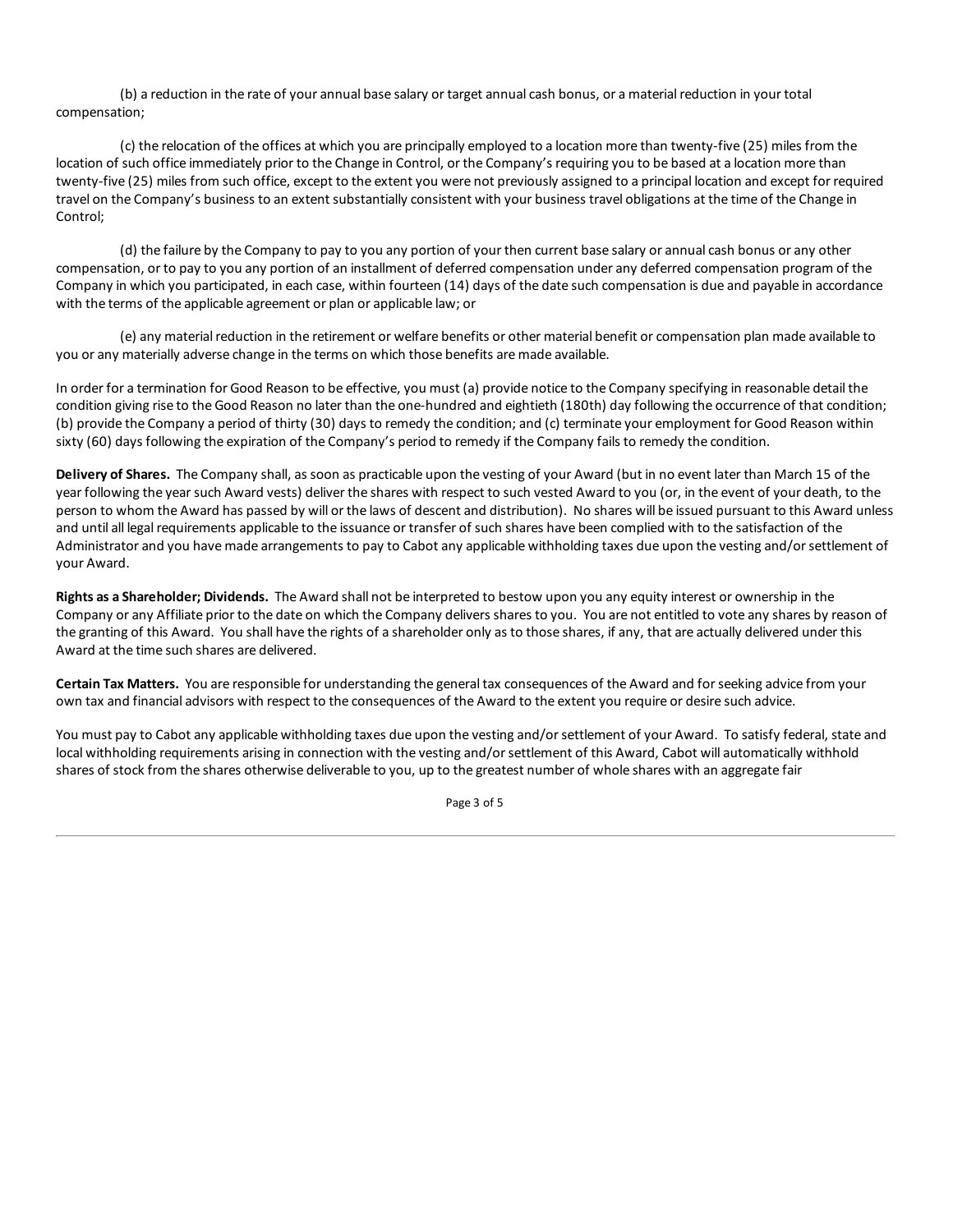market value not exceeding the minimum required withholding applicable to the amount so vesting. If you decide to satisfy your withholding requirements with a cash payment, you must make this election through the Stock Plan Administrator and make arrangements to deposit the appropriate funds into your account, at least ten (10) calendar days before the date the Award is scheduled to vest. For U.S. employees, if you wish to increase your tax withholding with respect to taxes due upon the vesting and/orsettlement of this Award, you must notify the Corporate Compensation Department at least ten (10) calendar days before the date the Award is scheduled to vest. The Corporate Compensation Department will provide you with an election form at your request and any notification will need to be made using such form.

**Nontransferability.** Neither this Award nor any rights with respect thereto may be sold, assigned, transferred (other than by will or the laws of descent and distribution), pledged or otherwise encumbered, except as the Administrator may otherwise determine.

**Effect on Employment Rights.** This Award shall not confer upon you any right to continue as an employee of the Company or any of its subsidiaries or affiliates and shall not affect in any way the right of the Company or any subsidiary or affiliate of the Company to terminate your employment at any time. Further, any benefits you receive from the grant or vesting of your Award shall not be considered a component of yoursalary for any purpose, including, without limitation, any salary-related calculations for holiday, sick pay, termination payments, overtime or similar payments.

**Provisions of the 2009 Plan.** The terms specified in this Certificate are governed by the terms of the 2009 Plan, a copy of which has been provided to you. Information about the 2009 Plan is also included in the Prospectus for the 2009 Plan, a copy of which has also been provided to you. The Compensation Committee of Cabot's Board of Directors has the exclusive authority to interpret the 2009 Plan and this Award, including whether and to what extent the performance metrics outlined in Appendix A have been achieved. Any interpretation of the Award by the Committee and any decision made by it with respect to the Award are final and binding on all persons. To the extent there is a conflict between the terms of this Certificate, the 2009 Plan or any employment agreement between you and Cabot or any of its subsidiaries, the 2009 Plan shall govern.

**Recoupment Policy**. This Award is subject to the terms of the Company's Recoupment Policy as in effect at the time of this Award.

**Amendments.** No amendment of any provision of this Certificate (other than an adjustment in the performance metrics set forth in Appendix A made in accordance with the terms herein, which shall not be deemed an amendment of this Certificate) shall be valid unless the same shall be in writing.

**Governing Law.** This Certificate shall be governed and construed by and determined in accordance with the laws of The Commonwealth of Massachusetts, without giving effect to any choice of law or conflict of law provision or rule (whether of The Commonwealth of Massachusetts or any other jurisdiction) that would cause the application of the laws of any jurisdiction other than The Commonwealth of Massachusetts.

You hereby accept your Award subject to the terms set forth herein and in the 2009 Plan. You acknowledge and consent to the collection, use, processing and transfer of personal data as described herein. The Company or any affiliate of Cabot, in particular the Cabot entity employing you, hold certain personal information, including your name, home address and telephone number, date of birth, identification number, salary, nationality, job title, any shares awarded, cancelled, purchased, vested,

Page 4 of 5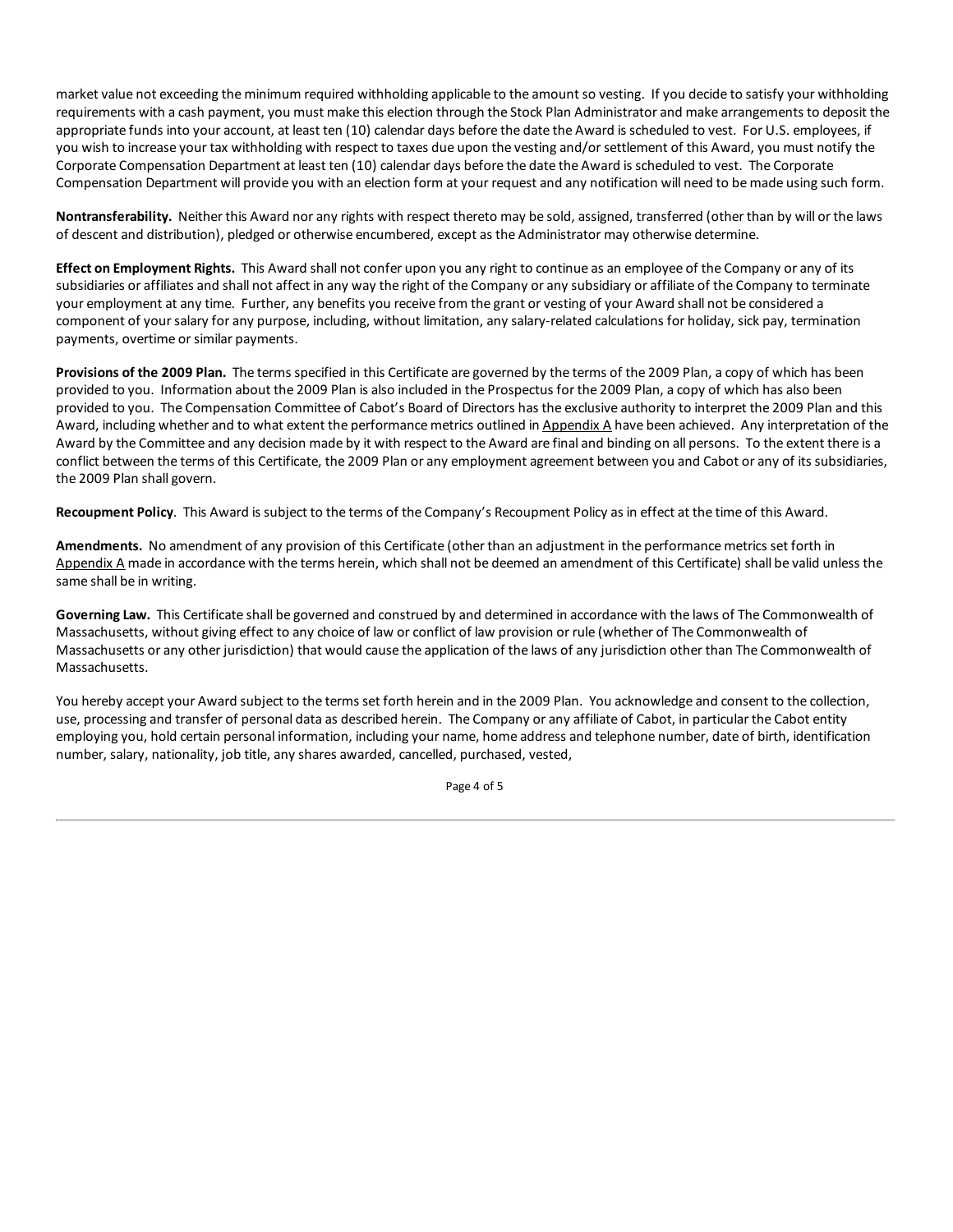unvested or outstanding in your favor, for the purpose of managing and administering the Plan ("Data"). The Company and its affiliates will transfer Data to any third parties assisting the Company in the implementation, administration and management of the Plan. These recipients may be located within countries that do not offer the same level of protection of personal data as in the country where you reside. You authorize them to receive, possess, use, retain and transfer the Data in electronic or other form, for the purposes of implementing, administering and managing your participation in the Plan, including any requisite transfer of such Data as may be required for the administration of the Plan and/or the subsequent holding of shares on your behalf to a broker or other third party with whom you may elect to deposit any shares acquired pursuant to the Plan. You may, at any time, review Data, require any necessary amendments to it or withdraw the consent herein in writing by contacting the Company; however, withdrawing the consent may affect your ability to participate in the Plan.

You and Cabot hereby expressly agree that the use of electronic media to indicate confirmation, consent, signature, acceptance, agreement, and delivery shall be legally valid and have the same legal force and effect as if you and Cabot executed this Certificate in paper form. In addition, you understand that this Award is discretionary, and that eligibility for an award under the 2009 Plan is established at the time awards are made. Therefore, your receiving this Award does not mean that you are guaranteed an award in the future.

Page 5 of 5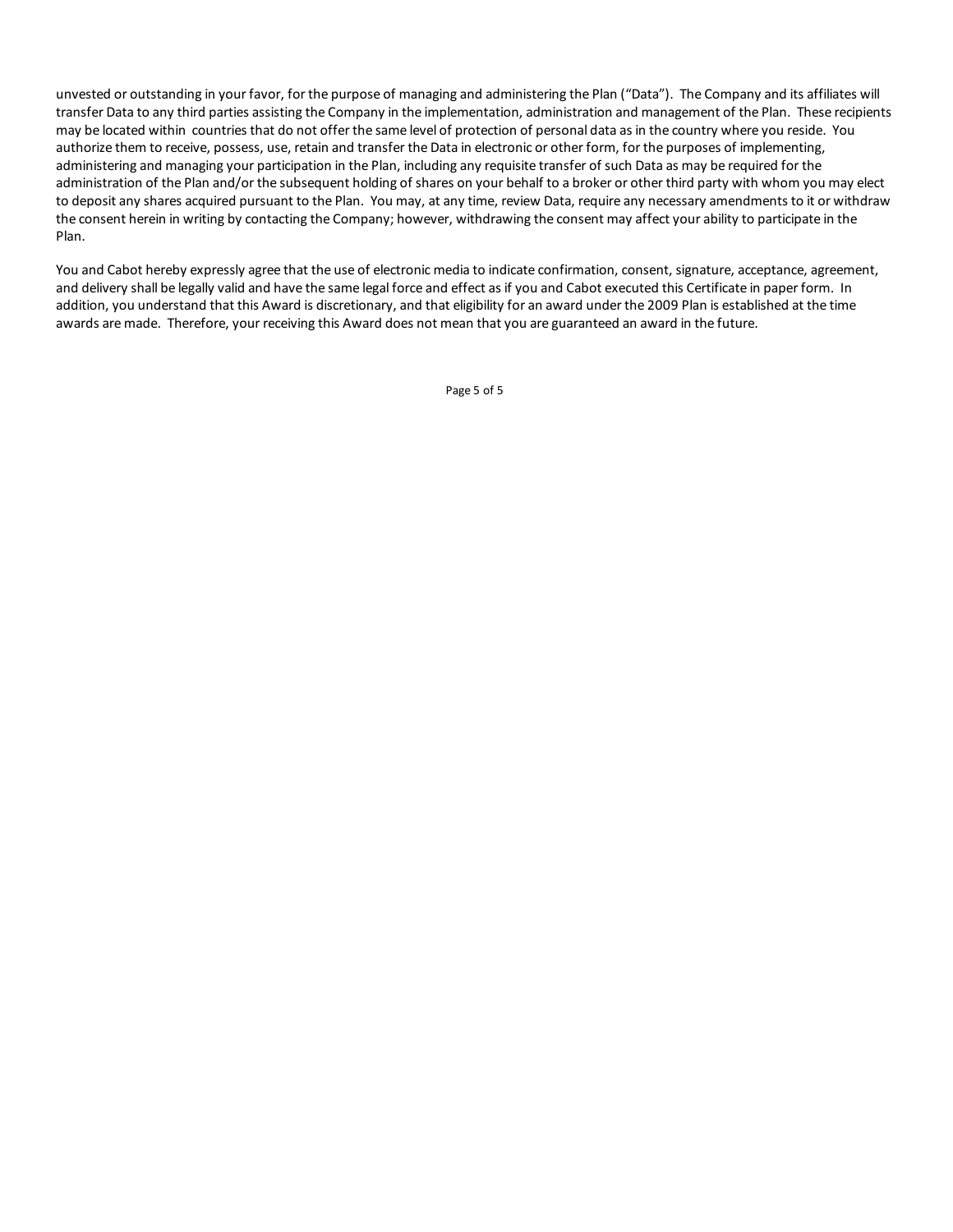## **Cabot Corporation 2009 Long-Term Incentive Plan**

## **Time-Based Restricted Stock Unit Award Certificate**

## **Employee Name**

This Certificate evidences the grant to you by Cabot Corporation (the "Company"), subject to the terms provided herein and in the 2009 Long-Term Incentive Plan (as amended from time to time, the "2009 Plan"), of the time-based restricted stock units set forth in the table below (such units referred to as your "Award"). The principal terms of your Award are described below. Except as otherwise expressly provided, all capitalized terms used that are not defined herein shall have the same meaning as in the 2009 Plan.

| Time-Based Restricted Stock Unit | [# TSUs |
|----------------------------------|---------|
| Date of Grant                    | [Date]  |

## **General Terms of your Award.**

**Time-Based Restricted Stock Unit**. The time-based restricted stock units (the "TSUs") give you the conditionalright to receive, without payment, subject to the vesting and other conditions set forth in this Certificate and in the 2009 Plan, (i) shares of common stock, par value \$1.00 pershare, of the Company (the "Common Stock") equal in number to the number of TSUs set forth in the table above (the "Shares"), and (ii) dividend equivalents, payable in cash, when and if dividends are declared and paid on the Company's outstanding shares of Common Stock, and equal in value to the dividends that would have been paid in respect of the Shares had such Shares been issued to you on the date of grant. Dividend equivalents will only be paid to you with respect to Shares underlying TSUs that have not vested as of the applicable Common Stock dividend record date. Any dividend equivalents payable to you will be paid through the payrollsystem as soon as administratively possible after the applicable Common Stock dividend payment date, subject to your continued employment through the date that such dividend equivalents are paid.

**Vesting of Your Award.** Except as otherwise provided in the Plan, your Award shall vest on the third anniversary of the date of grant, unless it is earlier terminated or forfeited, provided you are on such date, and will have been at all times since the date of grant, an employee of the Company or a subsidiary or affiliate of the Company. The conditions under which your Award may be forfeited are explained below.

**Circumstances that may lead to the forfeiture of your Award.** If your employment with Cabot ends for any reason before your Award vests, other than because of your death or Disability or because within two years following a Change in Control Cabot or any successor employer terminates your employment other than for Cause or you terminate your employment for Good Reason as more fully described below, you will forfeit your Award immediately. If your employment ceases because of your death or Disability, your Award will vest.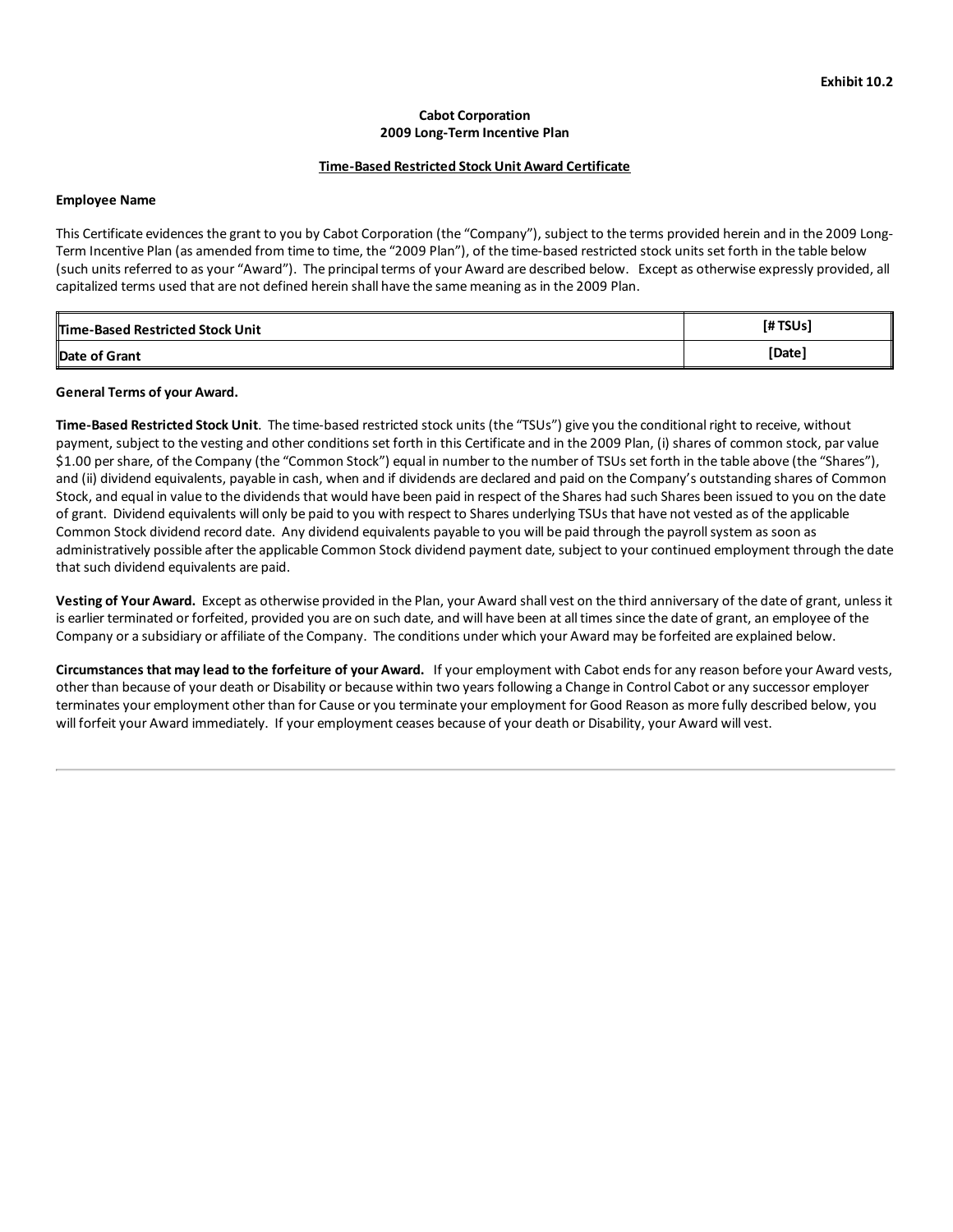If your Award remains outstanding following a Change in Control (either because of assumption, substitution or otherwise as provided for in Section 7(a)(y)(i) of the 2009 Plan), and within two years following such Change in Control Cabot or any successor employer terminates your employment [other](#page-2-0) than for Cause, or you terminate your employment for Good Reason, your Award will vest.

For purposes of this award [agreement,](#page-2-0) "Cause" means (i) your willful and continued failure to perform substantially your reasonably assigned duties with the Company or any successor entity or any of their [respective](#page-2-0) Affiliates (other than any such failure resulting from your physical or mental incapacity or any such actual, alleged or anticipated failure after you issue a notice of [termination](#page-3-0) for Good Reason) after a written demand forsubstantial [performance](#page-4-0) is delivered to you by the Company which demand specifically identifies the manner in which the Company believes you have not [substantially](#page-6-0) performed your duties; or (ii) your willfully engaging in conduct which is demonstrably and materially injurious to the Company, [monetarily](#page-7-0) or otherwise. For purposes of this definition (i) no act, or failure to act, on your part shall be deemed "willful" unless done, or omitted to be done, by you not in good faith and without reasonable belief that your actions or omission was in the best interest of the Company and (ii) your good faith errors in [judgment](#page-27-0) shall not constitute Cause or be considered in any determination of [whether](#page-40-0) Cause exists.

For purposes of this award [agreement,](#page-40-0) "Good Reason" means the occurrence after a Change in Control, without your prior written consent, of any of the [following](#page-40-0) [events](#page-40-0) or conditions:

(a) a change in yourstatus, title, position or [responsibilities](#page-41-0) (including reporting responsibilities) which represents a material adverse change from [your](#page-41-0)status, title, position or responsibilities as in effect immediately prior thereto; the assignment to you of any duties or responsibilities which are materially inconsistent with yourstatus, title, position or responsibilities; or your removal from or the failure to reappoint or reelect you to any of such offices or positions, except in connection with the termination of your employment for Disability, Cause, as a result of your death or by you other than for Good Reason;

(b) a reduction in the rate of your annual base salary or target annual cash bonus, or a material reduction in your total compensation;

(c) the relocation of the offices at which you are principally employed to a location more than twenty-five (25) miles from the location of such office immediately prior to the Change in Control, or the Company's requiring you to be based at a location more than twenty-five (25) miles from such office, except to the extent you were not previously assigned to a principal location and except for required travel on the Company's business to an extent substantially consistent with your business travel obligations at the time of the Change in Control;

(d) the failure by the Company to pay to you any portion of your then current base salary or annual cash bonus or any other compensation, or to pay to you any portion of an installment of deferred compensation under any deferred compensation program of the Company in which you participated, in each case, within fourteen (14) days of the date such compensation is due and payable in accordance with the terms of the applicable agreement or plan or applicable law; or

(e) any material reduction in the retirement or welfare benefits or other material benefit or compensation plan made available to you or any materially adverse change in the terms on which those benefits are made available.

Page 2 of 4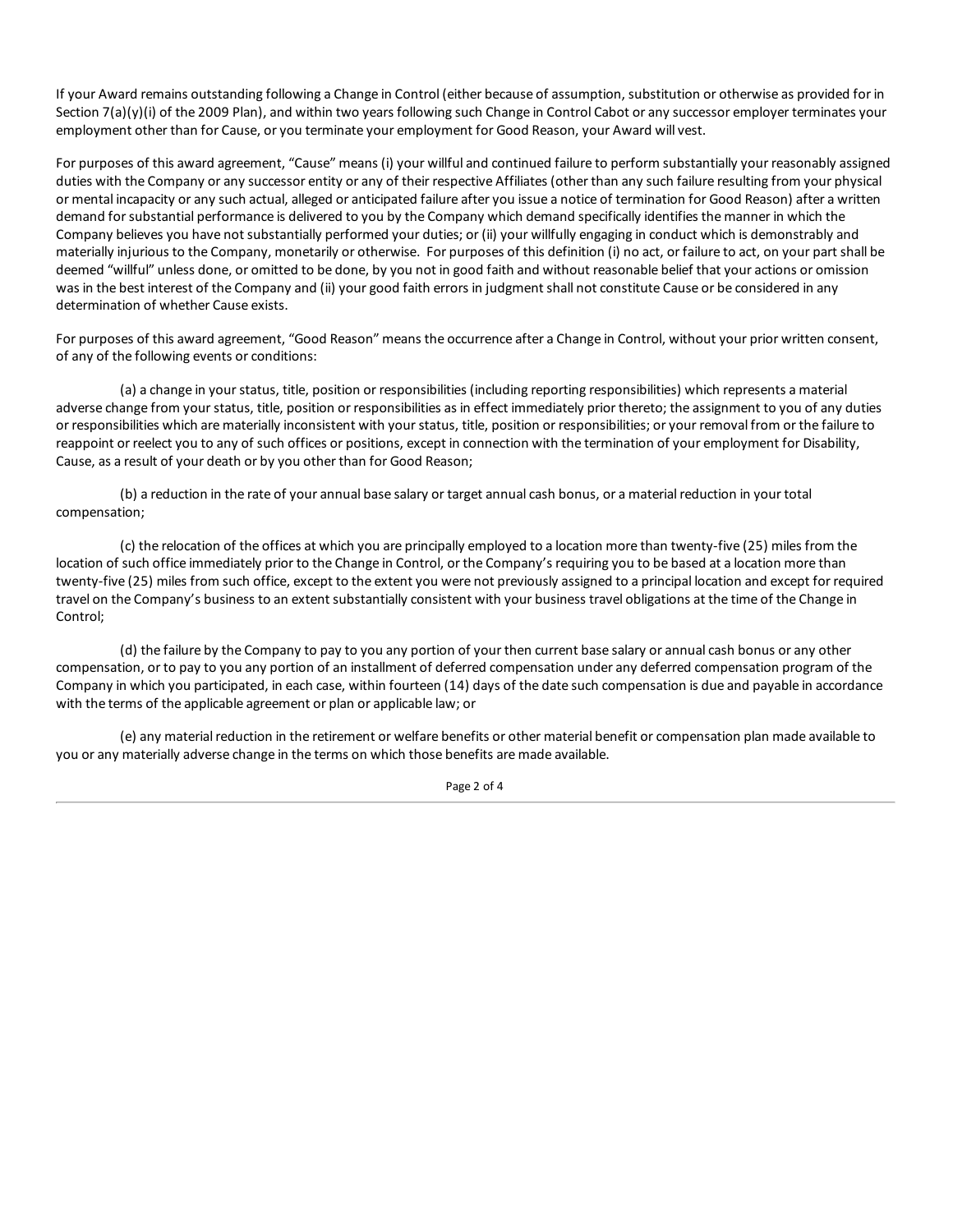In order for a termination for Good Reason to be effective, you must (a) provide notice to the Company specifying in reasonable detail the condition giving rise to the Good Reason no later than the one-hundred and eightieth (180th) day following the occurrence of that condition; (b) provide the Company a period of thirty (30) days to remedy the condition; and (c) terminate your employment for Good Reason within sixty (60) days following the expiration of the Company's period to remedy if the Company fails to remedy the condition.

**Delivery of Shares.** The Company shall, as soon as practicable upon the vesting of your Award (but in no event later than March 15 of the year following the yearsuch Award vests) deliver the shares with respect to such vested Award to you (or, in the event of your death, to the person to whom the Award has passed by will or the laws of descent and distribution). No shares will be issued pursuant to this Award unless and until all legalrequirements applicable to the issuance or transfer of such shares have been complied with to the satisfaction of the Administrator and you have made arrangements to pay to Cabot any applicable withholding taxes due upon the vesting and/orsettlement of your Award.

**Rights as a Shareholder; Dividends.** The Award shall not be interpreted to bestow upon you any equity interest or ownership in the Company or any Affiliate prior to the date on which the Company delivers shares to you. You are not entitled to vote any shares by reason of the granting of this Award. You shall have the rights of a shareholder only as to those shares, if any, that are actually delivered under this Award at the time such shares are delivered. You will be entitled to receive dividend equivalents as provided for in this Certificate.

**Certain Tax Matters.** You are responsible for understanding the general tax consequences of the Award and forseeking advice from your own tax and financial advisors with respect to the consequences of the Award to the extent you require or desire such advice.

You must pay to Cabot any applicable withholding taxes due upon the vesting and/orsettlement of your Award. To satisfy federal, state and local withholding requirements arising in connection with the vesting and/or settlement of this Award, Cabot will automatically withhold shares of stock from the shares otherwise deliverable to you, up to the greatest number of whole shares with an aggregate fair market value not exceeding the minimum required withholding applicable to the amount so vesting. If you wish to satisfy your withholding requirements with a cash payment, you must make this election through the Stock Plan Administrator and deposit the appropriate funds into your account at least ten (10) calendar days before the date the Award is scheduled to vest. For U.S. employees, if you wish to increase your tax withholding with respect to taxes due upon the vesting and/orsettlement of this Award, you must notify the Corporate Compensation Department at least ten (10) calendar days before the date the Award is scheduled to vest. The Corporate Compensation Department will provide you with an election form at your request and any notification will need to be made using such form.

**Nontransferability.** Neither this Award nor any rights with respect thereto may be sold, assigned, transferred (other than by will or the laws of descent and distribution), pledged or otherwise encumbered, except as the Administrator may otherwise determine.

**Effect on Employment Rights.** This Award shall not confer upon you any right to continue as an employee of the Company or any of its subsidiaries or affiliates and shall not affect in any way the right of the Company or any subsidiary or affiliate of the Company to terminate your employment at any time. Further, any benefits you receive from the grant or vesting of your Award shall not be considered

Page 3 of 4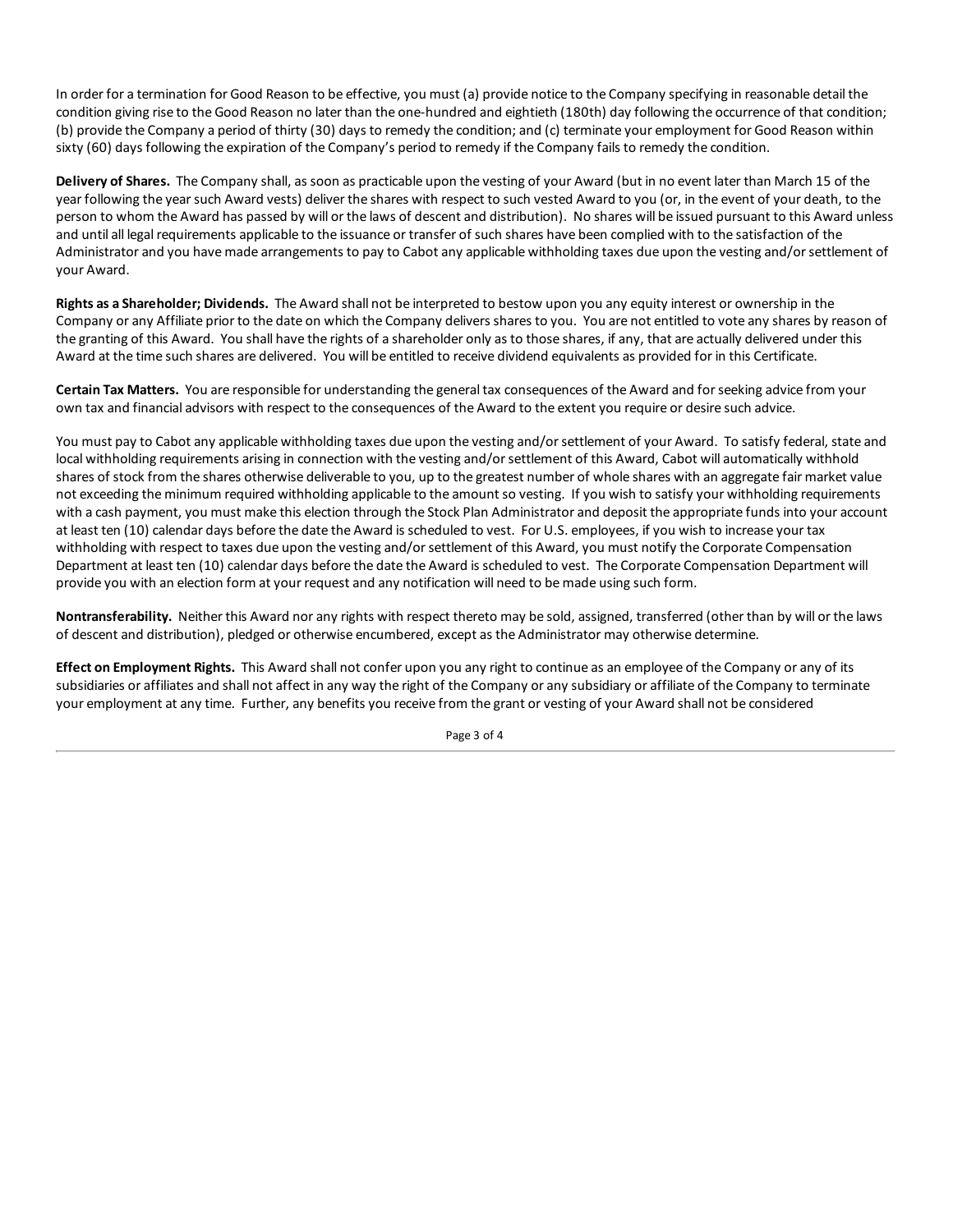a component of yoursalary for any purpose, including, without limitation, any salary-related calculations for holiday, sick pay, termination payments, overtime or similar payments.

**Provisions of the 2009 Plan.** The terms specified in this Certificate are governed by the terms of the 2009 Plan, a copy of which has been provided to you. Information about the 2009 Plan is also included in the Prospectus for the 2009 Plan, a copy of which has also been provided to you. The Compensation Committee of Cabot's Board of Directors has the exclusive authority to interpret the 2009 Plan and this Award. Any interpretation of the Award by the Committee and any decision made by it with respect to the Award are final and binding on all persons. To the extent there is a conflict between the terms of this Certificate, the 2009 Plan or any employment agreement between you and Cabot or any of its subsidiaries, the 2009 Plan shall govern.

**Recoupment Policy**. This Award is subject to the terms of the Company's Recoupment Policy as in effect at the time of this Award.

**Amendments.** No amendment of any provision of this Certificate shall be valid unless the same shall be in writing.

**Governing Law.** This Certificate shall be governed and construed by and determined in accordance with the laws of The Commonwealth of Massachusetts, without giving effect to any choice of law or conflict of law provision or rule (whether of The Commonwealth of Massachusetts or any other jurisdiction) that would cause the application of the laws of any jurisdiction other than The Commonwealth of Massachusetts.

You hereby accept your Award subject to the terms set forth herein and in the 2009 Plan. You acknowledge and consent to the collection, use, processing and transfer of personal data as described herein. The Company or any affiliate of Cabot, in particular the Cabot entity employing you, hold certain personal information, including your name, home address and telephone number, date of birth, identification number, salary, nationality, job title, any shares awarded, cancelled, purchased, vested, unvested or outstanding in your favor, for the purpose of managing and administering the Plan ("Data"). The Company and its affiliates will transfer Data to any third parties assisting the Company in the implementation, administration and management of the Plan. These recipients may be located within countries that do not offer the same level of protection of personal data as in the country where you reside. You authorize them to receive, possess, use, retain and transfer the Data in electronic or other form, for the purposes of implementing, administering and managing your participation in the Plan, including any requisite transfer of such Data as may be required for the administration of the Plan and/or the subsequent holding of shares on your behalf to a broker or other third party with whom you may elect to deposit any shares acquired pursuant to the Plan. You may, at any time, review Data, require any necessary amendments to it or withdraw the consent herein in writing by contacting the Company; however, withdrawing the consent may affect your ability to participate in the Plan.

You and Cabot hereby expressly agree that the use of electronic media to indicate confirmation, consent, signature, acceptance, agreement, and delivery shall be legally valid and have the same legal force and effect as if you and Cabot executed this Certificate in paper form. In addition, you understand that this Award is discretionary, and that eligibility for an award under the 2009 Plan is established at the time awards are made. Therefore, your receiving this Award does not mean that you are guaranteed an award in the future.

Page 4 of 4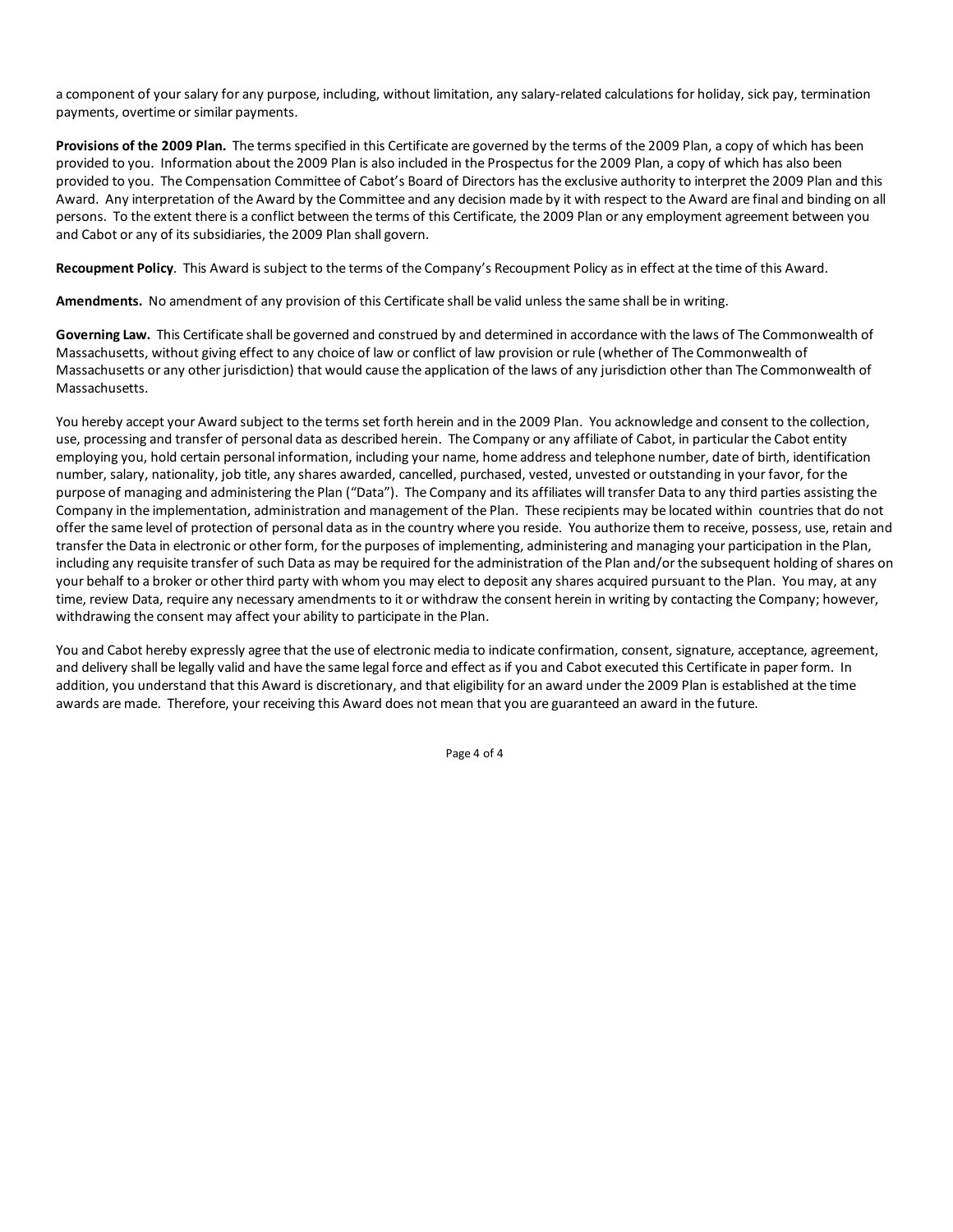## **CABOT CORPORATION 2009 LONG-TERM INCENTIVE PLAN**

## **Stock Option Award Certificate**

## Employee Name

This Certificate evidences the grant to you by Cabot Corporation (the "Company" or "Cabot"), subject to the terms provided herein and in the 2009 Long-Term Incentive Plan (as amended from time to time, the "2009 Plan"), of stock options to purchase the number of shares of common stock of Cabot set forth in the table below (such stock options referred to as your "Award"). The principal terms of your Award are described below. Except as otherwise expressly provided, all capitalized terms used that are not defined herein shall have the same meaning as in the 2009 Plan.

| Non-Qualified Stock Option | [Option Award]    |
|----------------------------|-------------------|
| <b>Grant Date</b>          | [Date]            |
| Exercise Price (Per Share) | [Exercise price]  |
| <b>Expiration Date</b>     | [Expiration date] |

**General Terms of your Stock Option**. Yourstock option gives you the right to purchase shares of common stock of Cabot at the pershare exercise price set forth in the table above, subject to the vesting provisions set forth below. This stock option is not intended to constitute an incentive stock option under Section 422 of the Internal Revenue Code, as amended.

**Vesting and Duration of your Stock Option.** Your Award will vest, and become exercisable, in accordance with the following schedule: 30% on the first anniversary of the date of grant, 30% on the second anniversary of the date of grant, and 40% on the third anniversary of the date of grant. After your stock option vests, unless it is earlier terminated or forfeited, it is generally exercisable, in whole or in part, at any time prior to its expiration date. Yourstock option has a ten-year term. The conditions under which your award may be forfeited are explained below. The exercise of yourstock option may involve the sale of Cabot stock, and accordingly, **there may be limitations on when you can** exercise your stock option under Cabot's Policy on Transactions in Securities, a copy of which is being provided to you with the Prospectus **for the 2009 Plan.**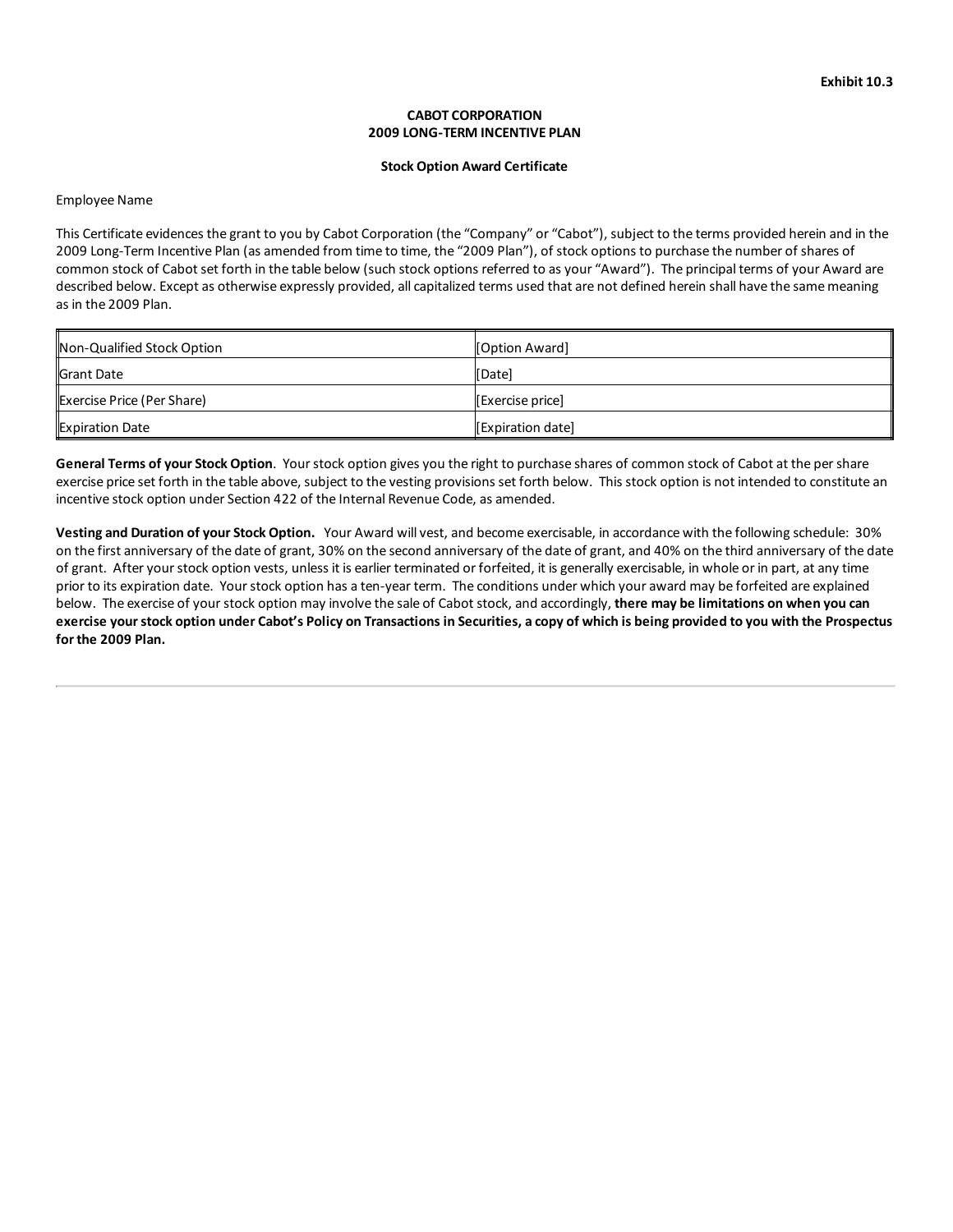Circumstances that will lead to the termination of your stock option before the scheduled expiration date. If your employment with Cabot ends and you continue to hold unexercised stock options, the following rules will apply:

- Any [unvested](#page-2-0) options outstanding immediately prior to the cessation of your employment will be forfeited (unless your employment [terminates](#page-2-0) because of your death or Disability, or because within two years following a Change in Control Cabot or any successor employer terminates your [employment](#page-2-0) other than for Cause or you terminate your employment for Good Reason as more fully [described](#page-3-0) below).
- Any vested stock options outstanding [immediately](#page-4-0) prior to the cessation of your employment, to the extent exercisable, will remain exercisable for three months after the date on which your [employment](#page-6-0) ended or until the stated expiration date, if earlier.
- If your [employment](#page-7-0) ceases because of your death or Disability, any outstanding unvested stock options will become exercisable in full upon such termination and all outstanding stock options will remain exercisable for three years following the date on which your employment ended or until the stated [expiration](#page-27-0) date, if earlier.
- If your Award remains [outstanding](#page-40-0) following a Change in Control (either because of assumption, substitution or otherwise as provided for in [Section](#page-40-0) 7(a)(y)(i) of the 2009 Plan), and within two years following such Change in Control Cabot or any successor employer terminates your employment other than for Cause, or you terminate your employment for Good Reason, any [outstanding](#page-40-0) unvested stock options will become exercisable in full upon such termination and remain exercisable for three months following the [date](#page-40-0) on which your [employment](#page-41-0) ended or until the stated expiration date, if earlier.

**Exercising your Stock [Opt](#page-41-0)ion.** You may exercise your Award by delivering to the Company's designated broker forstock option exercises (or to the Company in the event the Company does not have a designated broker forstock option exercises) a signed notice of exercise, in the form provided, with payment of the exercise price and any withholding taxes due upon exercise. The date the Company's designated broker (or the Company in the event the Company does not have a designated broker for stock option exercises) receives your signed notice of exercise will be the exercise date. You may also choose to exercise yourstock options in a cashless exercise through the Company's designated broker (or your own broker if the Company does not have a designated broker forstock option exercises). A cashless exercise involves a sale of Cabot stock in the market, with the proceeds applied to the stock option exercise price and any withholding taxes due. In a cashless exercise transaction, the exercise will be deemed to have occurred when the shares are sold by the broker.

**Payment of the Exercise Price.** You may pay for the shares you are purchasing upon the exercise of yourstock option in the following ways:

- · your personal check, bank check or draft, a money order payable to the order of Cabot or by wire transfer of funds;
- a check, payable to the order of the Company from the Company's designated broker, or in the event the Company does not have a designated broker for stock option exercises, your own broker;

Page 2 of 5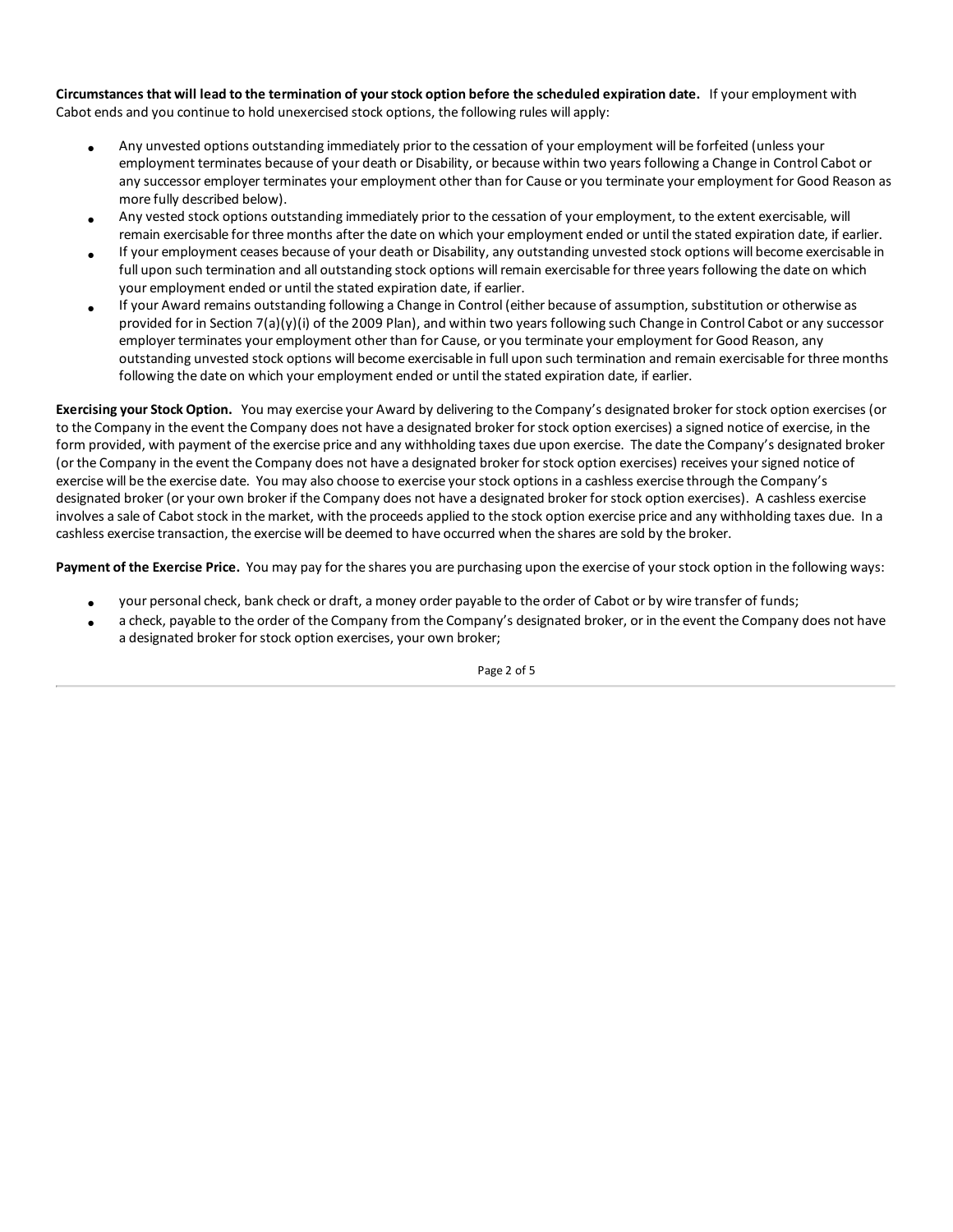- · by delivery to the Company of shares of Cabot common stock held by you for at least six months having a market value (at the close of business on the last business day preceding the date on which your completed and signed notice of exercise is sent or hand delivered to Cabot) equal in amount to the exercise price of the option being exercised, provided that (a) this method of payment is then permitted by applicable law and (b) the shares used to pay the exercise price are not subject to any repurchase, forfeiture, unfulfilled vesting or other similar requirement (a stock swap); or
- by any combination of the above permitted forms of payment.

For purposes of this award agreement, "Cause" means (i) your willful and continued failure to perform substantially your reasonably assigned duties with the Company or any successor entity or any of their respective Affiliates (other than any such failure resulting from your physical or mental incapacity or any such actual, alleged or anticipated failure after you issue a notice of termination for Good Reason) after a written demand forsubstantial performance is delivered to you by the Company which demand specifically identifies the manner in which the Company believes you have not substantially performed your duties; or (ii) your willfully engaging in conduct which is demonstrably and materially injurious to the Company, monetarily or otherwise. For purposes of this definition (i) no act, or failure to act, on your part shall be deemed "willful" unless done, or omitted to be done, by you not in good faith and without reasonable belief that your actions or omission was in the best interest of the Company and (ii) your good faith errors in judgment shall not constitute Cause or be considered in any determination of whether Cause exists.

For purposes of this award agreement, "Good Reason" means the occurrence after a Change in Control, without your prior written consent, of any of the following events or conditions:

(a) a change in yourstatus, title, position or responsibilities (including reporting responsibilities) which represents a material adverse change from yourstatus, title, position or responsibilities as in effect immediately prior thereto; the assignment to you of any duties or responsibilities which are materially inconsistent with yourstatus, title, position or responsibilities; or your removal from or the failure to reappoint or reelect you to any of such offices or positions, except in connection with the termination of your employment for Disability, Cause, as a result of your death or by you other than for Good Reason;

(b) a reduction in the rate of your annual base salary or target annual cash bonus, or a material reduction in your total compensation;

(c) the relocation of the offices at which you are principally employed to a location more than twenty-five (25) miles from the location of such office immediately prior to the Change in Control, or the Company's requiring you to be based at a location more than twenty-five (25) miles from such office, except to the extent you were not previously assigned to a principal location and except for required travel on the Company's business to an extent substantially consistent with your business travel obligations at the time of the Change in Control;

(d) the failure by the Company to pay to you any portion of your then current base salary or annual cash bonus or any other compensation, or to pay to you any portion of an installment of deferred compensation under any deferred compensation program of the Company in which you participated, in each case, within fourteen (14) days of the date such compensation is due and payable in accordance with the terms of the applicable agreement or plan or applicable law; or

Page 3 of 5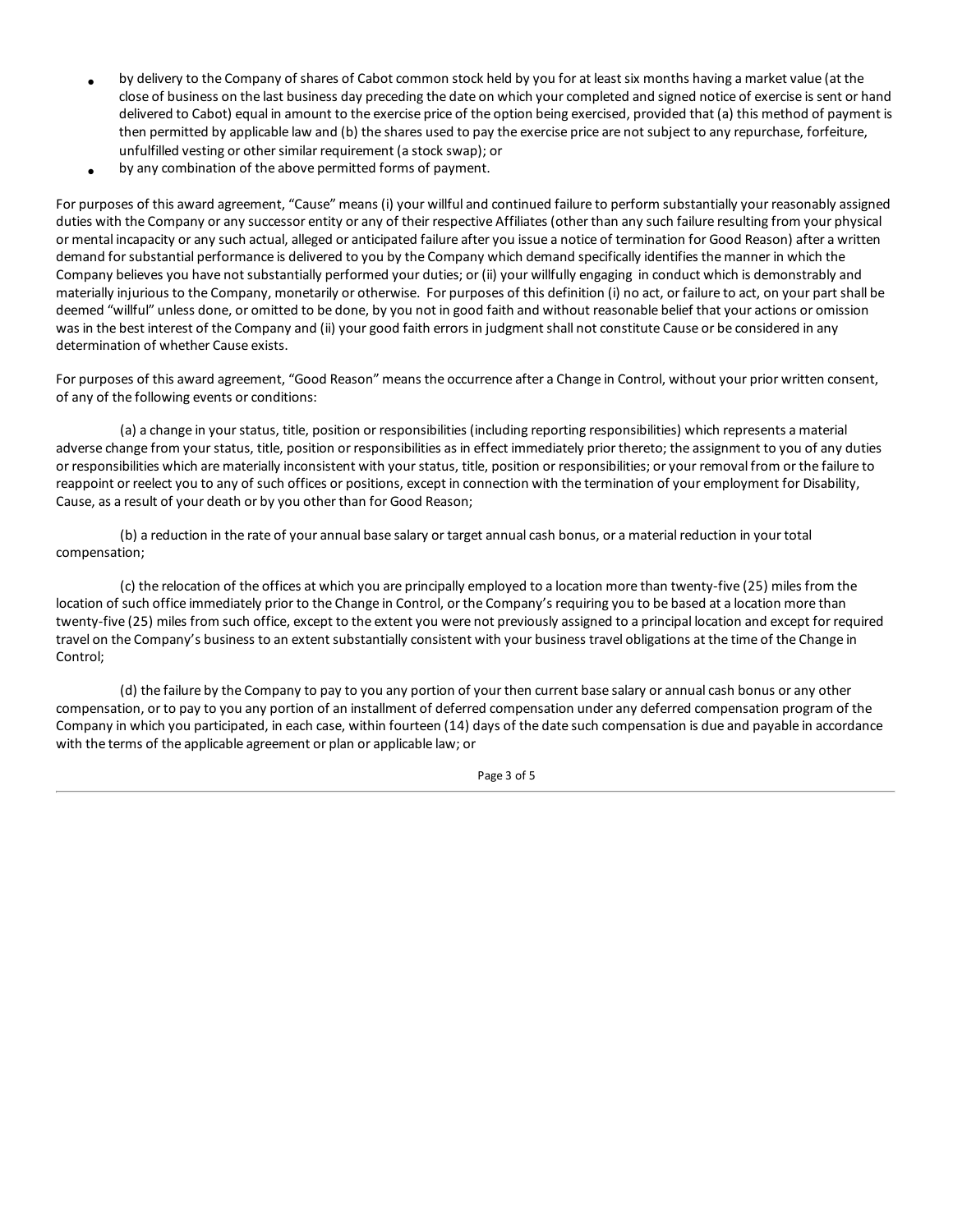(e) any material reduction in the retirement or welfare benefits or other material benefit or compensation plan made available to you or any materially adverse change in the terms on which those benefits are made available.

In order for a termination for Good Reason to be effective, you must (a) provide notice to the Company specifying in reasonable detail the condition giving rise to the Good Reason no later than the one-hundred and eightieth (180th) day following the occurrence of that condition; (b) provide the Company a period of thirty (30) days to remedy the condition; and (c) terminate your employment for Good Reason within sixty (60) days following the expiration of the Company's period to remedy if the Company fails to remedy the condition.

A cashless exercise involves the sale of Cabot stock in the market, and, therefore, must be completed in accordance with Cabot's Policy on Transactions in Securities. Please review the restrictions on trading contained in the Policy before making arrangements for a cashless *exercise.* Please note that the trading restrictions in Cabot's Policy on Transactions in Securities do not apply to transactions with the Company, such as the exercise of a stock option with your own funds or the surrender of shares in payment of the exercise price or in satisfaction of any tax withholding obligations, provided you do not sell the shares acquired while in possession of material nonpublic information or, if applicable to you, during a corporate blackout period.

**Tax consequences of your Stock Option**. You are responsible for understanding the general tax consequences of your Award. If you are an employee in the U.S., withholding taxes will be deducted from the proceeds of your option exercise transaction unless other payment arrangements have been made. If you are a non-U.S. employee, the details of your options exercise transaction will be reported to your local Human Resources/Payroll office and funds may either be withheld from payroll or paid by you to satisfy any withholding obligation you may have.

**Effect on Employment Rights; Rights as a Stockholder**. This Award does not confer upon you any right to continue as an employee of the Company or any of its subsidiaries or affiliates and shall not affect in any way the right of the Company or any subsidiary or affiliate of the Company to terminate your employment at any time. Further, you have no rights as a stockholder with respect to the shares subject to this option until the proper exercise of the option and the issuance of the shares with respect to which the option has been exercised.

**Provisions of the 2009 Plan**. The terms specified in this Certificate are governed by the terms of the 2009 Plan, a copy of which has been provided to you. Information about the 2009 Plan is also included in the Prospectus for the 2009 Plan, a copy of which has also been provided to you. The Compensation Committee of Cabot's Board of Directors has the exclusive authority to interpret the 2009 Plan and this Award. Any interpretation of the Award by the Committee and any decision made by it with respect to the Award are final and binding on all persons. To the extent there is a conflict between the terms of this Certificate and the 2009 Plan or any employment agreement between you and Cabot or any of its subsidiaries, the 2009 Plan shall govern.

**Recoupment Policy.** This Award and the shares issued to you upon any exercise of the Award are subject to the terms of the Company's Recoupment Policy as in effect at the time of this Award.

Page 4 of 5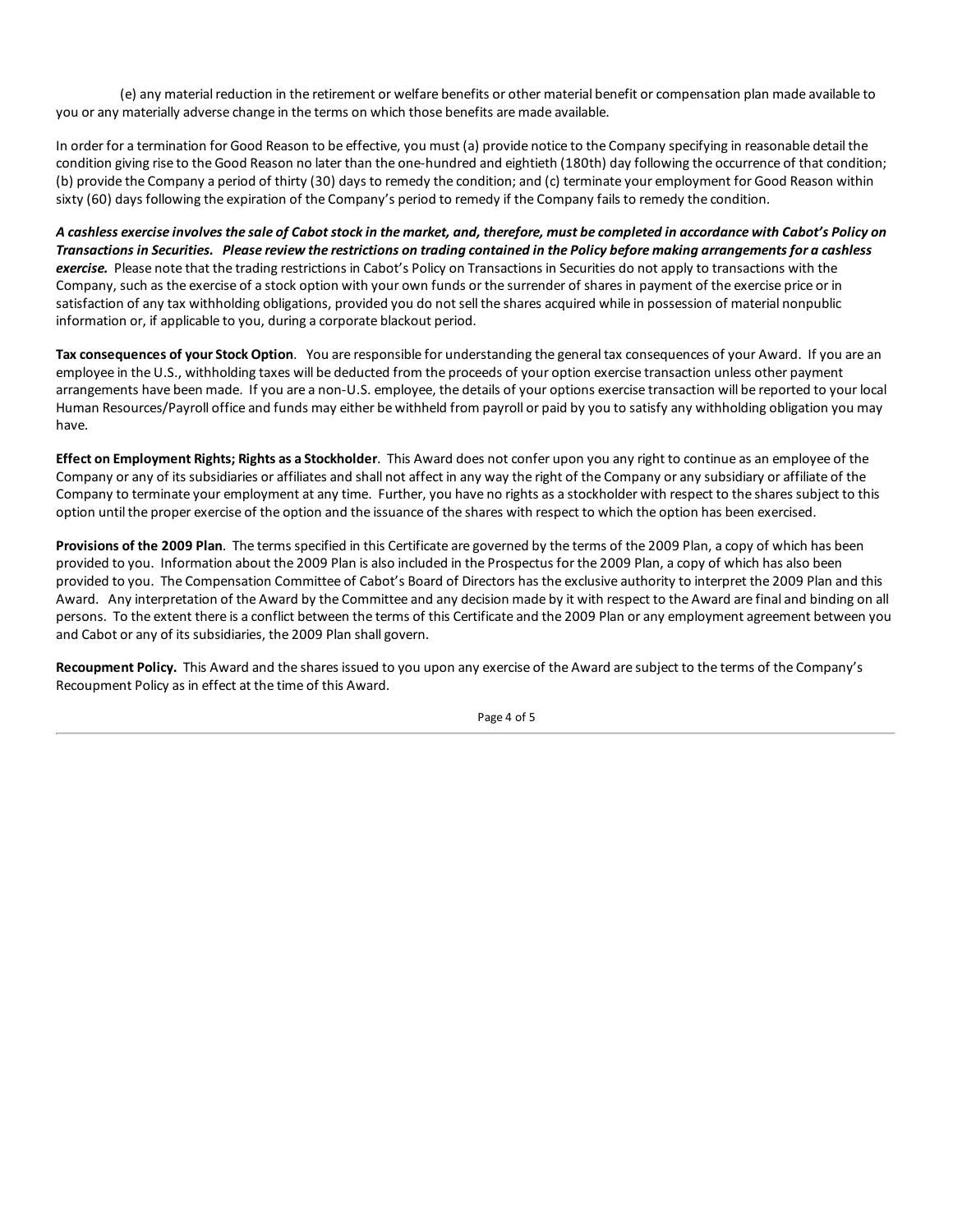**Governing Law.** This Certificate shall be governed and construed by and determined in accordance with the laws of The Commonwealth of Massachusetts, without giving effect to any choice of law or conflict of law provision or rule (whether of The Commonwealth of Massachusetts or any other jurisdiction) that would cause the application of the laws of any jurisdiction other than The Commonwealth of Massachusetts.

You hereby accept your Award subject to the terms set forth herein and in the 2009 Plan. You acknowledge and consent to the collection, use, processing and transfer of personal data as described herein. The Company or any affiliate of Cabot, in particular the Cabot entity employing you, hold certain personal information, including your name, home address and telephone number, date of birth, identification number, salary, nationality, job title, any shares awarded, cancelled, purchased, vested, unvested or outstanding in your favor, for the purpose of managing and administering the Plan ("Data"). The Company and its affiliates will transfer Data to any third parties assisting the Company in the implementation, administration and management of the Plan. These recipients may be located within countries that do not offer the same level of protection of personal data as in the country where you reside. You authorize them to receive, possess, use, retain and transfer the Data in electronic or other form, for the purposes of implementing, administering and managing your participation in the Plan, including any requisite transfer of such Data as may be required for the administration of the Plan and/or the subsequent holding of shares on your behalf to a broker or other third party with whom you may elect to deposit any shares acquired pursuant to the Plan. You may, at any time, review Data, require any necessary amendments to it or withdraw the consent herein in writing by contacting the Company; however, withdrawing the consent may affect your ability to participate in the Plan.

You and Cabot hereby expressly agree that the use of electronic media to indicate confirmation, consent, signature, acceptance, agreement, and delivery shall be legally valid and have the same legal force and effect as if you and Cabot executed this Certificate in paper form. In addition, you understand that this Award is discretionary, and that eligibility for an award under the 2009 Plan is established at the time awards are made. Therefore, your receiving this Award does not mean that you are guaranteed an award in the future.

Page 5 of 5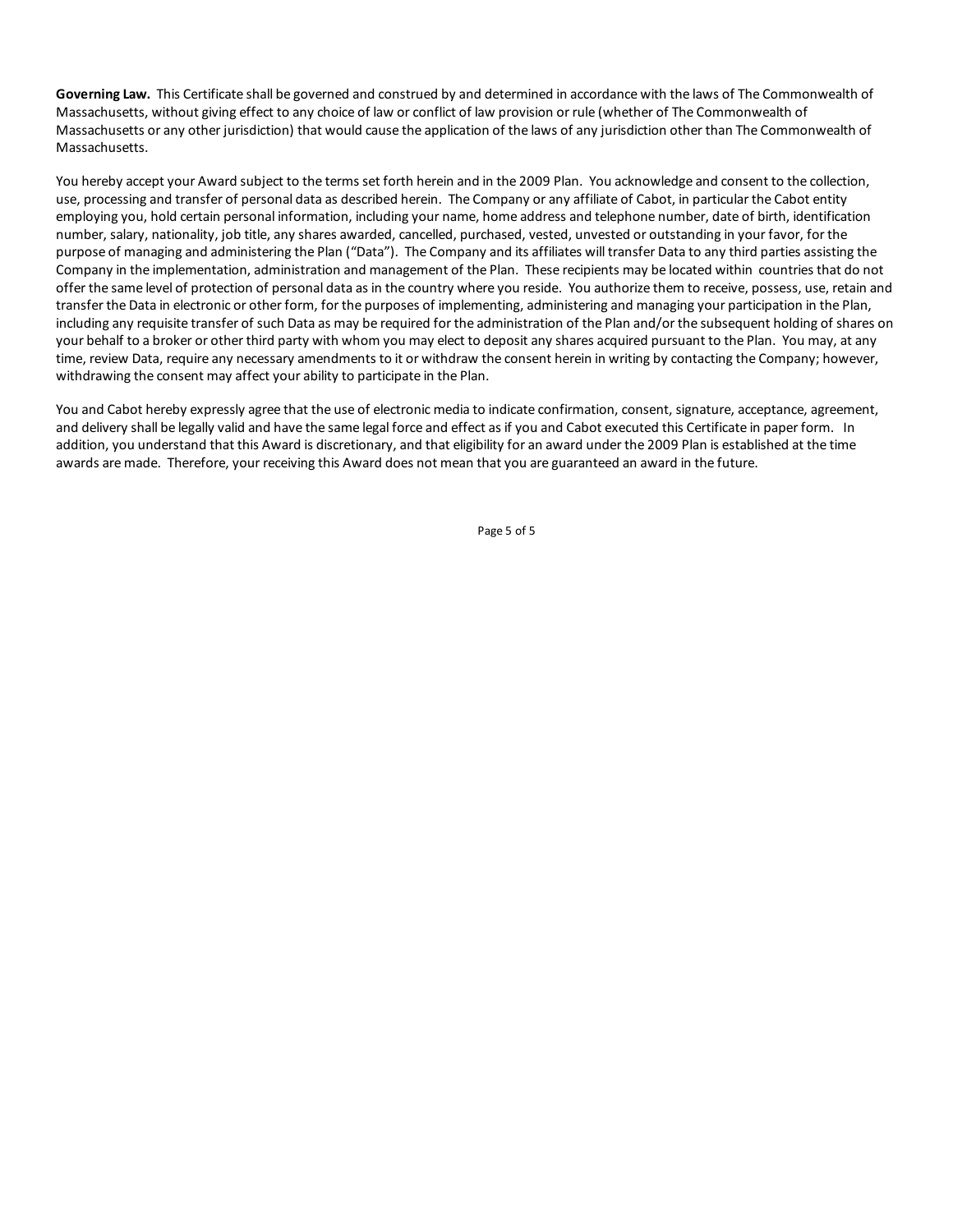#### **Principal Executive Officer Certification**

I, Sean D. Keohane, certify that:

- 1. I have reviewed this quarterly report on Form 10-Q of Cabot Corporation;
- 2. Based on my knowledge, this report does not contain any untrue statement of a material fact or omit to state a material fact necessary to make the statements made, in light of the circumstances under which such statements were made, not misleading with respect to the period covered by this report;
- 3. Based on my knowledge, the financial statements, and other financial information included in this report, fairly present in all material respects the financial condition, results of operations and cash flows of the registrant as of, and for, the periods presented in this report;
- 4. The registrant's other certifying officer(s) and I are responsible for establishing and maintaining disclosure controls and procedures (as defined in Exchange Act Rules 13a-15(e) and 15d-15(e)) and internal control over financial reporting (as defined in Exchange Act Rules 13a-15(f) and 15d-15(f)) for the registrant and have:
	- a) designed such disclosure controls and procedures, or caused such disclosure controls and procedures to be designed under our supervision, to ensure that material information relating to the registrant, including its consolidated subsidiaries, is made known to us by others within those entities, particularly during the period in which this report is being prepared;
	- b) designed such internal control over financial reporting, or caused such internal control over financial reporting to be designed under our supervision, to provide reasonable assurance regarding the reliability of financial reporting and the preparation of financial statements for external purposes in accordance with generally accepted accounting principles;
	- c) evaluated the effectiveness of the registrant's disclosure controls and procedures and presented in this report our conclusions about the effectiveness of the disclosure controls and procedures, as of the end of the period covered by this report based on such evaluation; and
	- d) disclosed in this report any change in the registrant's internal control over financial reporting that occurred during the registrant's most recent fiscal quarter (the registrant's fourth fiscal quarter in the case of an annual report) that has materially affected, or is reasonably likely to materially affect, the registrant's internal control over financial reporting; and
- 5. The registrant's other certifying officer(s) and I have disclosed, based on our most recent evaluation of internal control over financial reporting, to the registrant's auditors and the audit committee of the registrant's board of directors (or persons performing the equivalent functions):
	- a) all significant deficiencies and material weaknesses in the design or operation of internal control over financial reporting which are reasonably likely to adversely affect the registrant's ability to record, process, summarize and report financial information; and
	- b) any fraud, whether or not material, that involves management or other employees who have a significant role in the registrant's internal control over financial reporting.

Date: May 6, 2016 **Date:** May 6, 2016 *CO* 

Sean D. Keohane *President and Chief Executive Officer*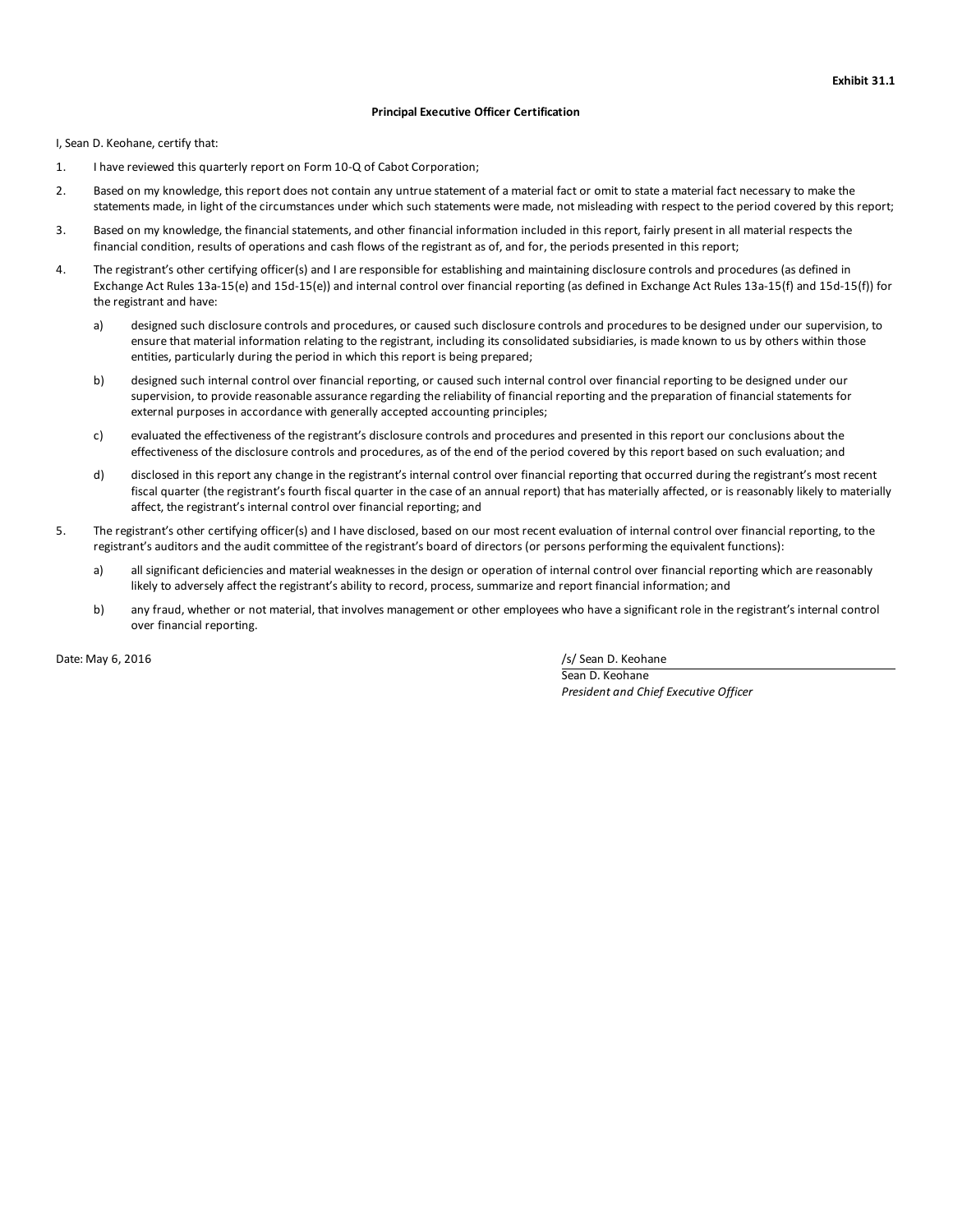#### **Principal Financial Officer Certification**

I, Eduardo E. Cordeiro, certify that:

- 1. I have reviewed this quarterly report on Form 10-Q of Cabot Corporation;
- 2. Based on my knowledge, this report does not contain any untrue statement of a material fact or omit to state a material fact necessary to make the statements made, in light of the circumstances under which such statements were made, not misleading with respect to the period covered by this report;
- 3. Based on my knowledge, the financial statements, and other financial information included in this report, fairly present in all material respects the financial condition, results of operations and cash flows of the registrant as of, and for, the periods presented in this report;
- 4. The registrant's other certifying officer(s) and I are responsible for establishing and maintaining disclosure controls and procedures (as defined in Exchange Act Rules 13a-15(e) and 15d-15(e)) and internal control over financial reporting (as defined in Exchange Act Rules 13a-15(f) and 15d-15(f)) for the registrant and have:
	- a) designed such disclosure controls and procedures, or caused such disclosure controls and procedures to be designed under our supervision, to ensure that material information relating to the registrant, including its consolidated subsidiaries, is made known to us by others within those entities, particularly during the period in which this report is being prepared;
	- b) designed such internal control over financial reporting, or caused such internal control over financial reporting to be designed under our supervision, to provide reasonable assurance regarding the reliability of financial reporting and the preparation of financial statements for external purposes in accordance with generally accepted accounting principles;
	- c) evaluated the effectiveness of the registrant's disclosure controls and procedures and presented in this report our conclusions about the effectiveness of the disclosure controls and procedures, as of the end of the period covered by this report based on such evaluation; and
	- d) disclosed in this report any change in the registrant's internal control over financial reporting that occurred during the registrant's most recent fiscal quarter (the registrant's fourth fiscal quarter in the case of an annual report) that has materially affected, or is reasonably likely to materially affect, the registrant's internal control over financial reporting; and
- 5. The registrant's other certifying officer(s) and I have disclosed, based on our most recent evaluation of internal control over financial reporting, to the registrant's auditors and the audit committee of the registrant's board of directors (or persons performing the equivalent functions):
	- a) all significant deficiencies and material weaknesses in the design or operation of internal control over financial reporting which are reasonably likely to adversely affect the registrant's ability to record, process, summarize and report financial information; and
	- b) any fraud, whether or not material, that involves management or other employees who have a significant role in the registrant's internal control over financial reporting.

Date: May 6, 2016 **Date:** May 6, 2016 *Date:* May 8, 2016 *Cordeiro Cordeiro Cordeiro Psilone <b><i>Cordeiro Psilone <b><i>Cordeiro Psilone <b><i>Cordeiro Psilone <b><i>Psilone <b><i>Psilone Psilone <b><i>Psilo* 

Eduardo E. Cordeiro *Executive Vice President and Chief Financial Officer*